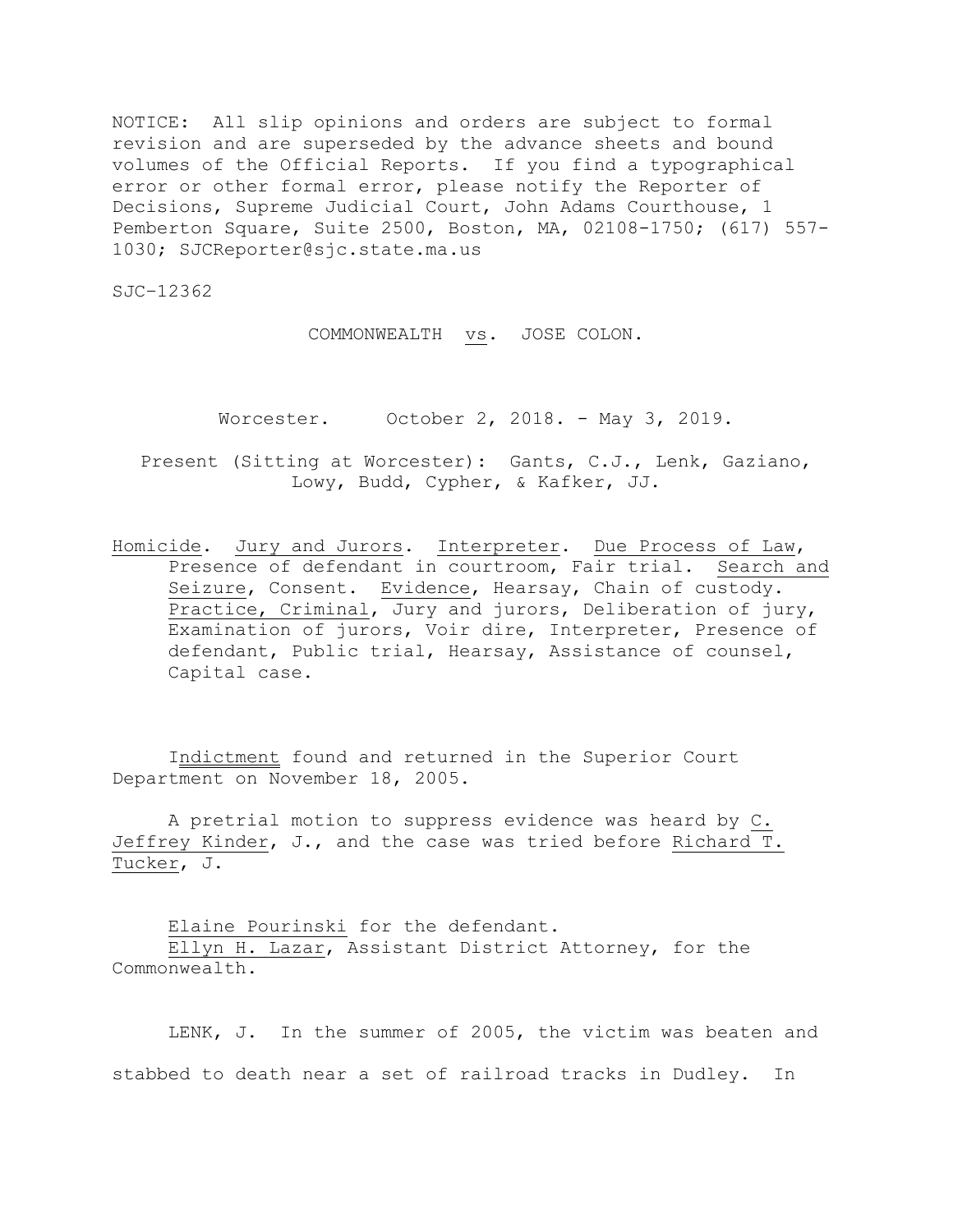2013, the defendant was convicted by a Superior Court jury of murder in the first degree for his role in the killing. In this direct appeal, the defendant maintains that a new trial is required because the judge did not declare a mistrial after members of the jury were exposed to an extraneous influence, and that the judge committed reversible error by partially excluding the defendant from the subsequent voir dire of the deliberating jury. In addition, the defendant argues that the judge should have allowed his request for individual voir dire on questions of ethnic bias, and abused his discretion in certain evidentiary rulings. The defendant also asks us to exercise our extraordinary power under G. L. c. 278, § 33E, to order a new trial or to reduce the degree of guilt.

We affirm the conviction and decline to exercise our extraordinary powers to grant relief under G. L. c. 278, § 33E.

1. Facts. We summarize the facts that the jury could have found, reserving additional details for discussion of specific issues. See Commonwealth v. Clemente, 452 Mass. 295, 299 (2008).

Late on the evening of July 22, 2005, the victim and Jayser Cruz were socializing at the victim's family home; the victim and Cruz were family friends. At some point during the evening, the victim's sister heard Cruz express an interest in a knife that was lying on a table. The victim and Cruz then left the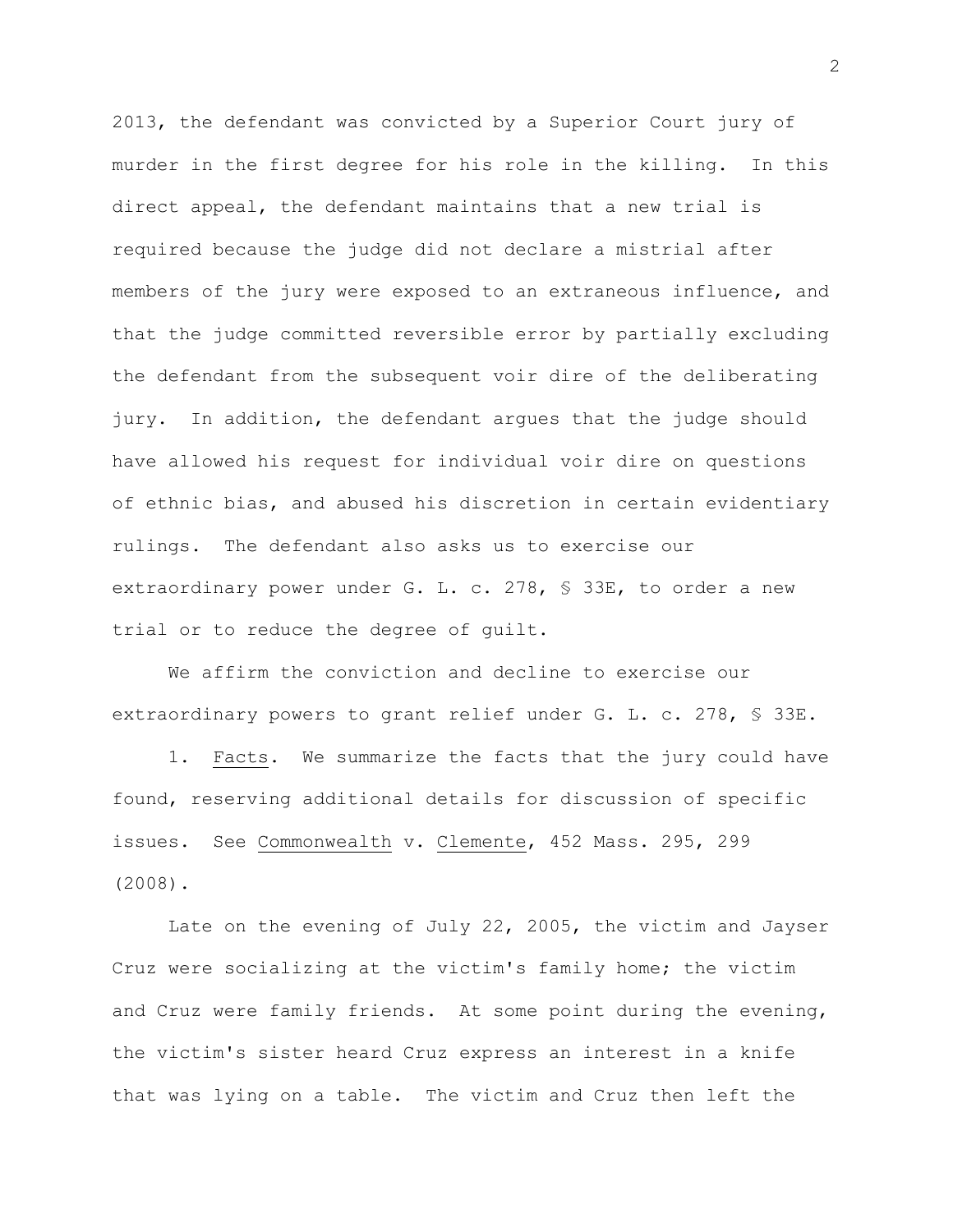house together. According to the victim's sister, Cruz took the knife when they left.

Later that evening, the defendant was with Cruz and the victim at a convenience store. They ran into two women, the defendant's cousin, Maria Colon,<sup>1</sup> and one of her friends. Cruz and the victim were drunk. The victim suggested that they all smoke marijuana, and the group walked to the nearby railroad tracks to do so. Maria heard Cruz tell the defendant that Cruz recently had bought a new knife.

After approximately fifteen minutes, Maria and her friend left to go home. As they were walking away, Maria heard what sounded like "skin ripping." When she looked back, she saw the defendant throwing rocks at the victim; she described the rocks as thin and estimated them to be approximately one inch in width. Her friend saw the defendant throw four to six rocks, which hit the victim in the back. The victim fell to the ground, where he kept asking the defendant to "stop." Cruz was laughing. When the defendant requested a knife, Cruz handed him a backpack. Maria asked the defendant to stop; he told her to leave, or "it would happen to [her] as well." At that point, Maria and her friend left the area. When they last saw him, the victim was on the ground in a fetal position.

 $1$  Because they share a last name, we refer to the defendant's cousin, Maria Colon, by her first name.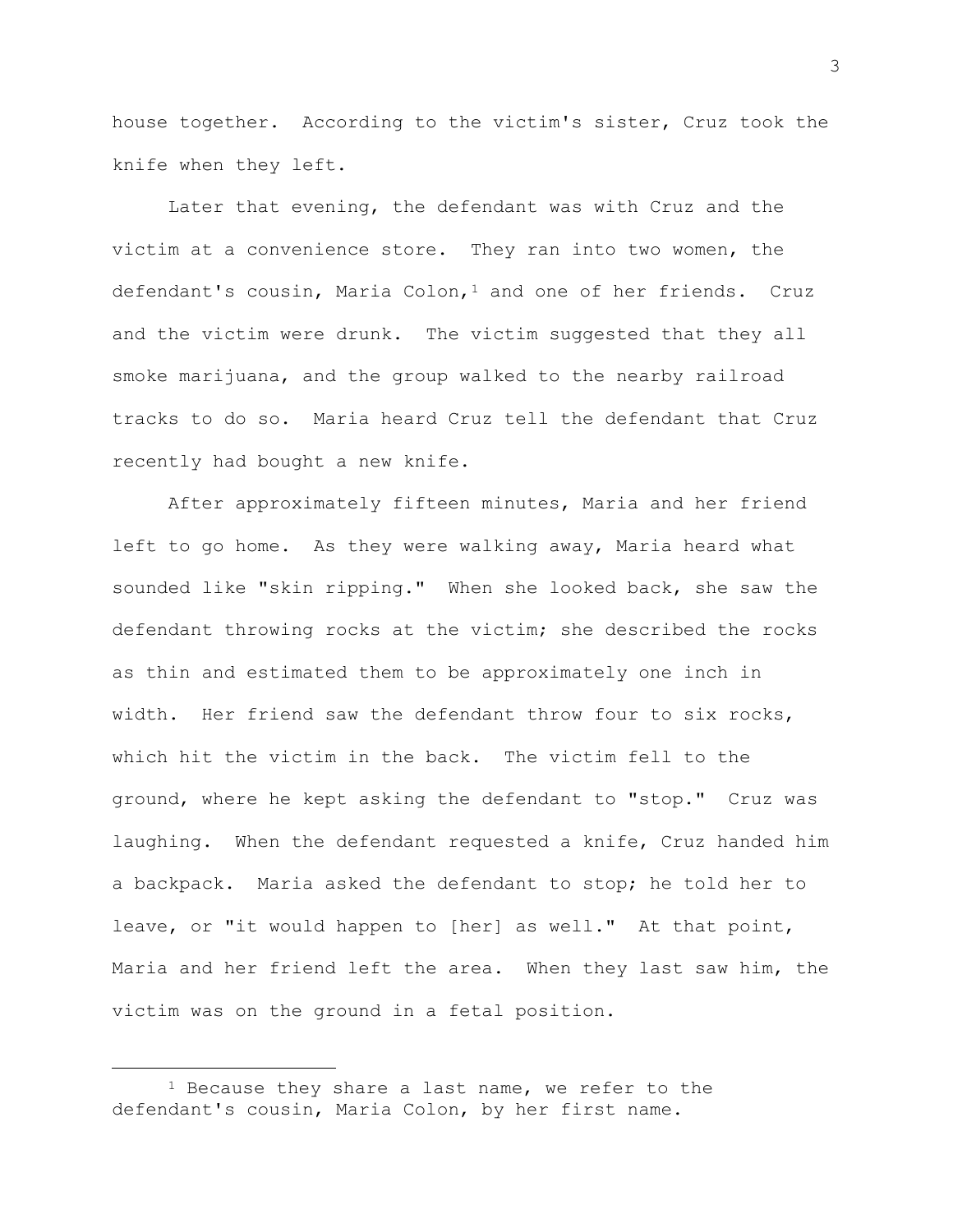The next morning, when the defendant came to Maria's house, she saw "little dots" and "splatter-marks" on his left leg. That afternoon, she saw the defendant at a laundromat. When the defendant left the laundromat, the "little dots" on his pants were stained yellow, as though he had tried to wash them.

That evening, the defendant's girlfriend and her friend picked up the defendant and they all drove around. The defendant told his girlfriend that he had killed the victim, and he pointed toward something in the distance that "looked like feet." He said that he had killed the victim "for us," and he warned her not to tell anyone or he would harm her siblings.

Later that evening, the defendant telephoned Maria and told her that he had killed the victim. The defendant explained that he had left the railroad tracks and was walking home, but then he returned to the railroad tracks, where he saw the victim getting up. The defendant picked up a large rock and hit the victim in the head with it several times.

The same day, the victim's body was discovered near the railroad tracks. When a chemist from the State police crime laboratory arrived at the scene, he saw the victim lying on his back; his heavily-bruised face and clothing were covered with "red-brown staining." A large rock, weighing roughly fourteen pounds, with red-brown stains, was next to the victim. The stain later was determined to be the victim's blood. The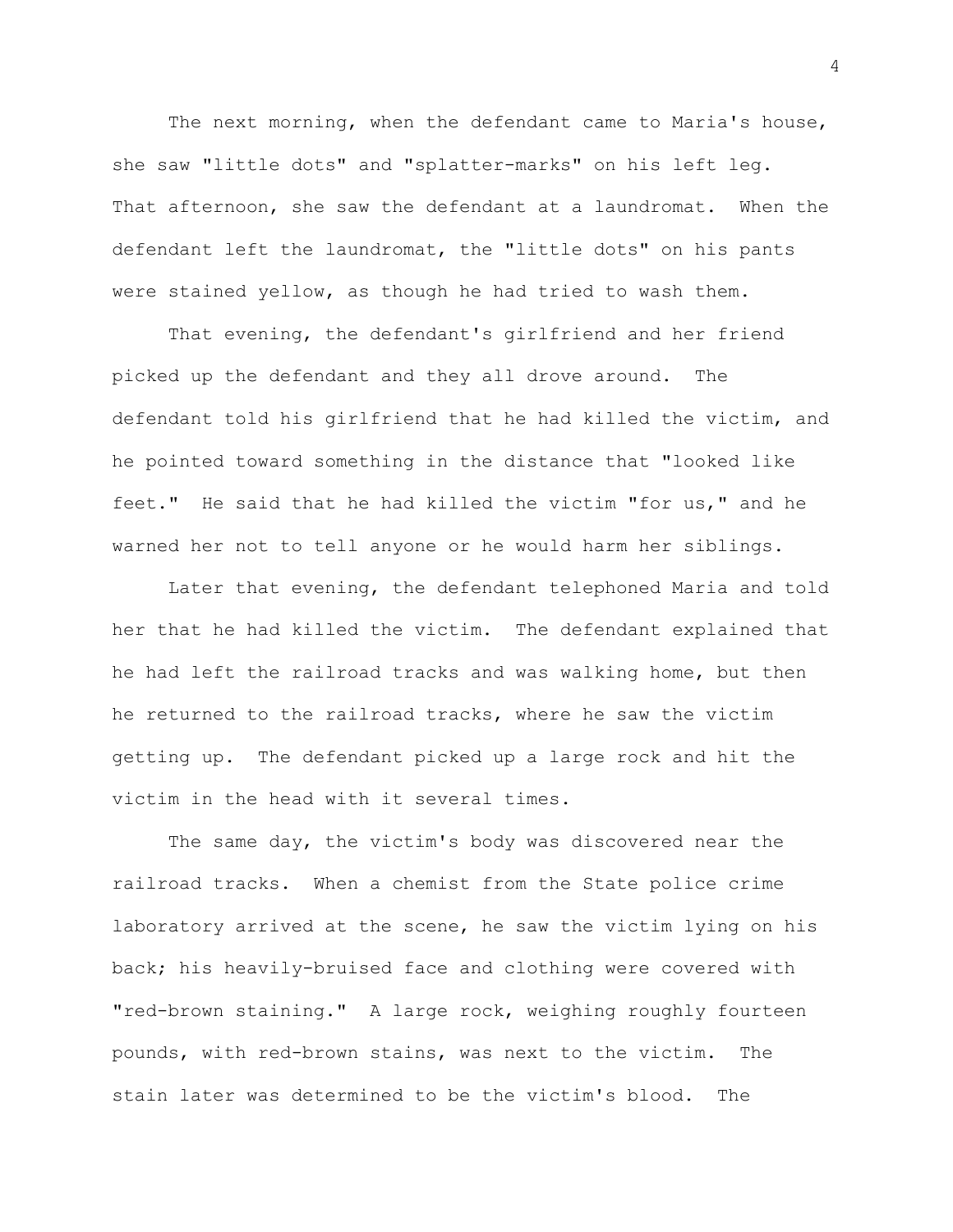medical examiner concluded that the cause of death was a combination of blunt force trauma to the head and two stab wounds to the body. Deoxyribonucleic acid (DNA) testing indicated that the blood found on a pair of jeans recovered from the defendant's house was the victim's.

2. Prior proceedings. In November, 2005, a grand jury returned indictments, charging the defendant, among other things, with murder in the first degree. Thereafter, the defendant moved to suppress his statements to police and the items seized during the two searches of his house. Following an evidentiary hearing, a Superior Court judge, who was not the trial judge, allowed the motions to suppress in part and denied them in part. The judge found that the defendant's statements were obtained in violation of Miranda v. Arizona, 384 U.S. 436, 479 (1966), because the Spanish interpretation of the Miranda warnings provided to the defendant were inadequate to apprise him of his rights. The judge denied the motion to suppress the evidence seized from the victim's house, after the judge determined that the defendant's consent to the first search had been validly obtained, and that police had had probable cause to obtain a warrant for the second search.

In March, 2013, the defendant was tried before a Superior Court jury. The jury convicted him of murder in the first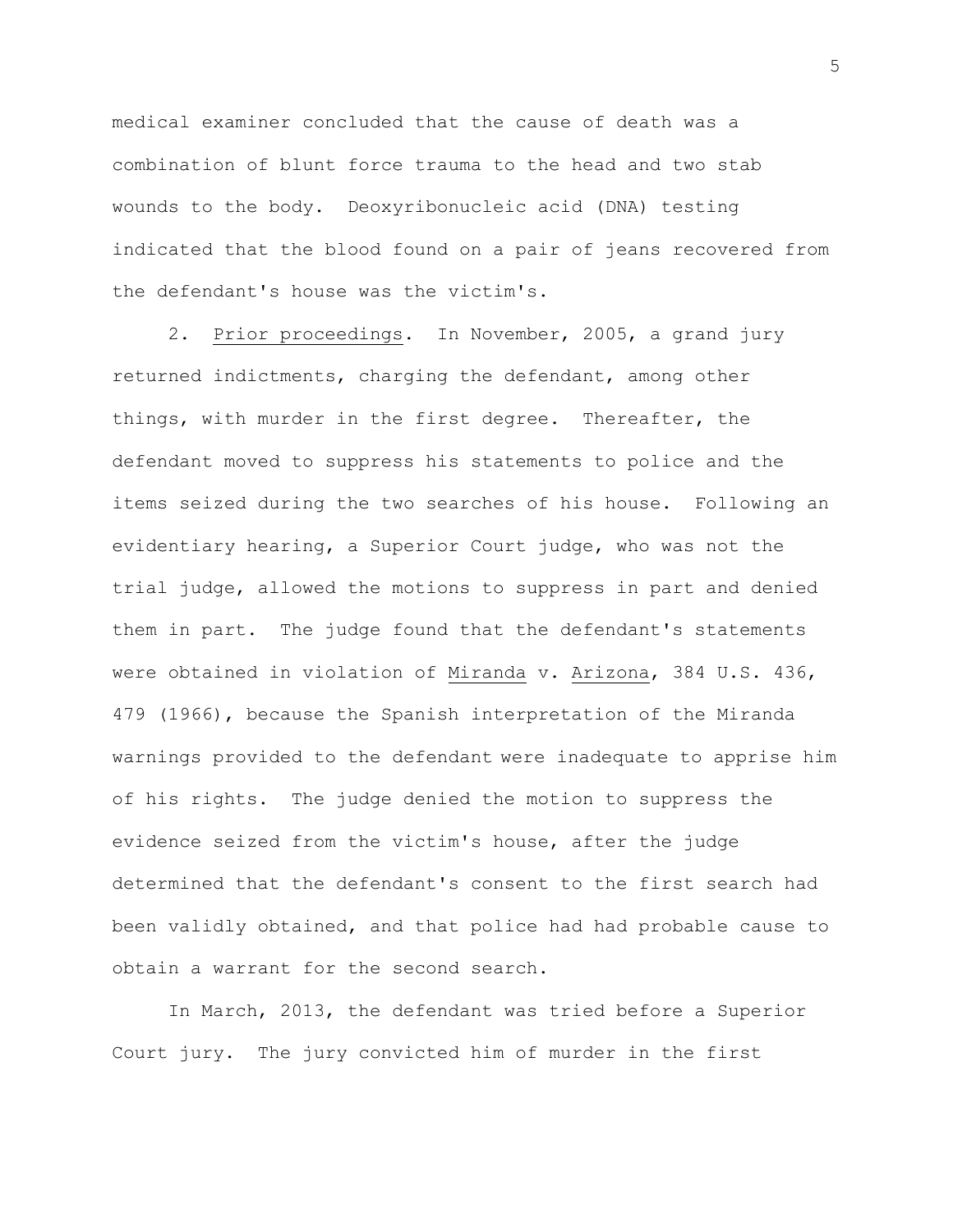degree on theories of deliberate premeditation and extreme cruelty or atrocity. The defendant timely appealed.

3. Discussion. The defendant maintains that a new trial is required because the judge did not declare a mistrial when several deliberating jurors expressed concerns about their safety, and that the judge erred by partially excluding the defendant from the subsequent voir dire of the deliberating jury. The defendant argues also that he was denied a fair trial because the judge did not conduct individual voir dire of the members of the venire with respect to questions of ethnic bias that defense counsel had requested be posed. The defendant further asserts error in the denial of his motion to suppress physical evidence, as well as in the admission of out-of-court statements, and he contends that his attorney was ineffective in failing to make certain arguments at the hearing on the motion to suppress. In addition, the defendant asks us to exercise our extraordinary power under G. L. c. 278, § 33E, to order a new trial or to reduce the degree of guilt.

a. Dismissal of jurors during deliberations. The defendant argues that he was denied the right to a fair and impartial jury when, after substantial evidence of bias was brought to the judge's attention during deliberations, the judge did not excuse the entire jury. Specifically, while the jury were deliberating, the juror in seat number 15 (juror no. 15)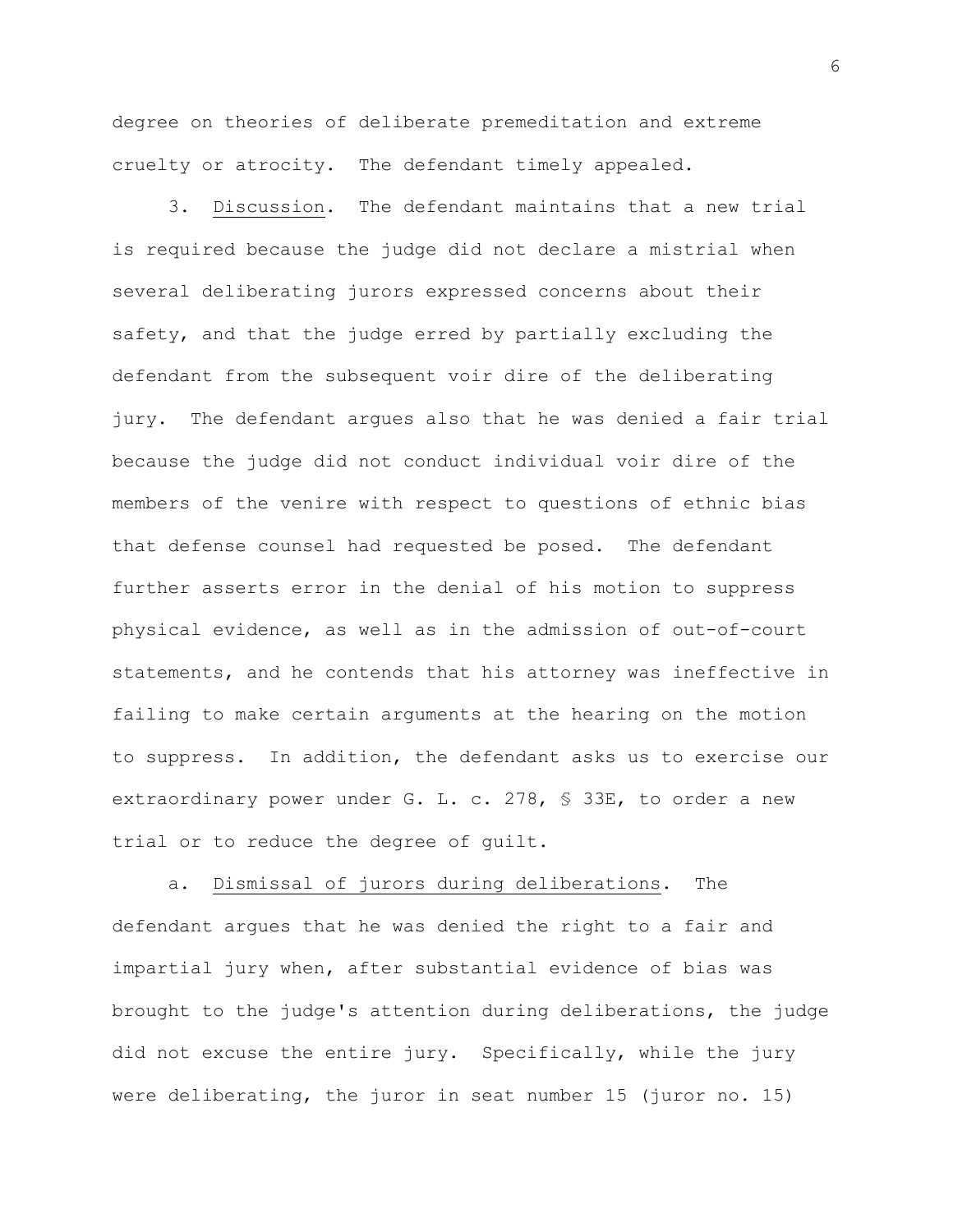notified a court officer that she was afraid of the repercussions of the potential verdict in the case. She feared that if the jury were to find the defendant guilty, there could be possible retribution by gangs; if they were to find him not guilty, someone else would be stabbed. Juror no. 15 was fearful, in part, because the defendant had heard her name. The other jurors "were all there" during juror no. 15's conversation with the court officer; juror no. 15 reported that other jurors also previously expressed similar fears. The judge found that juror no. 15 could not remain impartial and excused her.

Because juror no. 15 reported that others had expressed similar "gang-related" fears, the judge conducted an individual voir dire of each of the remaining members of the jury.<sup>2</sup> The juror in seat number 1 (juror no. 1) also was excused, after stating that he had been "watching to see if anyone is following me when I leave here." The foreperson, who was in seat number 3 (juror no. 3), reported that she had heard other jurors express fears about the proximity of the crime to "the location [in which] they lived" and "gang relation." Juror no. 3 also said she had been "concerned," the day before deliberations began, that people the defendant might know would "go after us." On

 $2$  Of the eleven remaining deliberating jurors, all but one had heard juror no. 15 express her concerns. The four alternate jurors, however, had not been present to hear her do so.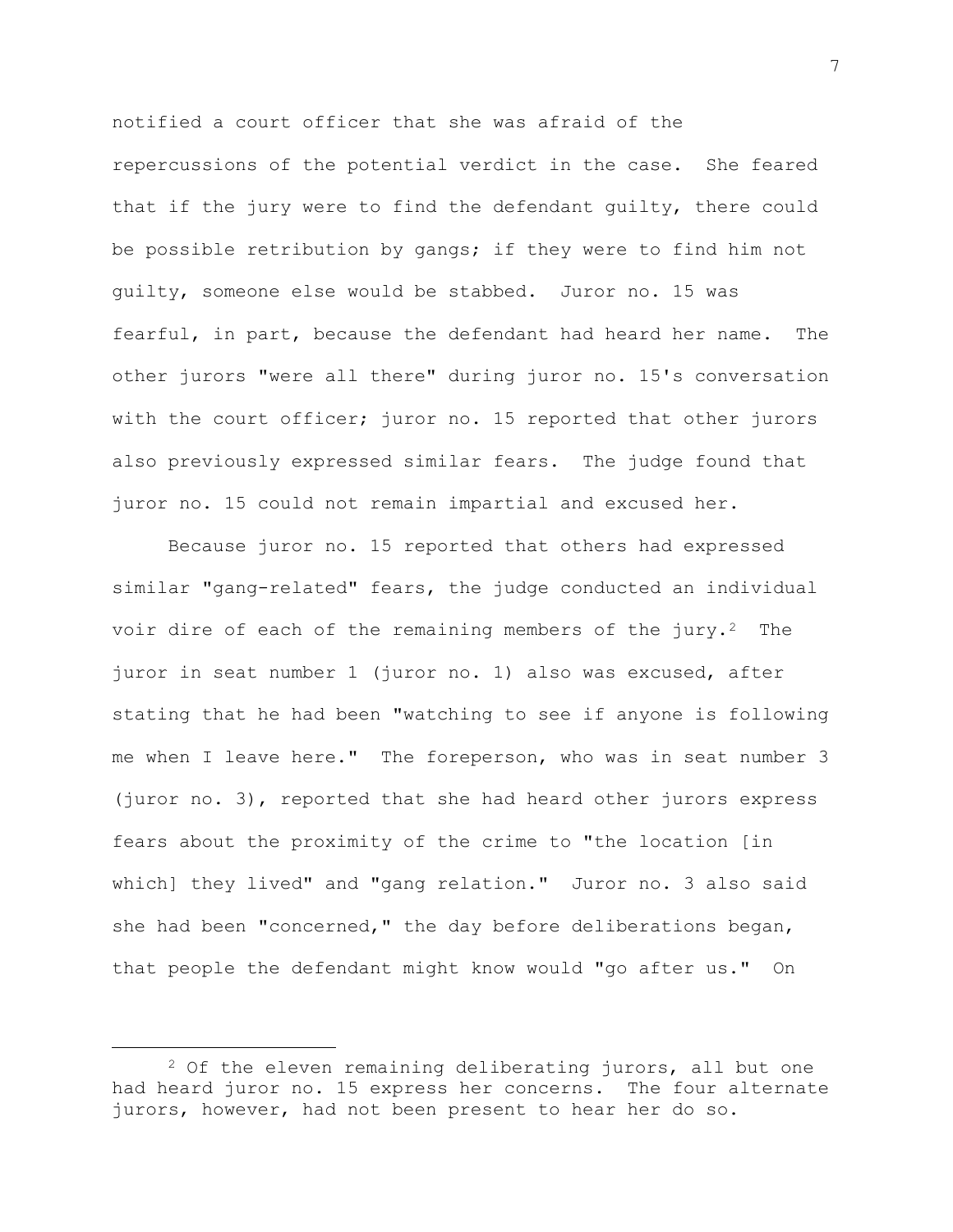the first day of deliberations, however, juror no. 3 reported that she was no longer concerned. The judge found that juror no. 3 "indicated very clearly that she didn't have any concerns now." Over the defendant's objection, juror no. 3 was not excused. The judge told juror no. 3 not to discuss the substance of the voir dire with anyone else.

Juror nos. 1 and 15 were replaced with alternates, and the jury were instructed to begin deliberations anew. The defendant objected that the jury were not struck entirely; he argued that the "fear running through the deliberations" prevented the jury from remaining impartial. The motion was denied. Approximately one hour later, the jurors returned a verdict finding the defendant guilty.

On appeal, the defendant contends that the extraneous influences on the jury resulted in actual bias when the suggestion of gang activity was introduced during the process of deliberation, where no evidence of gang activity had been presented at trial. The defendant argues that, as a result, he was denied the right to a fair and impartial jury when the judge declined to dismiss the entire jury.

i. Extraneous influence. "Article 12 of the Massachusetts Declaration of Rights and the Sixth Amendment to the United States Constitution guarantee a criminal defendant the right to a trial before an impartial jury." Commonwealth v. Philbrook,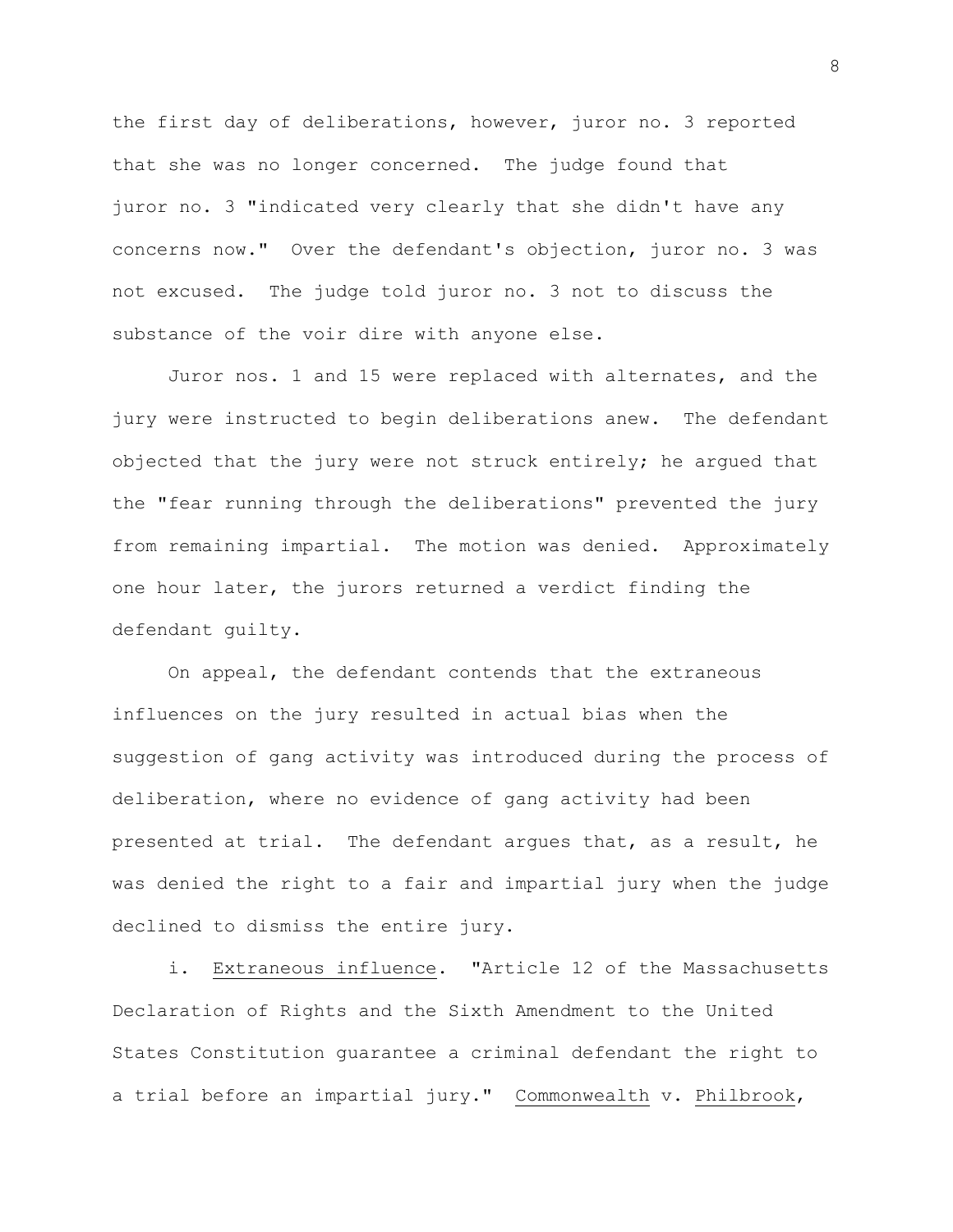475 Mass. 20, 30 (2016). "The presence of even one partial juror violates this right." Commonwealth v. Guisti, 434 Mass. 245, 251 (2001), S.C., 449 Mass. 1018 (2007). "Prohibiting premature jury deliberations, and extraneous influences on jurors" is one of the ways in which to safeguard a defendant's right to trial before an impartial jury. Philbrook, supra.

Accordingly, extraneous influences on jurors present a "serious question of possible prejudice" (citation omitted). Guisti, 434 Mass. at 251. See Philbrook, 475 Mass. at 30. "An extraneous matter is one that involves information not part of the evidence at trial and raises a serious question of possible prejudice" (quotations and citation omitted). Guisti, supra. See, e.g., Commonwealth v. Cuffie, 414 Mass. 632, 635 (1993) (juror made unauthorized visit to crime scene); Commonwealth v. Fidler, 377 Mass. 192, 194 (1979) (during deliberations, juror stated information not presented at trial). A defendant bears the burden of demonstrating an extraneous influence by a preponderance of the evidence. See Commonwealth v. Kincaid, 444 Mass. 381, 386-387 (2005), discussing Fidler, 377 Mass. at 201.

In this case, the defendant was Hispanic and had "tattoos on [his] hands"; the victim was Caucasian. The case, as it was presented to the jury, did not involve allegations of gang involvement, and the record does not indicate that any evidence of gang affiliation was introduced at trial. The Commonwealth's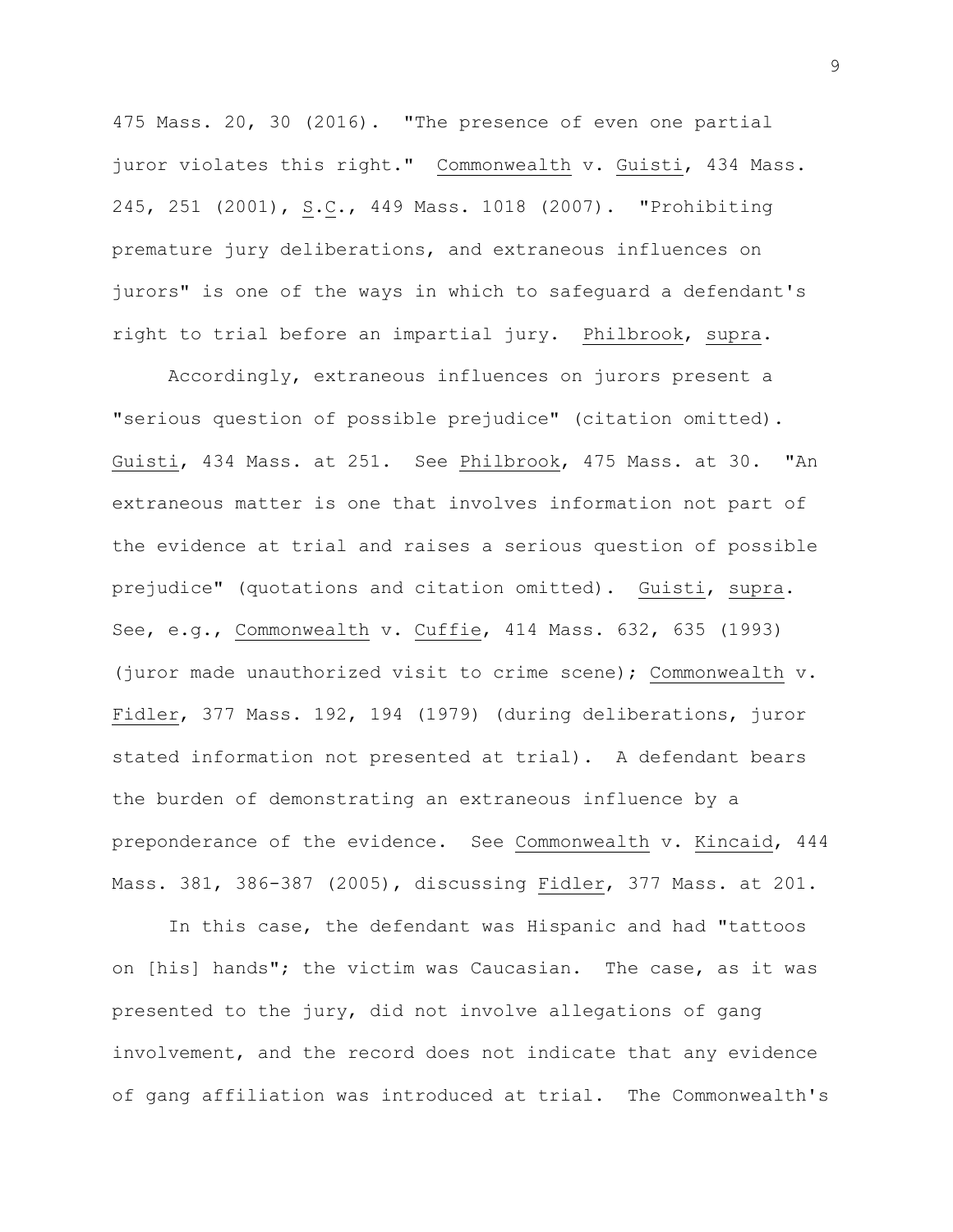theory was that the defendant killed the victim in order to be with the defendant's girlfriend. Numerous jurors subsequently recalled juror no. 15's comments. The conversation regarding gang involvement included discussion of the location of the crime and the "tattoos on the [defendant's] hands."

Until jurors began discussing gang-related concerns, juror no. 3, for example, had not considered the defendant's tattoos to be meaningful; "I never noticed that. I didn't even think - it never came into  $my \cdot \cdot \cdot \cdot$ ." The introduction of the concept of gang affiliation by juror no. 15, therefore, constituted "information not part of the evidence at trial," and, as evidenced by the fear it caused some jurors, "raises a serious question of possible prejudice" (citation omitted). Guisti, 434 Mass. at 251.

Nonetheless, not all extraneous jury discussion compromises a defendant's right to a fair trial, and the presence of an extraneous influence does not necessarily require a mistrial. See Philbrook, 475 Mass. at 31. See also Commonwealth v. Amirault, 404 Mass. 221, 232 (1989). If a trial judge learns of such an influence, the judge must determine whether the jurors remain impartial and, if not, what remedy is required. See Philbrook, supra.

ii. Impartiality of remaining jurors. A trial judge has "discretion in addressing issues of extraneous influence on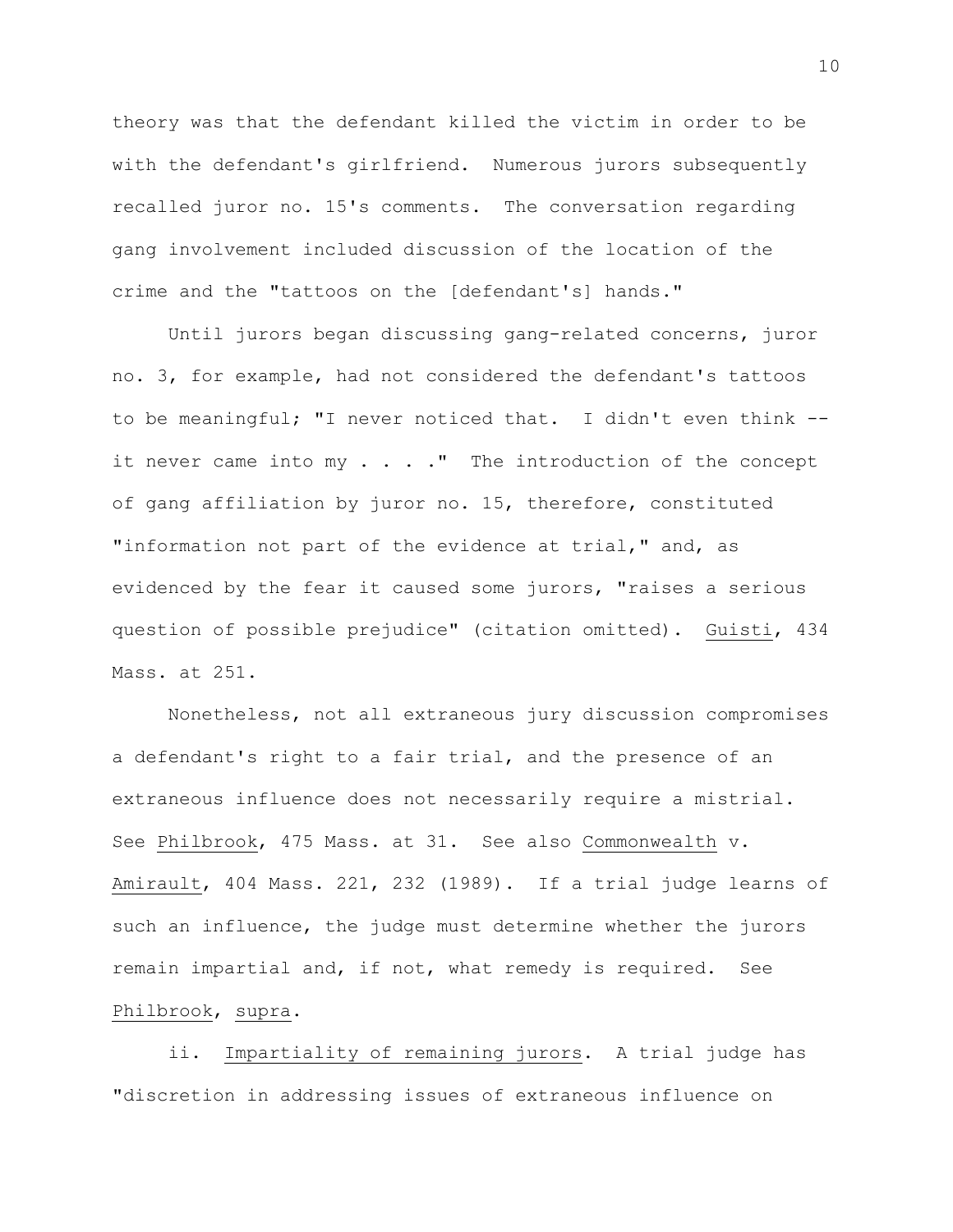jurors discovered during trial." Commonwealth v. Trapp, 423 Mass. 356, 362, cert. denied, 519 U.S. 1045 (1996). Because the "determination of a juror's impartiality is essentially one of credibility, and therefore largely one of demeanor, [a reviewing] court give[s] a trial judge's determination of impartiality great deference" (quotations omitted). Philbrook, 475 Mass. at 30, quoting Commonwealth v. Alicea, 464 Mass. 837, 849 (2013). A reviewing court "will not disturb a judge's findings of impartiality," or a judge's finding that a juror is unbiased, "absent a clear showing of an abuse of discretion or that the finding was clearly erroneous." See Commonwealth v. Sleeper, 435 Mass. 581, 587 (2002); Commonwealth v. McCowen, 458 Mass. 461, 493-494 (2010).

Where a judge conducts individual voir dire of each juror, excuses all influenced jurors, and determines that the remaining jurors are impartial, a defendant's right to an impartial jury has not been violated. See Philbrook, 475 Mass. at 31 (remaining jurors impartial after juror excused for deciding case prematurely); Commonwealth v. Maldonado, 429 Mass. 502, 506–507 (1999) (remaining jurors impartial after juror excused for fear of gang retribution); Commonwealth v. Kamara, 422 Mass. 614, 616–618 & n.1 (1996) (remaining jurors impartial after juror excused for telling other jurors defendant was member of gang). See also Commonwealth v. Stanley, 363 Mass. 102, 104-105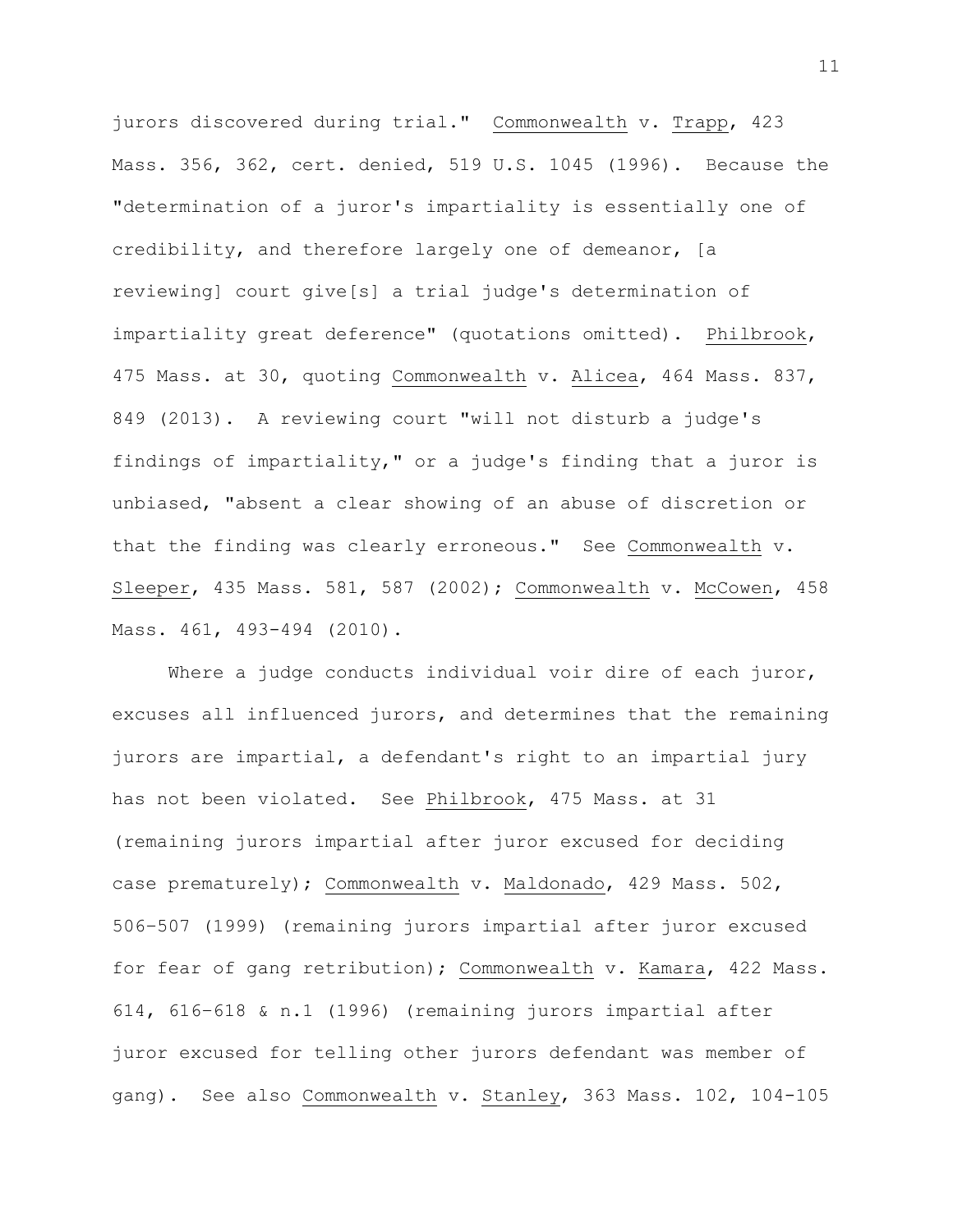(1973) (jurors impartial despite reading newspaper in deliberation room).

In Kamara, 422 Mass. at 616, one juror told the others that she knew the defendant, that the defendant was a member of a gang, and that she feared for her safety. The trial judge excused the juror and questioned each remaining juror. Id. at 617. The judge found that, although they had heard the extraneous information, the remaining jurors were able to be fair and impartial. Id. at 617-618. We concluded that such a determination was not an abuse of discretion. Id. at 620.

Here, juror no. 15 did not claim to know the defendant, or to know that he was a member of a gang. When she expressed fear of the defendant, the judge appropriately dismissed her, conducted an extensive voir dire of the remaining jurors, and dismissed an additional juror out of an "abundance of caution." Both counsel agreed to the dismissals of juror nos. 15 and 1. The other jurors stated individually that they had no similar concerns. The judge appropriately instructed the jury that they were to disregard "any personal likes or dislikes, opinions, [or] prejudices," and were not to base their verdict on "speculation, surmise[,] or conjecture."<sup>3</sup>

<sup>3</sup> Although these instructions were administered prior to deliberations, before juror nos. 1 and 15 were dismissed, there is nothing to suggest that the remaining jurors did not continue to heed them. See Commonwealth v. Stanley, 363 Mass. 102, 105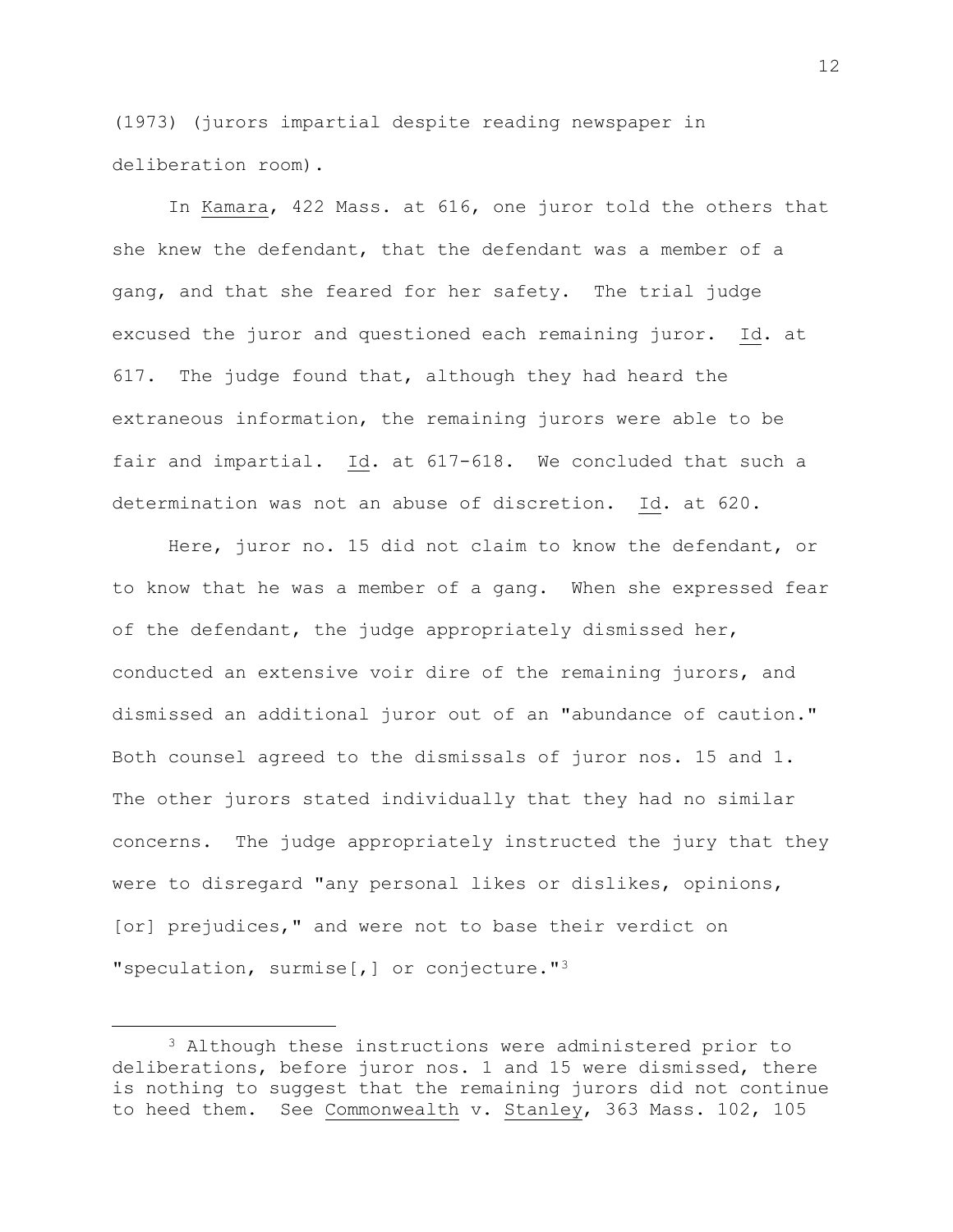Having found that the remaining jurors were unafraid and could remain impartial, the judge was not obligated to dismiss them, and there was no abuse of discretion in his decision not to dismiss the entire jury. "We are not prepared to substitute our judgment for that of the trial judge who heard the evidence, carefully interviewed the jurors individually, and made a finding that each juror could do his or her job unaffected by whatever extraneous information had been injected into the jury room." Kamara, 422 Mass. at 620.

b. Lack of translators. The defendant's native language was Spanish. Throughout the trial, the defendant made use of two Spanish interpreters, who spoke to him through a headset. During the voir dire concerning the extraneous influence created by juror no. 15, the defendant was not provided with a translator. The defendant argues that he thereby was denied the right to a public trial.*3F* 4

L,

<sup>(1973) (</sup>court assumes instructions were followed). See also Commonwealth v. Maldonado, 429 Mass. 502, 506–507 813 (1999) (no error where judge dismissed one juror, questioned remaining jurors, and administered instructions regarding duty of impartiality). It would also have been prudent to instruct the newly constituted jury that the reasons for the juror's discharge had been personal and not related to the case. See Commonwealth v. Connor, 392 Mass. 838, 846 (1984) (jury should be instructed that reason for discharge is entirely personal). See also Commonwealth v. Dosanjos, 52 Mass. App. Ct. 531, 536 (2001).

<sup>4</sup> In his brief, the defendant refers to this issue as the right to a "public trial"; at oral argument, the defendant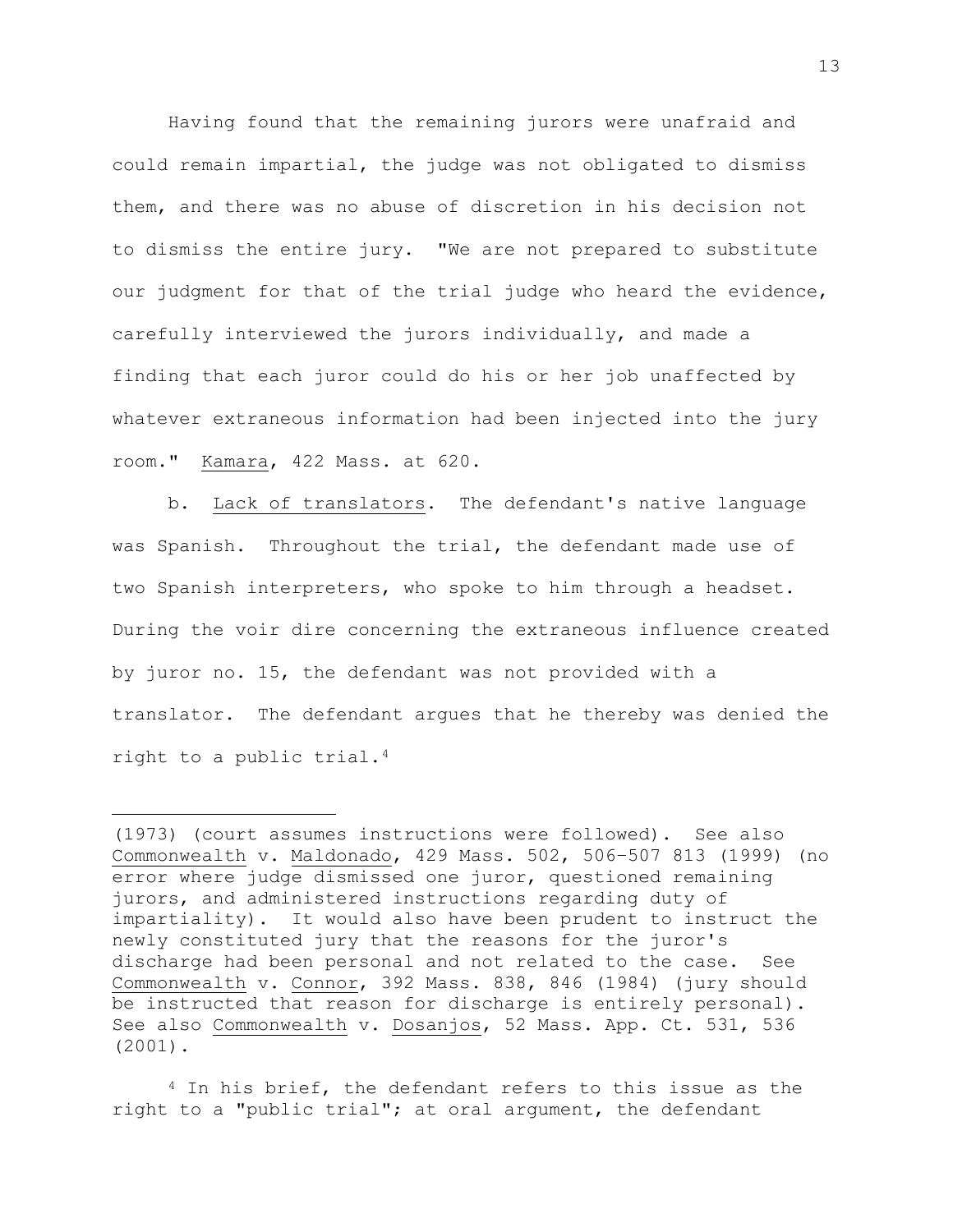After juror no. 15 had been dismissed, and before any of the other deliberating jurors had been interviewed by the judge, defense counsel requested that the defendant be present during the voir dire of the remaining jurors. The judge, however, was concerned that the jurors would not speak candidly about their fear of the defendant if they knew he was listening. Prior to the individual voir dire of the deliberating jurors, the

following exchange occurred:

a<br>B

Defense counsel: "I think my client . . . [w]ell, I think he needs to be here."

The judge: "During the voir dire?"

Defense counsel: "You don't want him here during . . .?"

The judge: "Yes; he can be here during the voir dire. I don't know that I want him to hear what's said, though."

Defense counsel: "No -- I have no problem with the court's direction that if anybody is excused, it's for personal reasons."

The  $judge:$  "I do not  $\ldots$  want him to learn that one juror has left because she's fearful of him, because even if it's just a stare or something like that --"

Defense counsel: "I don't think he's exhibited any behavior. He's basically just been sitting there looking

claimed "a substantial right of the defendant to be present at crucial proceedings." We understand the defendant to be arguing, if obliquely, that the lack of translators implicated the right to be present at trial under art. 12 of the Massachusetts Declaration of Rights. The two rights are distinct, and we analyze them separately. See Commonwealth v. Dyer, 460 Mass. 728, 734-738 (2011), cert. denied, 566 U.S. 1026 (2012). We determine that, although the right to a public trial was not implicated here, the right to be present at trial was.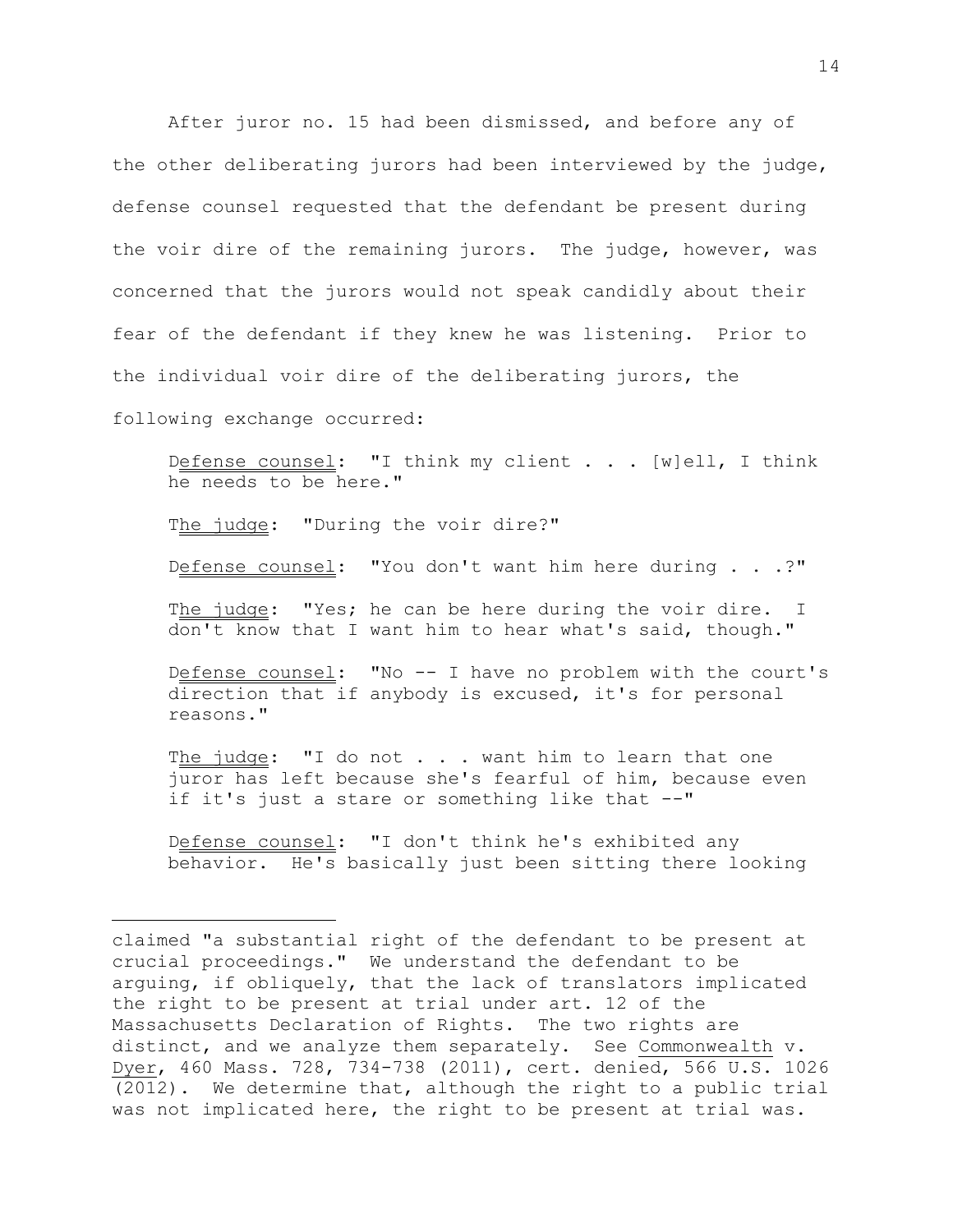straight ahead . . . . It's a delicate balance, because I have to protect his rights, also."

The judge: "What would you suggest?"

Defense counsel: "Well, if he's at the sidebar, does he hear?"

The judge: "No; if he's sitting there with the headphones on, he'll get a translation of what is said."

Defense counsel: "Yes; but isn't he entitled to know? I mean, he has rights also as a defendant, to know if we're dealing with the jury who is going to decide his fate. We've got competing interests here."

. . .

The judge: "The concern I have is that first of all, it may be fearful to the jurors to speak candidly if it's being interpreted to him."

Defense counsel: "That's a consideration -- I understand."

The judge: "So, I think this has to be done outside of his hearing, and you can explain that some people -- whatever you explain -- had some concerns. Whatever you think you're duty-bound to tell him. I don't think you're dutybound to tell him that people are fearful of him."

Defense counsel: "Oh, I agree with the court. I'm not duty-bound to tell him that; but my question is, any time anything of substance happens in a courtroom with a defendant, they have a right to be here. Now, I don't know how we get around that."

The judge: "I understand  $\ldots$  . . I'm going to order that he can't hear it. If you wish thereafter whatever you think you're duty-bound to reveal, you should do that."

Defense counsel: "So, your order is that we'll do the voir dire outside of the presence of the defendant?"

The judge: "No; he can be present, but not present with ears."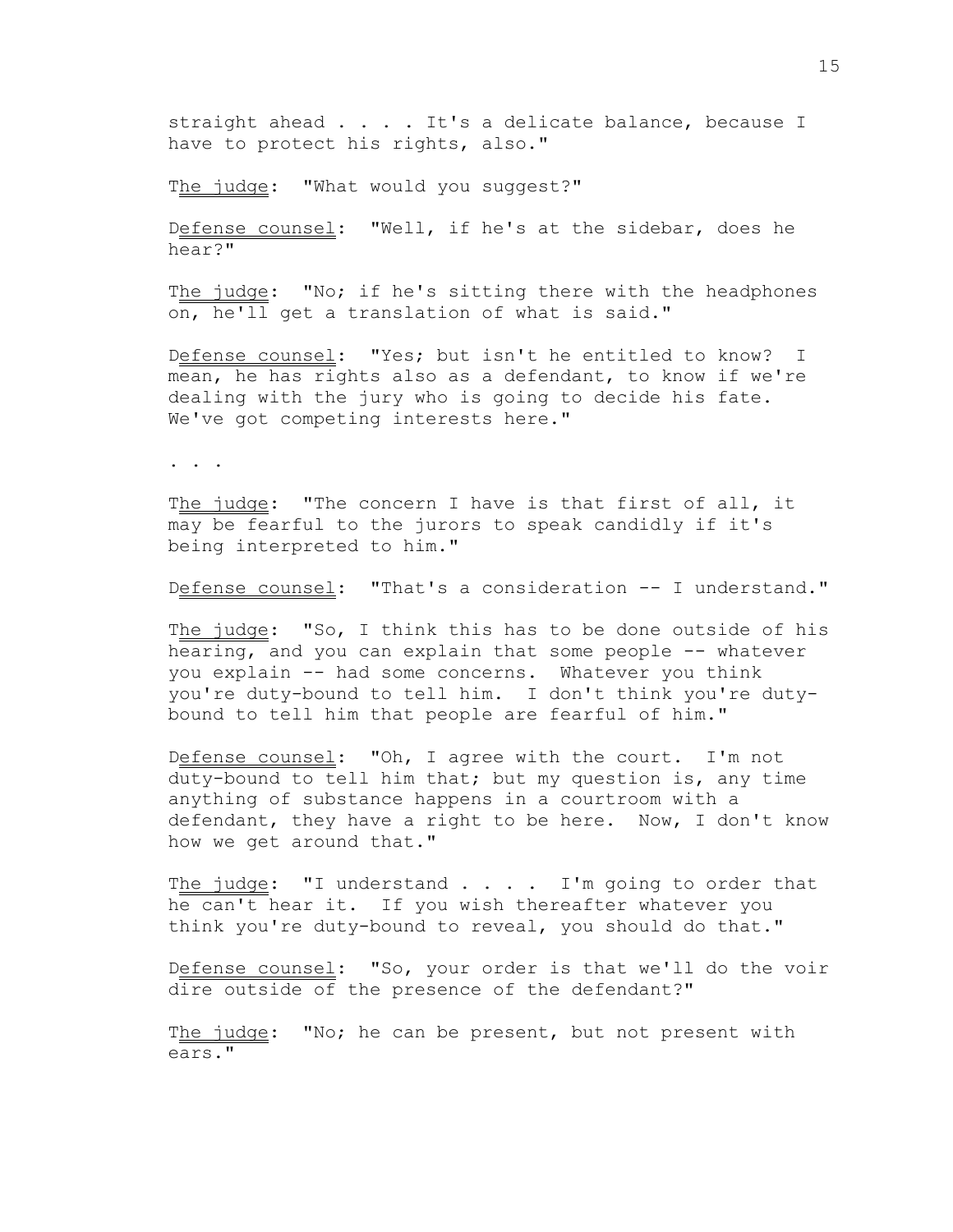The judge effectuated the defendant's presence "without ears" by prohibiting interpreters at sidebar during the individual voir dire, such that the defendant could "watch" but would not understand what was being said. Defense counsel then could relay pertinent information to the defendant at a later point. Defense counsel agreed that, if a juror were excused, counsel would tell the defendant only that it was for "personal reasons," without explaining that any of the jurors had expressed fears of him. Neither defense counsel nor the defendant objected to this procedure, and voir dire commenced without translation.

i. Right to a public trial. The defendant argues for the first time on appeal that his right to a public trial, under the First and Sixth Amendments to the United States Constitution, was violated during the voir dire of the deliberating jurors. Even if this argument were not waived, it is unavailing.

That individual voir dire took place at sidebar was not itself error; "the voir dire examination process itself took place, as it should have, in open court." See Commonwealth v. Cohen, 456 Mass. 94, 117 (2010). See also Wilder v. United States, 806 F.3d 653, 660 (1st Cir. 2015), cert. denied, 136 S. Ct. 2031 (2016) (conducting voir dire at sidebar in open court still enables members of public to "observe the individual questioning of jurors from their seats and attempt to discern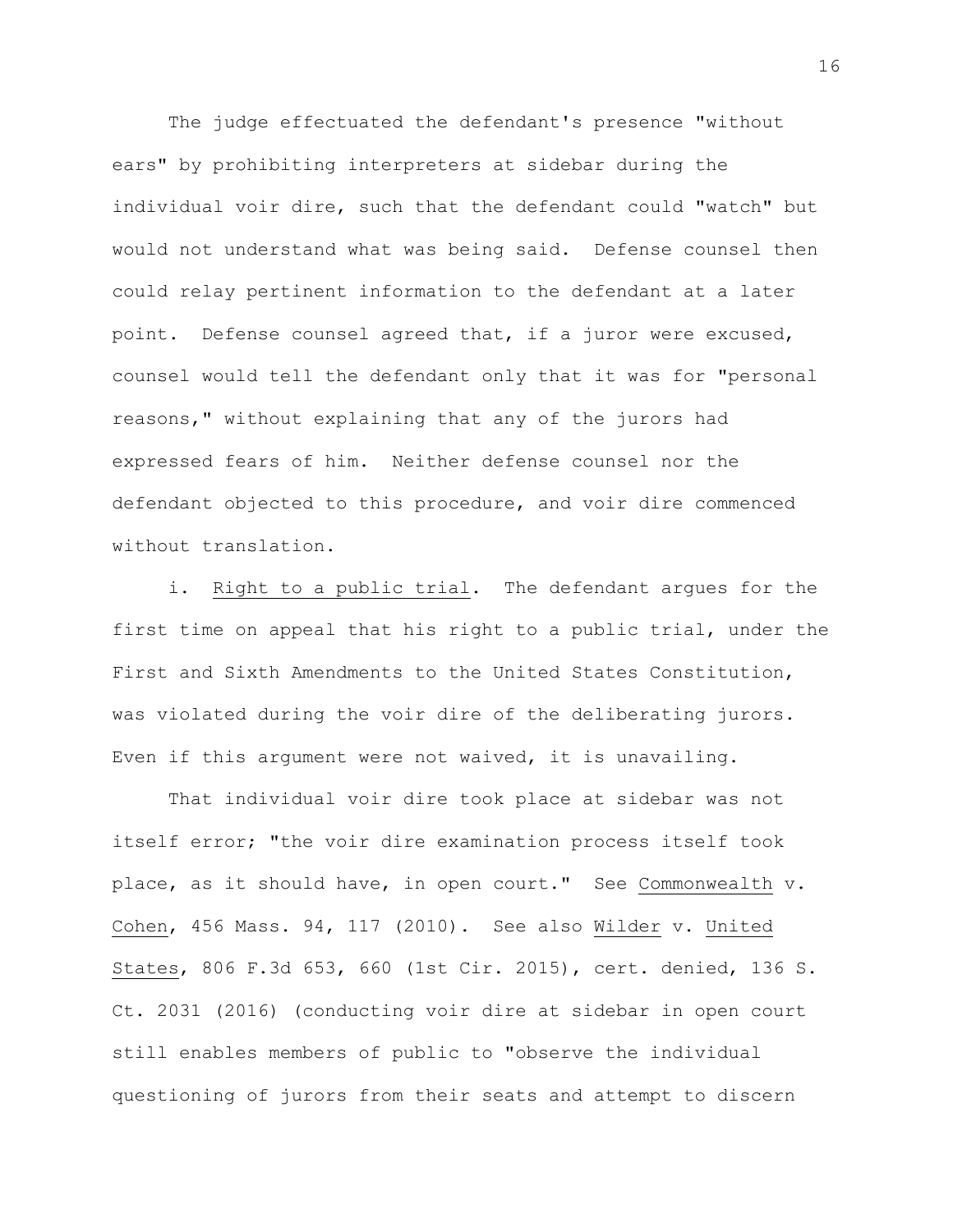facial expressions or body language"). "Conducting voir dire examinations in open court [also] permits members of the public to observe the judge, as well as the jurors." Cohen, 456 Mass. at 117. Although the public cannot hear what is being said, the ability to observe the process "furthers the values that the public trial right is designed to protect" (citation omitted). See id.

ii. Right to be present at trial. Whether the defendant can hear what is being said, however, implicates a different right: the right to be present at trial. "When a judge conducts an inquiry about a consequential matter, such as an allegation of serious misconduct of a juror or a suggestion of juror bias, the defendant is entitled, based on confrontation and fair trial rights, to be present." Commonwealth v. Dyer, 460 Mass. 728, 738 (2011), cert. denied, 566 U.S. 1026 (2012). See Commonwealth v. Angiulo, 415 Mass. 502, 530 & n.26 (1993) (reversal required under art. 12 of Massachusetts Declaration of Rights where names of jurors were withheld and defendant and defense counsel were barred from voir dire regarding jurors' fear of defendant); Commonwealth v. Robichaud, 358 Mass. 300, 301–303 (1970) (reversal required under art. 12 where defendant was excluded from hearing on juror misconduct).

"While the trial judge may perform minor administrative formalities outside the presence of the defendant, . . . the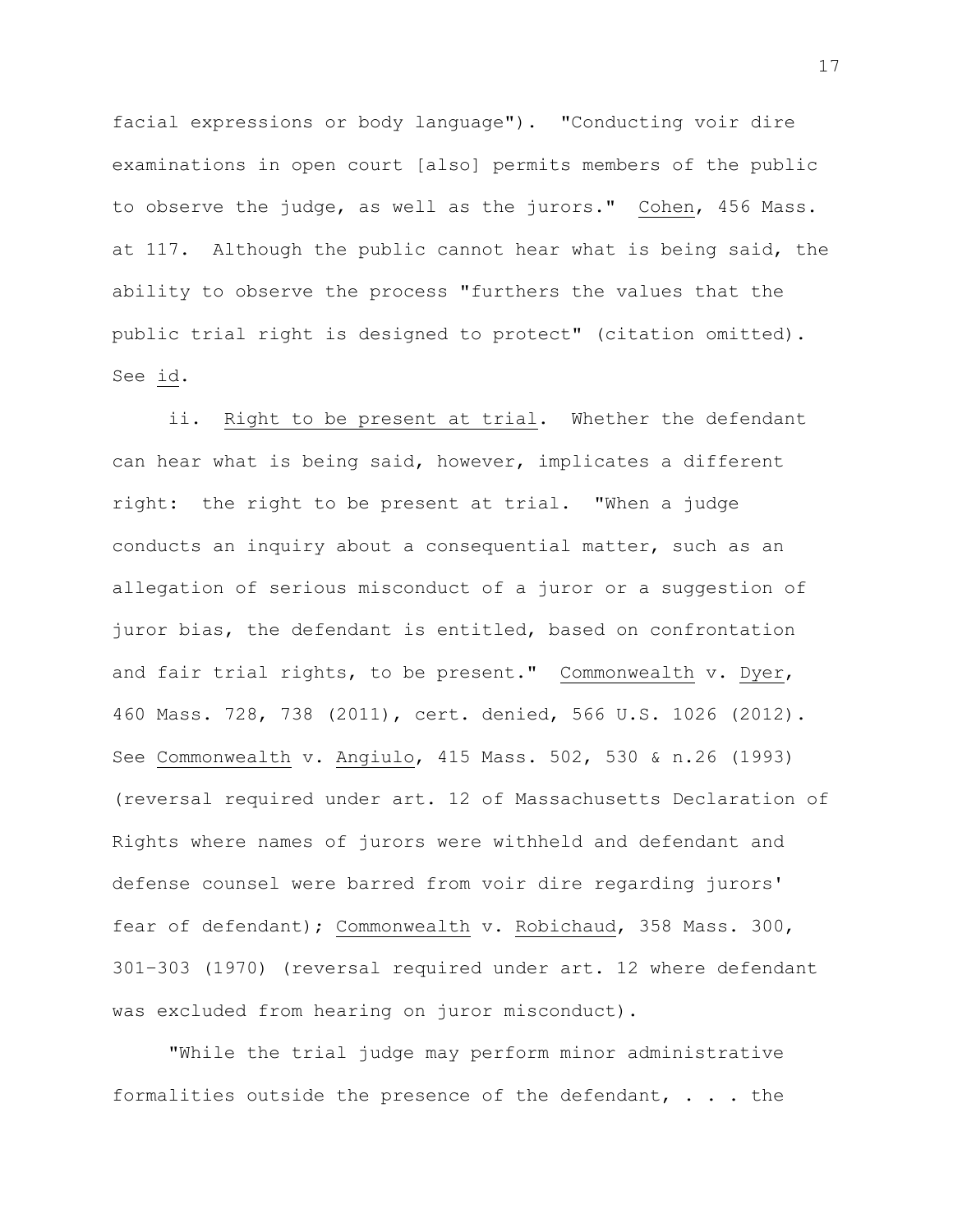judge may not bar the defendant from a voir dire during which jurors' impartiality may be discussed" (citation omitted). Angiulo, 415 Mass. at 530. See, e.g., Commonwealth v. Dosanjos, 52 Mass. App. Ct. 531, 535 (2001) ("serious error" for judge to exclude defendant from individual questioning of deliberating jurors); Commonwealth v. Caldwell, 45 Mass. App. Ct. 42, 45 (1998) (error where deliberating juror was dismissed during colloquy held outside defendant's presence).

Counsel's presence at sidebar and intention to relay information to a defendant does not substitute for the defendant's presence. See Robichaud, 358 Mass. at 301, 303 (counsel's presence insufficient in defendant's absence); Dosanjos, 52 Mass. App. Ct. at 535 (error despite counsel's presence); Caldwell, 45 Mass. App. Ct. at 45 (error notwithstanding counsel's presence). This is especially so where, as here, counsel agrees to restrict the information that he would share with the defendant. Indeed, this does not appear to be a case in which a defendant was "fully informed of everything that occurred" in his absence. Contrast Commonwealth v. Martino, 412 Mass. 267, 286-287 (1992) (no reversible error where, after voir dire, defendant was fully informed of reason for juror's discharge and agreed to her dismissal). Rather, the judge cautioned defense counsel not to explain the very thing the jurors were discussing -- "that people are fearful of him" -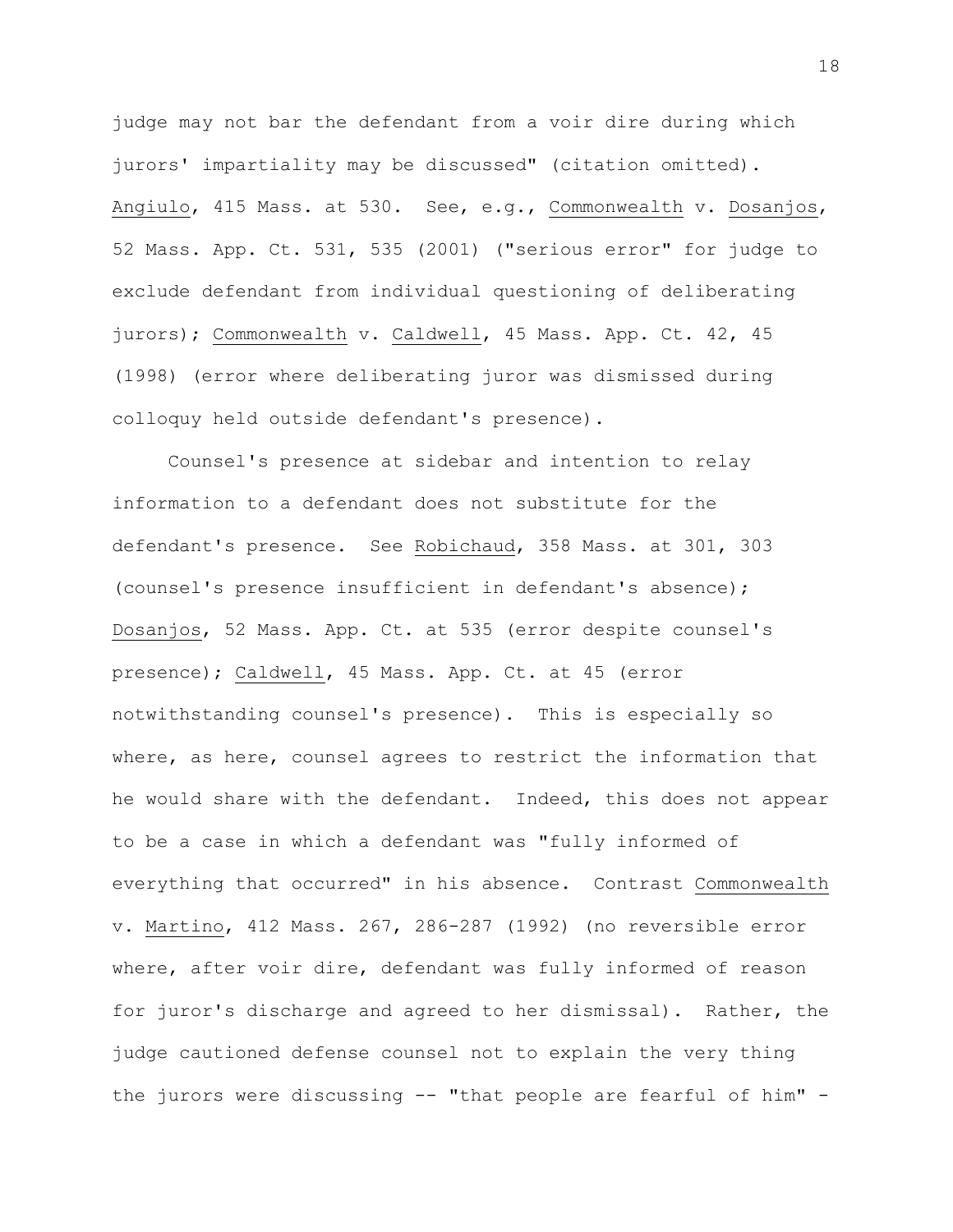- and requested that the defendant learn nothing more than that several jurors had been dismissed for "personal reasons."

Where, without any action on his part, jurors fear a defendant, he does not forfeit his right to be present. See Angiulo, 415 Mass. at 520, 522 (right to be present at voir dire where jurors felt "intimidated" by defendant, believed he was writing down information about them, and saw him giving them "[the] whammy" or "[the] evil eye"). Contrast Commonwealth v. Senati, 3 Mass. App. Ct. 304, 307 (1975) (defendant forfeited right to be present by refusing to obey court order to refrain from leaving dock and shouting during trial). Nor may a judge seat a defendant far enough away that the defendant is unable to hear the proceedings, or conduct questioning, without interpretation, in a language the defendant does not understand.<sup>5</sup>

In denying the defendant's request, it appears that the judge applied an analysis more appropriate to the consideration of the right to a public trial. The judge stated that it would be sufficient for the defendant to "watch" without hearing, "[j]ust like we've said the open courtroom is satisfied if

<sup>5</sup> Of course, a defendant may waive the right to be present at sidebar. See Dyer, 460 Mass. at 738. "More particularly, if the defendant makes no request to be present, the judge takes no steps to exclude him, and counsel never objects to his absence, the issue is waived and this court will not address it on appeal." Id. There is no evidence on this record, however, that the defendant made such a waiver. See Commonwealth v. Caldwell, 45 Mass. App. Ct. 42, 46 (1998).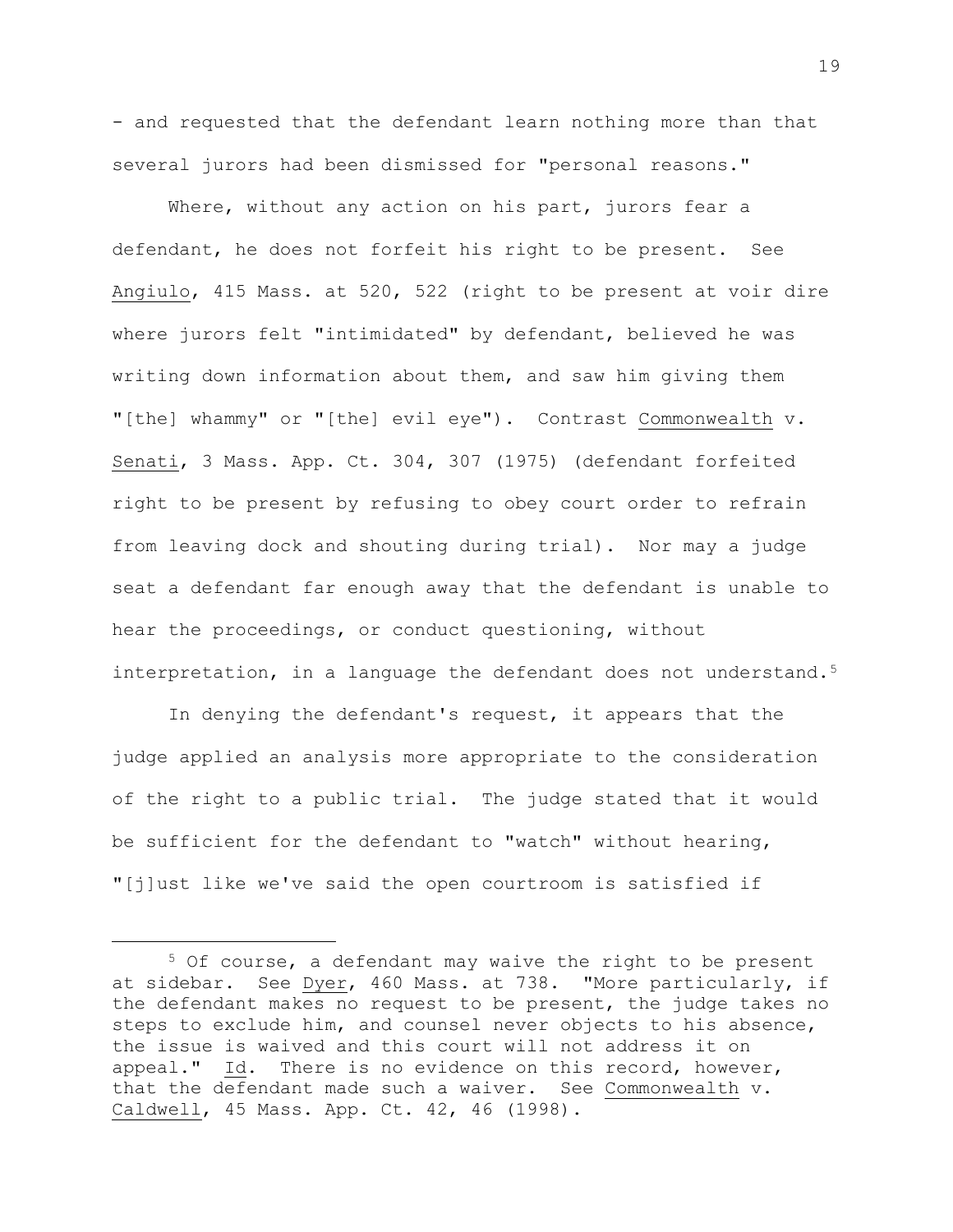people can watch what's happening. They don't have to sit at sidebar." While it is true that the right to a public trial is satisfied without the public being present at sidebar, the same is not true for the defendant's right to be present at trial. The right to a public trial is premised on certain considerations, including the public perception of fairness in the courts; it is satisfied without hearing conversations at sidebar. See Gannett Co. v. De Pasquale, 443 U.S. 368, 380 (1979). A defendant's right to be present at his or her own trial, by contrast, implicates additional concerns. It provides the accused with information necessary to adjust the trial strategy, guarantees that a defendant always has the opportunity to object, and, in the event of conviction, ensures that the defendant is able fully to assist in an appeal, because the defendant understood the prior proceedings. For a defendant, as distinct from the public, the proceedings must not only be seen, but also heard.*5F* 6

<sup>6</sup> This analysis applies whether a defendant is partially excluded due to an inability to understand English, or in any other manner. We are particularly troubled, however, that the defendant's inability to understand English was used to exclude him from hearing the proceedings. "A non-English speaker, throughout a legal proceeding, shall have a right to the assistance of a qualified interpreter." G. L. c. 221C, § 2. It is a judge's duty to aid, not hamper, a criminal defendant in understanding what is occurring at the defendant's own trial.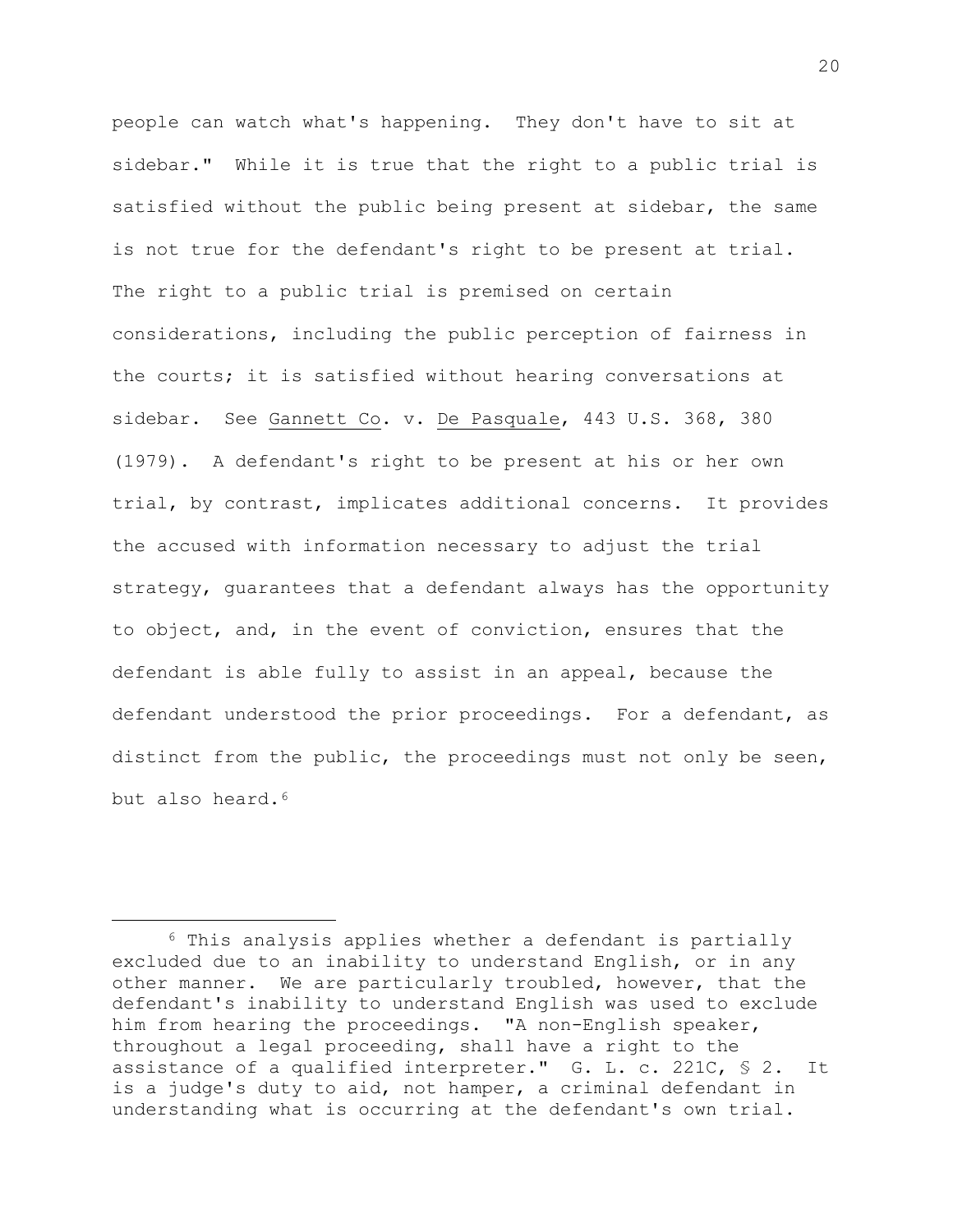iii. Prejudice. Although the defendant's exclusion in this case was error, we must consider whether he thereby was prejudiced. "The absence of the defendant from [the voir dire of deliberating jurors] does not automatically constitute reversible error" (citation omitted). Sleeper, 435 Mass. at 588-589. Although defense counsel initially requested the defendant's presence at voir dire, counsel ultimately did not object to the judge's decision not to allow that request. Therefore, we review for a substantial likelihood of a miscarriage of justice. See Dyer, 460 Mass. at 741.

Had the defendant been present during voir dire, little would have changed. Of the twelve jurors questioned, two were dismissed after expressing fear related to the defendant. Defense counsel then moved to dismiss all of the remaining jurors. The judge denied that request, over counsel's objection. Because his attorney already had moved to dismiss each juror, there was nothing more that the defendant could have requested in terms of relief. Nor was the defendant in a position to make strategic decisions about cross-examination or introduction of evidence, informed by the content of the jurors' answers; the trial had concluded, deliberations had begun, and no additional evidence could have been presented.

"It is frequently to the defendant's advantage to communicate orally with his counsel . . . since he may have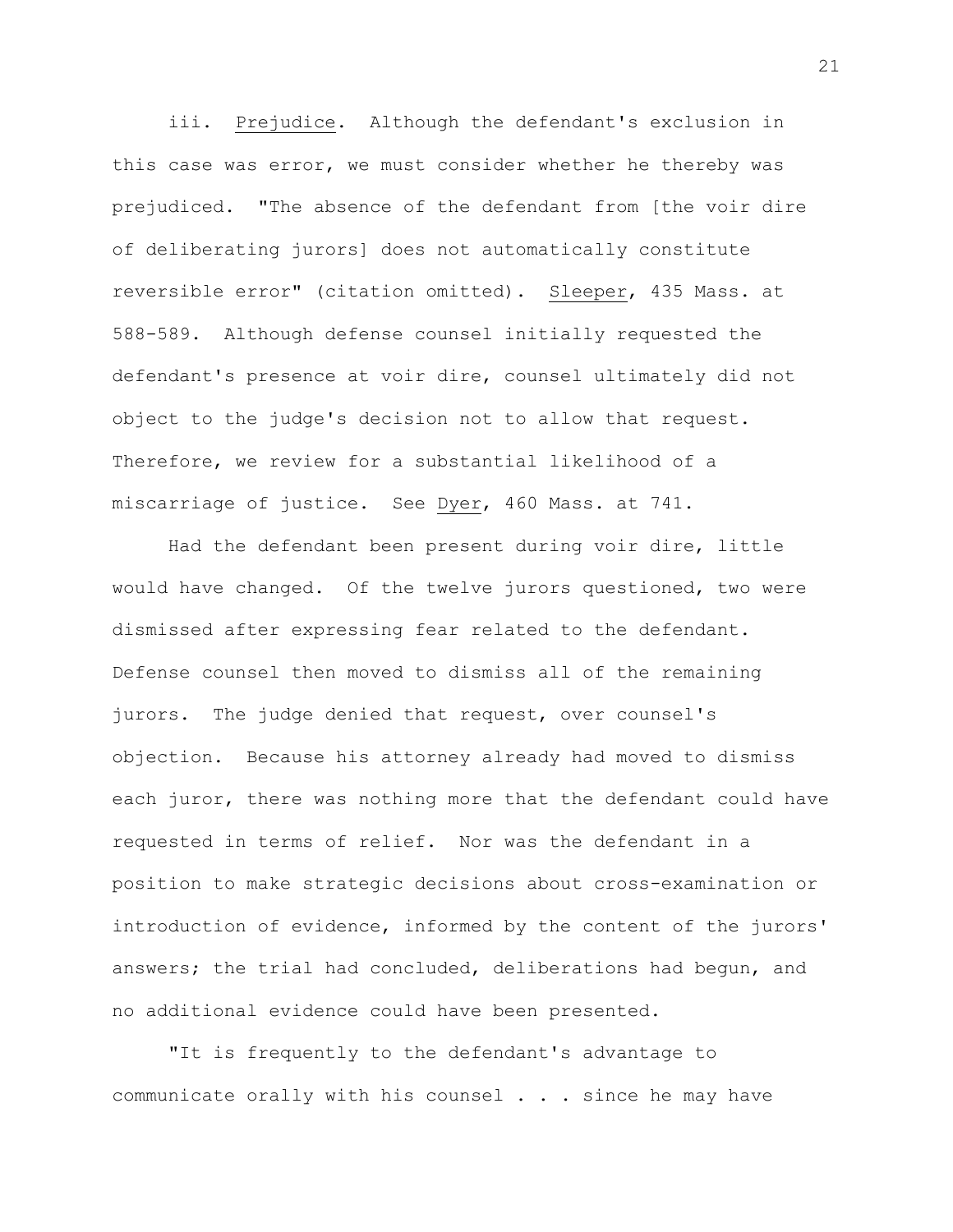information which may aid his counsel in examining [individuals]." Robichaud, 358 Mass. at 303. At most, if he had been present, the defendant could have suggested additional questions for counsel to ask the jurors. Yet, here, where the judge conducted an extensive voir dire of the deliberating jurors, the mere possibility that additional questions could have been asked is not sufficient to require a new trial. "The defendant's presence at the hearing would not likely have yielded anything or altered its outcome." Sleeper, 435 Mass. at 589 (harmless error where judge properly excused biased juror outside defendant's presence). See Dosanjos, 52 Mass. App. Ct. at 536 (harmless error to conduct voir dire in defendant's absence where defendant "offers no suggestion as to how he was prejudiced by the procedure" [citation omitted]). See also Commonwealth v. Hicks, 22 Mass. App. Ct. 139, 147 (1986). We are unable to conclude that the defendant's partial exclusion resulted in a substantial likelihood of a miscarriage of justice.

c. Individual voir dire of the venire on racial or ethnic bias. The defendant argues that the judge's decision not to conduct individual voir dire of prospective jurors' ethnic bias, in the form of five questions that defense counsel had requested be posed to each member of the venire individually, deprived him of his right to a fair and impartial jury, and requires a new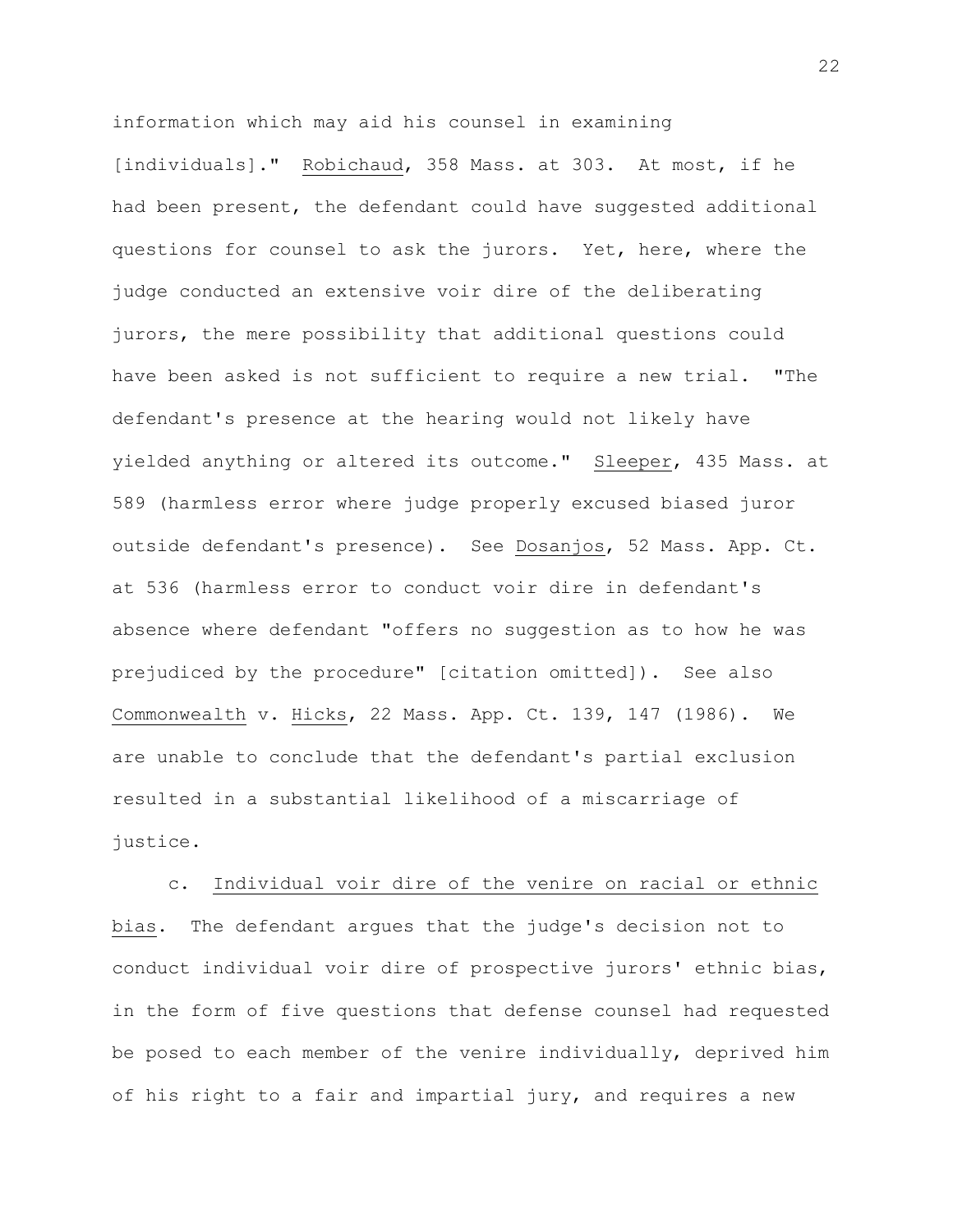trial.<sup>7</sup> Stating that the twenty-two question case-specific jury questionnaire<sup>8</sup> was sufficient to accomplish the goal of obtaining information on potential bias, the judge denied the request.<sup>9</sup>

a<br>B

8 Voir dire of prospective jurors took place in four stages. First, each potential juror was given the "standard jury questionnaire." Second, the judge orally posed questions to the venire as a group. Third, each potential juror was given a twenty-two question written questionnaire, prepared specifically for this case. Fourth, each potential juror -- regardless of whether the juror had answered any questions affirmatively -came to the sidebar for additional questioning.

<sup>9</sup> One of the questions on the case-specific, twenty-two question juror questionnaire was the first of the five questions that defense counsel had requested be posed orally, specifically inquiring about the potential juror's beliefs as to a Hispanic defendant. See note 11, infra.

The other four questions on potential bias toward a Hispanic defendant that were requested to be asked at voir dire were:

"2. Do you believe that Hispanics are more likely to commit crimes than whites?

"3. Would you believe the testimony of a white person over that of a Hispanic person simply because of skin color?

"4. Would you give extra weight to the testimony of a white person claiming that a Hispanic person committed a crime?

"5. Are you conscious of any feelings of racial bias or prejudice, which might tend to influence your judgement in this case, even in the slightest degree?"

<sup>&</sup>lt;sup>7</sup> It is not clear whether the defendant raised this claim on constitutional or statutory grounds. At least with regard to similar questions proposed for the written questionnaire, the defendant argued that the questioning was necessary to protect his rights under "the Sixth and Fourteenth Amendments to the United States Constitution and art. 12 of the Massachusetts Declaration of Rights."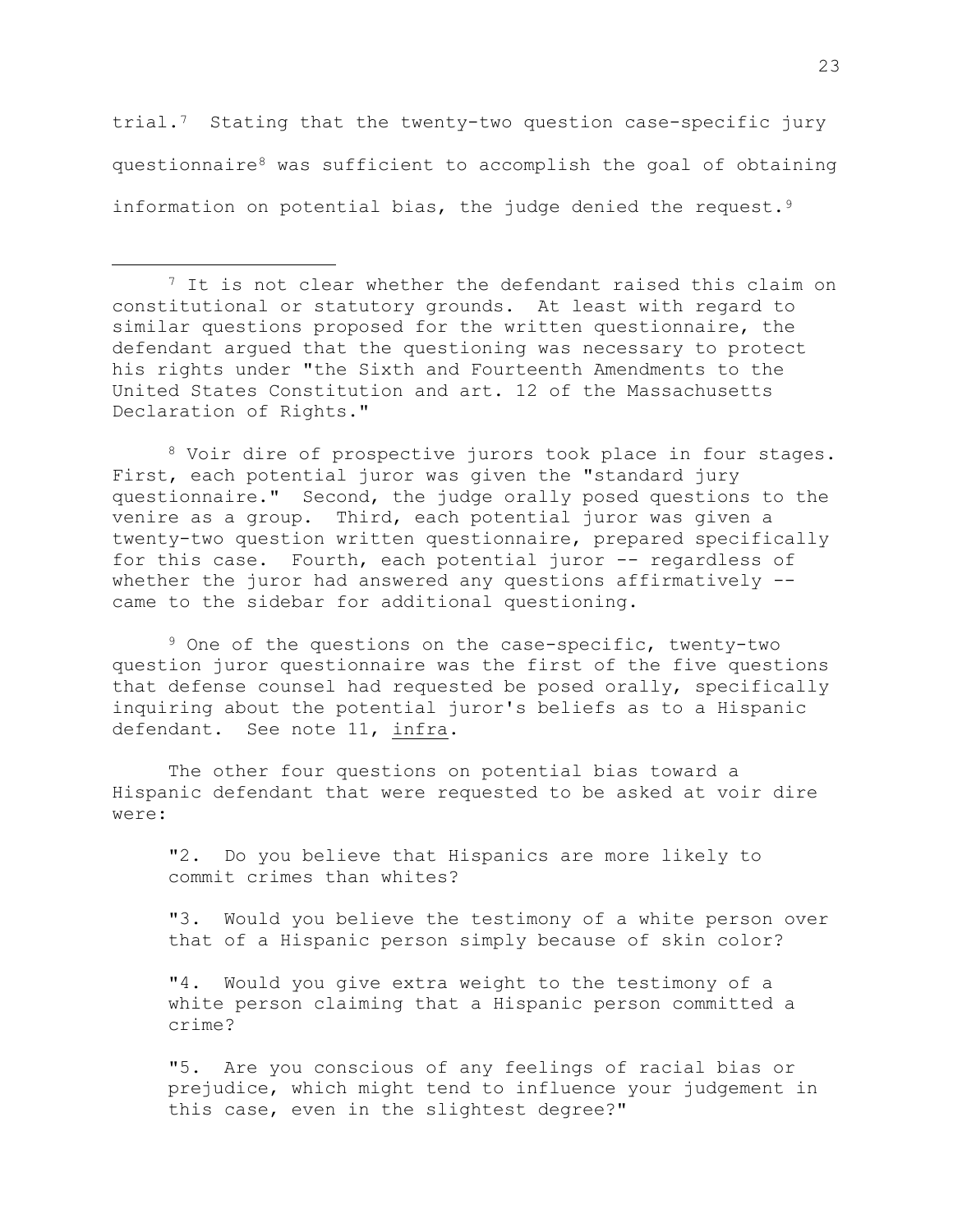The defendant is correct that, "in cases of interracial murder, a judge, if requested to do so, is required to conduct an individual voir dire on the issue of potential bias." Commonwealth v. Hunter, 427 Mass. 651, 654 (1998). See Commonwealth v. Young, 401 Mass. 390, 398 (1987), overruled on another ground, Commonwealth v. Ramirez, 407 Mass. 553 (1990) (establishing rule because of "reasonable possibility" that racial prejudice could affect jury's verdict in murder cases where defendant and victim are of different races). We similarly have required individual voir dire in cases of interracial rape, Commonwealth v. Sanders, 383 Mass. 637, 640- 641 (1981), and interracial sexual offenses against children, Commonwealth v. Hobbs, 385 Mass. 863, 873 (1982). A written questionnaire does not suffice to fulfill this requirement. See Young, supra at 397-398, citing Rosales-Lopez v. United States, 451 U.S. 182, 190 (1981) and Sanders, supra. "As a matter of law we held that in such cases a substantial risk exists that the extraneous issue of race will affect the impartiality of the jury." Commonwealth v. Otsuki, 411 Mass. 218, 227 (1991).

As has the United States Supreme Court with the Federal cognate, we established this rule "as a matter of our supervisory power," based on the requirements of G. L. c. 234, § 28, the predecessor to G. L. c. 234A, § 67A, and not as a result of any constitutional mandate. See Young, 401 Mass. at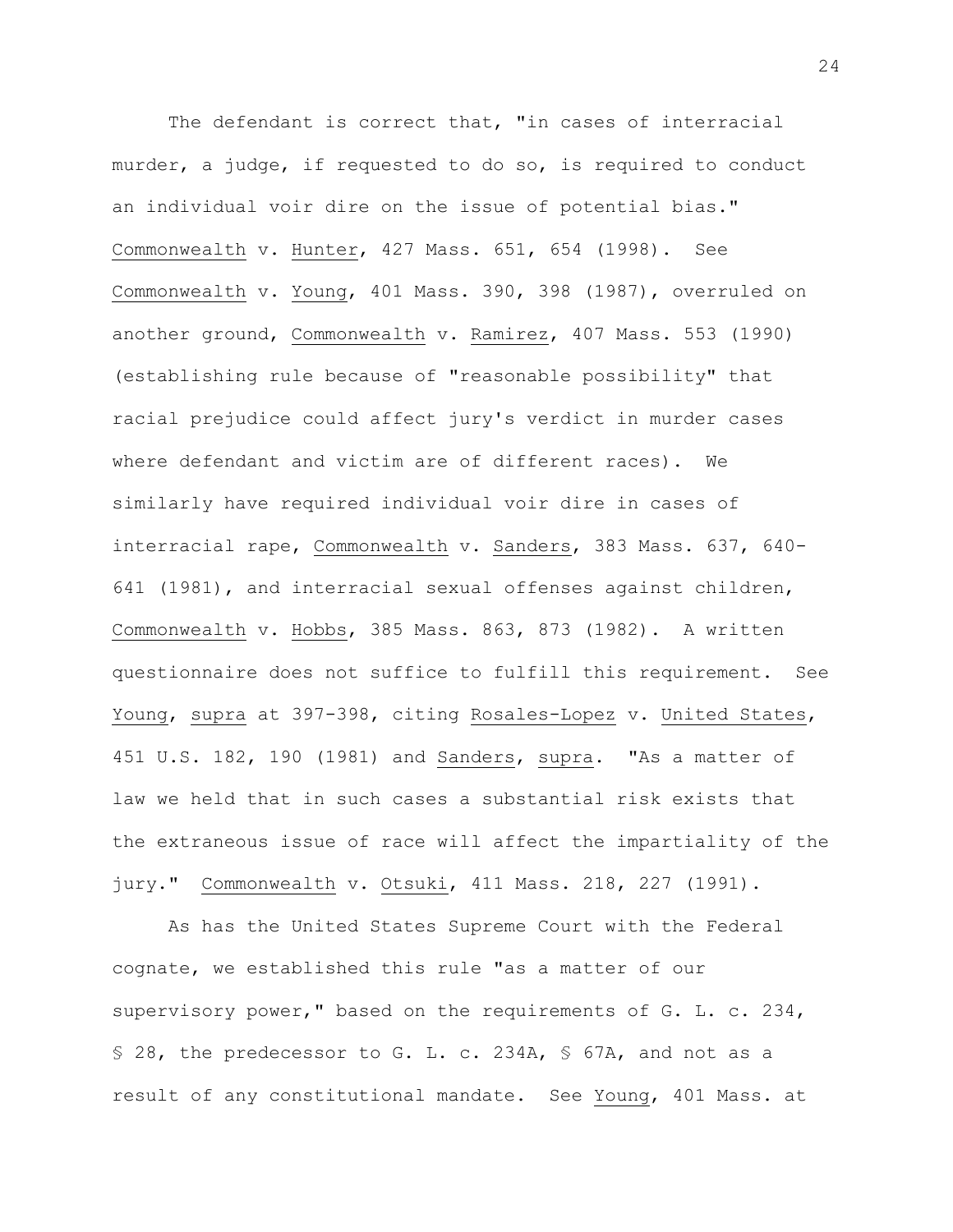398. As part of our duty to oversee the courts of the Commonwealth, we adopted "the essence of the rule, stated by the plurality, in Rosales-Lopez, [451 U.S. at 190], 'that questions directed to the discovery of racial prejudice be asked in certain circumstances in which such an inquiry is not constitutionally mandated.'" Id., quoting Rosales-Lopez, supra.

Until today, we explicitly "have declined . . . to extend this rule to cases where the defendant and the victim are of different ethnic backgrounds." Hunter, 427 Mass. at 654, citing Commonwealth v. De La Cruz, 405 Mass. 269, 272 (1989). See Hunter, supra (no individual voir dire for Caucasian defendant and Filipino victim). See also Commonwealth v. Pina, 430 Mass. 66, 72-73 (1999) (no individual voir dire for Cape Verdean defendant and Portuguese victim); De La Cruz, 405 Mass. at 272, 274 (no individual voir dire for Hispanic defendant and Caucasian victim). Contrast Young, 401 Mass. at 391, 398 (individual voir dire for African-American defendant and Hispanic victim). Rather, in murder cases involving individuals from different ethnic backgrounds, this court has left the determination whether individual voir dire on bias is warranted "to the sound discretion of the trial judge." Hunter, supra.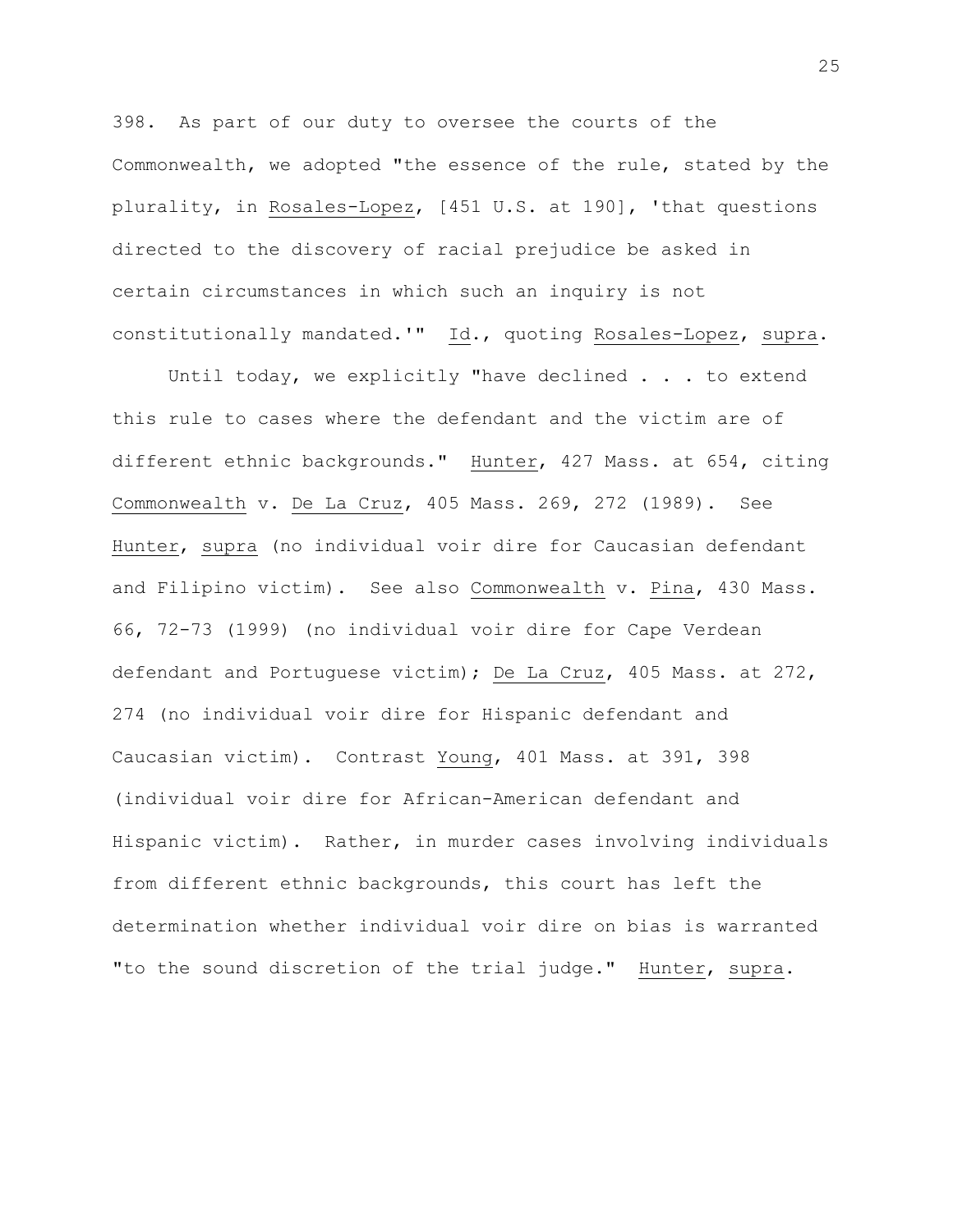Prior to trial, the defendant requested that the judge individually ask each prospective juror five questions related to racial or ethnic bias. Among them was the following:<sup>10</sup>

"The defendant in this case . . . is a Hispanic male, and the victim in this case is a white male. Would those facts in any way interfere with your ability to render a fair and just verdict?"<sup>11</sup>

Although we have not mandated such questioning, where the defendant and the victim are of different ethnic backgrounds, we nonetheless have "encourage[d]" trial judges to conduct individual voir dire to detect prejudice based on ethnic considerations. See De La Cruz, 405 Mass. at 274. Yet the distinction between race and ethnicity, and, correspondingly, between that which we "require" and that which we "encourage," rests on an increasingly shaky foundation. Indeed, the Federal courts do not attempt to distinguish between race and ethnicity for purposes of juror voir dire. They operate under "a broader

a<br>B

<sup>11</sup> Question thirteen of the specifically-drafted juror questionnaire asks:

<sup>&</sup>lt;sup>10</sup> The defendant arqued that it was necessary to ask this question in an individualized setting because "it's not until you start doing the individual voir dire that you get behind some of these questions, and people really come up and say to you, 'Well, I have this bias . . . Well, yeah; I did have this experience back in 19- whatever, and so I do have a bit of a prejudice against. . . .'"

<sup>&</sup>quot;The defendant in this case is a Hispanic male. The victim is a white male. Would the fact that the defendant is Hispanic in any way interfere with your ability to render a fair and just verdict?"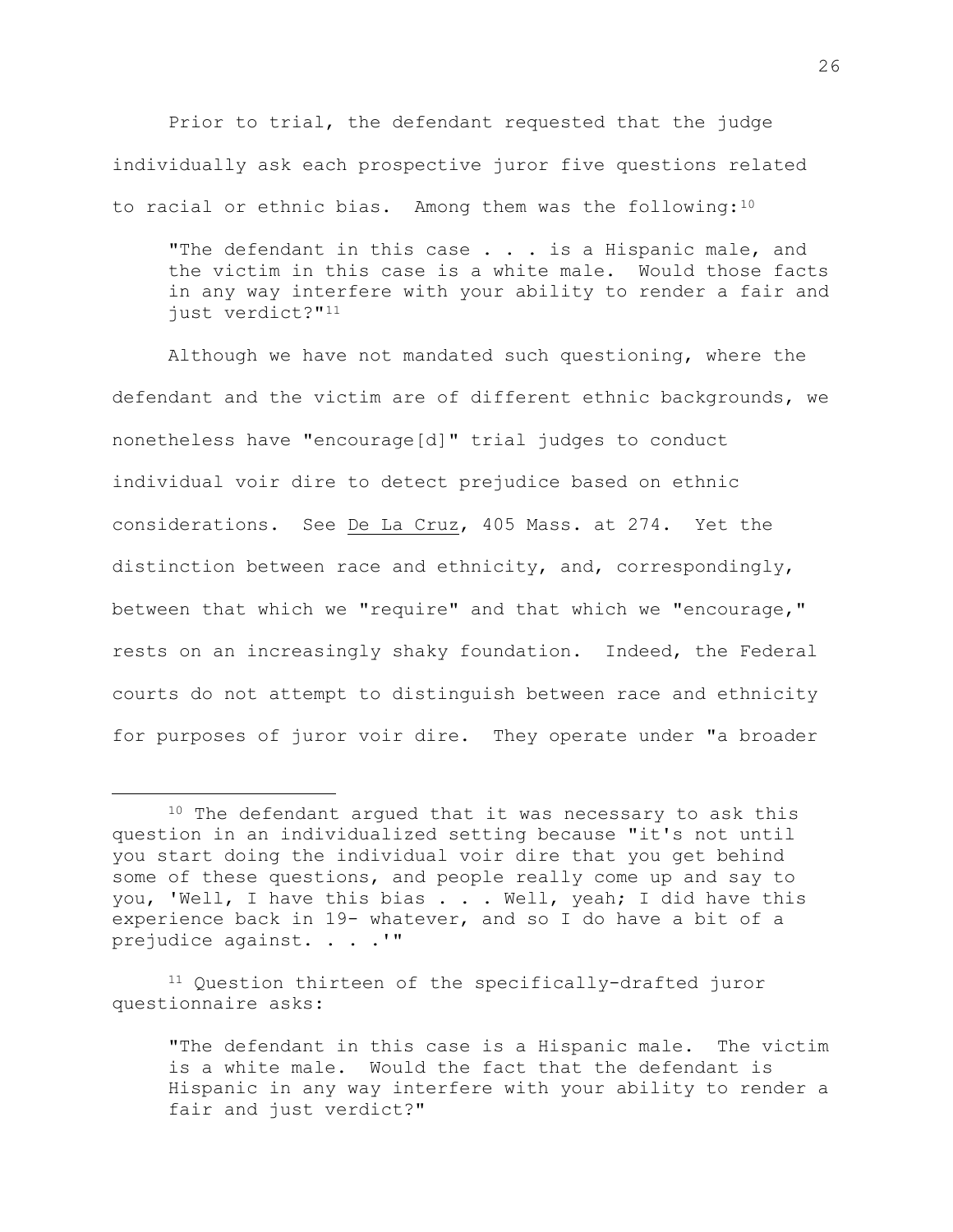rule" applying to "'ethnic,' as well as racial, groups."<sup>12</sup> See Young, 401 Mass. at 398 n.8. See also Rosales-Lopez, 451 U.S.

a<br>B

 $12$  "[I]n our heterogeneous society the [Federal] courts have found the boundaries of race and ethnicity increasingly difficult to determine," McCleskey v. Kemp, 481 U.S. 279, 316 n.39 (1987), and have noted the futility of attempting to define "ethnicity." Rico v. Leftridge–Byrd, 340 F.3d 178, 183 (3d Cir. 2003) ("What, though, does 'ethnicity' and 'ethnic origin' mean . . . . And how does one define 'race' when the understanding of 'race' itself has changed over the centuries?"). See Rosales-Lopez v. United States, 451 U.S. 182, 194 (1981) (Rehnquist, J., concurring) ("knowing the contentiousness of our profession," it is unlikely that "precise definition of . . . 'different racial or ethnic groups' will ever be arrived at"); Suri v. Foxx, 69 F. Supp. 3d 467, 479 n.9 (D.N.J. 2014) ("Ethnicity does not have a clear definition in the law, and there is variation in how the terms 'race' and 'ethnicity' are used").

For purposes of discrimination under the Federal Equal Rights law, 42 U.S.C. § 1981, for example, Federal courts have defined "racial discrimination" as encompassing discrimination based on "ancestry or ethnic characteristics" (citation omitted). Village of Freeport v. Barrella, 814 F.3d 594, 604- 605 (2nd Cir. 2016). For purposes of the Sixth Amendment right to a jury of one's peers, a defendant is entitled to a jury that fairly represents "distinctive groups" in the community. United States v. Garcia, 991 F.2d 489, 491 (8th Cir. 1993). See id., quoting United States v. Black Bear, 878 F.2d 213, 214 (4th Cir. 1989) ("A group of people is distinct when they have a shared attribute that defines or limits their membership, and when they share a community of interest"). In 2016, the United States Court of Appeals for the Second Circuit observed that the "confusion in unraveling the legal definitions of 'race' and "Hispanic'" has occurred since the distinction was first recognized by the United States Office of Management and Budget in 1977. See Village of Freeport, supra at 602 & n.13.

In light of this, the United States Supreme Court has held, under its supervisory power, that a defendant charged with a "violent crime" who requests individual voir dire on the question of membership in "different racial or ethnic groups" is entitled to such questioning. Rosales-Lopez, 451 U.S. at 192. Although ethnic distinction, and, for that matter, racial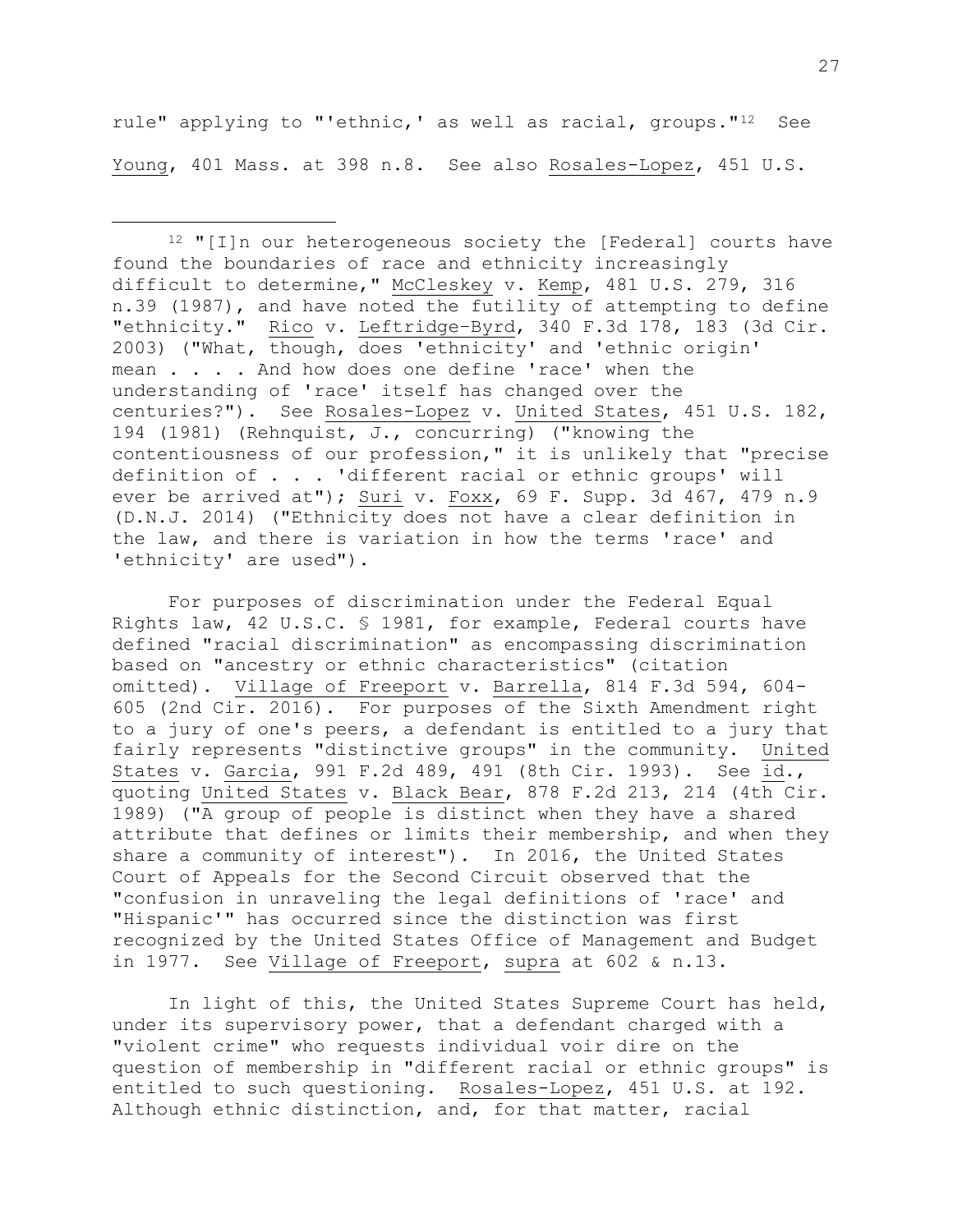at 192 ("[F]ederal trial courts must make [an individualized] inquiry when requested by a defendant accused of a violent crime and where the defendant and the victim are members of different racial or ethnic groups").

As the United States Supreme Court observed in 1981, when crafting its supervisory rule, "It remains an unfortunate fact in our society that violent crimes perpetrated against members of other racial or ethnic groups often raise such a possibility [that prejudice would influence the jury]." Rosales-Lopez, supra at 192. Although trial judges may be understandably hesitant to introduce notions of racial or ethnic bias into their court rooms, "[w]e think that it would be far more injurious to permit it to be thought that persons entertaining a disqualifying prejudice were allowed to serve as jurors and that inquiries designed to elicit the fact of disqualification were barred" (citation omitted). See Rosales-Lopez, supra at 191.

This court previously has declined to follow the Federal rule, and has done so using language that causes modern readers dismay, and in a manner that is neither prudent nor accurate. Thirty years ago, in De La Cruz, 405 Mass. at 273, we concluded

distinctions, may not be clear in every case, prior to voir dire, it is left to "the defendant to resolve this conflict by making the determination of whether or not he would prefer to have the inquiry into racial or ethnic prejudice pursued." See id. at 191.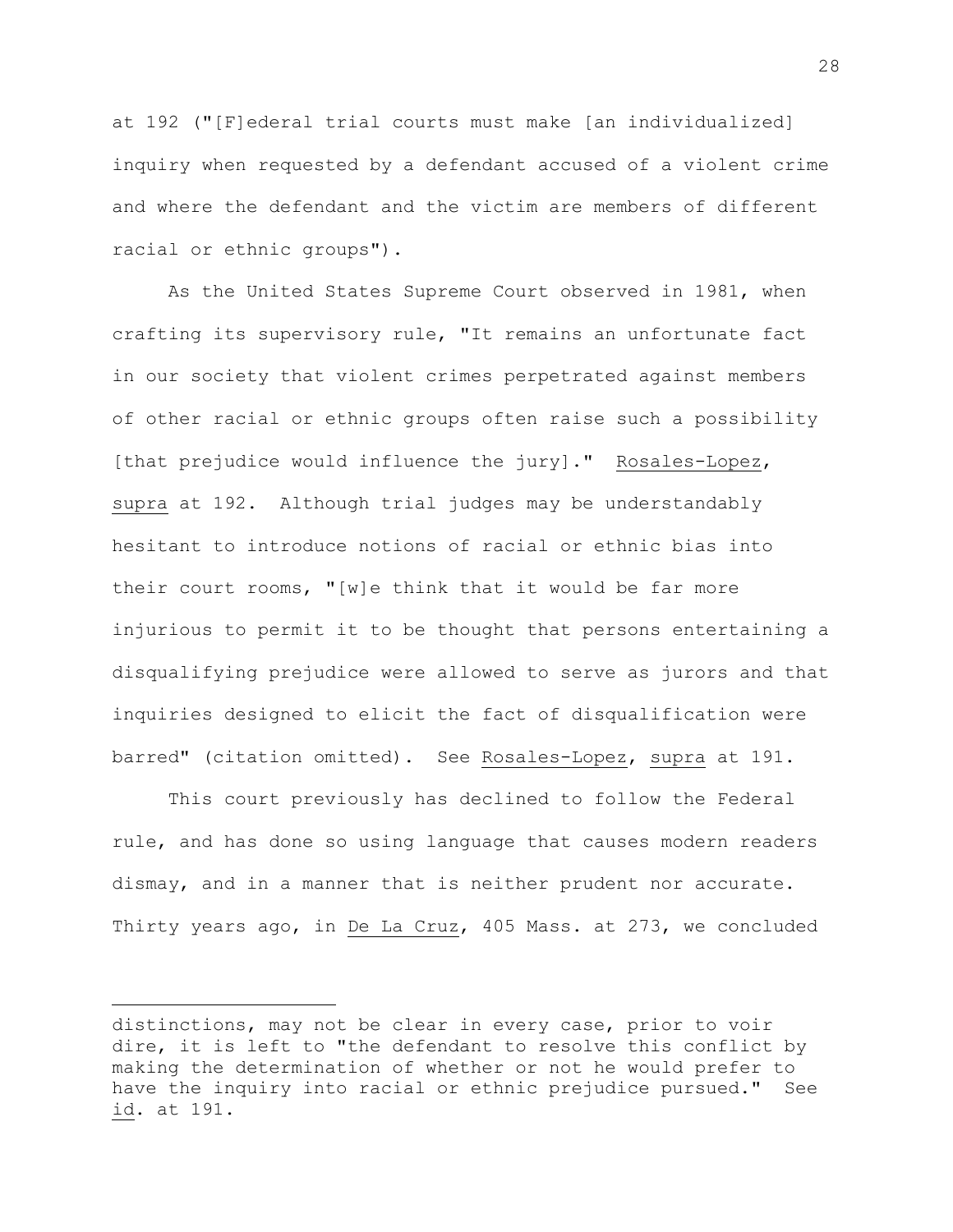that individual voir dire was not necessary where a Hispanic defendant was charged with sexually assaulting a Caucasian victim. In doing so, we stated that our rule "implies that Hispanic persons are not members of the black (Negro) race," but, rather, could be viewed as "members of the white race," such that there was no racial difference between the Hispanic defendant and the Caucasian victim. Id. Ten years later, in Pina, 430 Mass. at 72-74, we determined that a Cape Verdean defendant charged with murdering a Portuguese victim similarly was not entitled to individual voir dire concerning prejudice. To reach that conclusion, this court relied upon the proposition that "the term 'race' reflects the historical division of humanity by physical characteristics into three primary divisions: Caucasian, Mongolian, & Negro." Id. at 73 n.15, citing De La Cruz, supra at 272. We have not addressed the issue since.

We recognize that the distinctions described in these cases retain little purchase in today's society. Specifically, over the past few decades, the nation's landscape has changed dramatically with respect to its Hispanic population. More than half of the country's population growth between 2000 and 2010 was attributable to an increase in the Hispanic population.<sup>13</sup> In

<sup>13</sup> See Overview of Race and Hispanic Origin: 2010, U.S. Department of Commerce, Economics and Statistics Administration,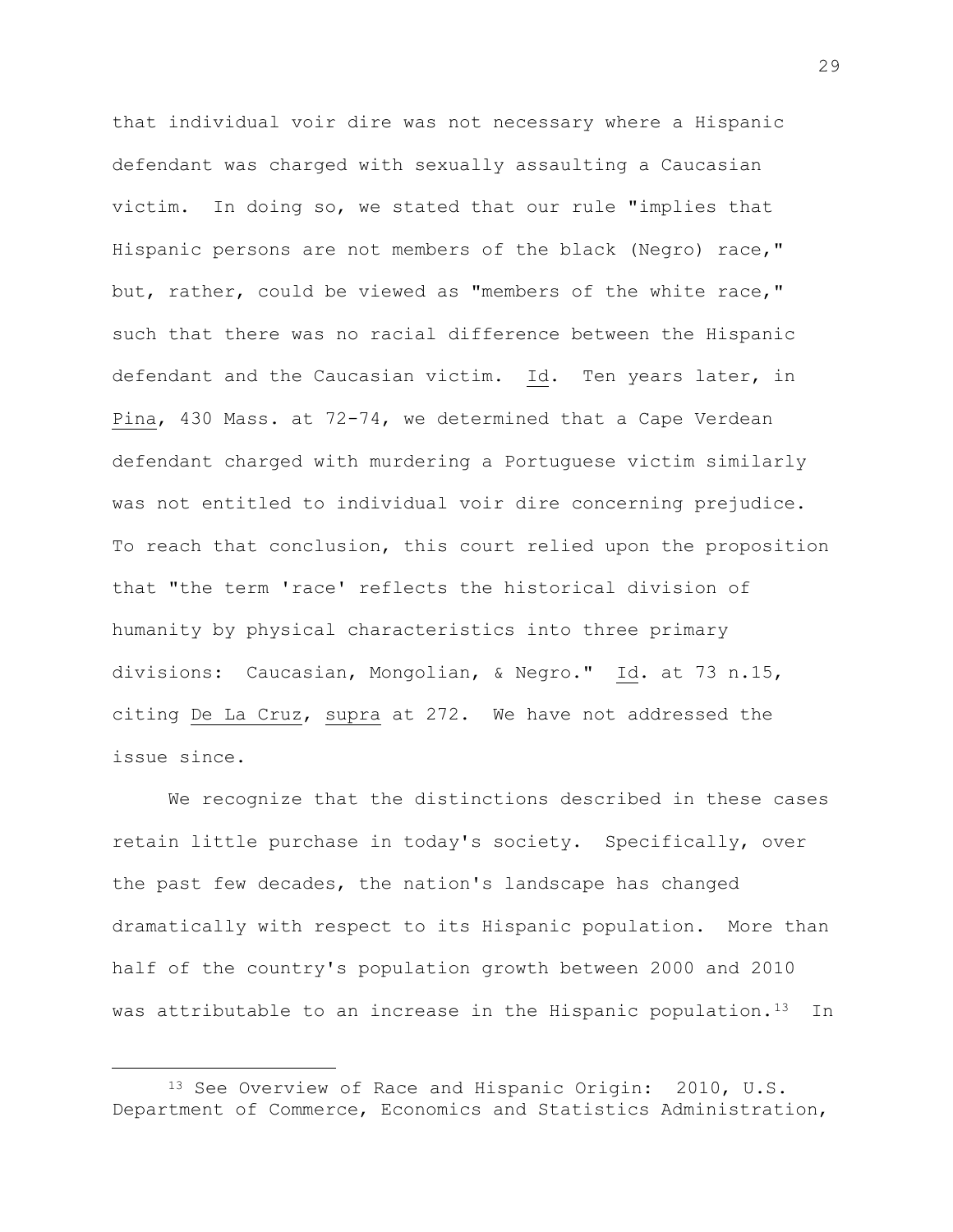Massachusetts, an increase in the Hispanic population accounts for the entirety of the State's population growth in that same period.<sup>14</sup> Indeed, the Commonwealth now relies on the category of "Hispanic," in addition to "African-American," "Caucasian," and "Asian," in determining such things as the probabilities of DNA matches. See, e.g., Commonwealth v. Seino, 479 Mass. 463, 469 (2018); Commonwealth v. Diaz, 478 Mass. 481, 486 (2017); Commonwealth v. Broom, 474 Mass. 486, 488 & nn.3, 4, 5, 6 (2016).

The growing Hispanic and Latino population, in turn, has encountered varied sources of discrimination. See, e.g., Commonwealth v. Buckley, 478 Mass. 861, 878 (2018) (Budd, J., concurring) (Hispanic drivers are stopped more often by police than Caucasian drivers); Bradley v. Lynn, 443 F. Supp. 2d 145, 148, 149 (D. Mass. 2006) (finding disparate and adverse impact on Hispanic candidates for entry-level fire fighter positions); Kane v. Winn, 319 F. Supp. 2d 162, 179 (D. Mass. 2004) (citing statistics that Latinos are overrepresented in country's prison

U.S. Census Bureau 3 (2011), https://www.census.gov/prod /cen2010/briefs/c2010br-02.pdf [https://perma.cc/6QQH-Z227] (comparing 2000 census to 2010 census).

<sup>14</sup> See Passel, Cohn, & Lopez, Hispanics Account for More than Half of Nation's Growth in Past Decade, Overview, Pew Research Center (Mar. 24, 2011), http://www.pewhispanic.org /2011/03/24/hispanics-account-for-more-than-half-of-nationsgrowth-in-past-decade/ [https://perma.cc/8XL6-DVUA].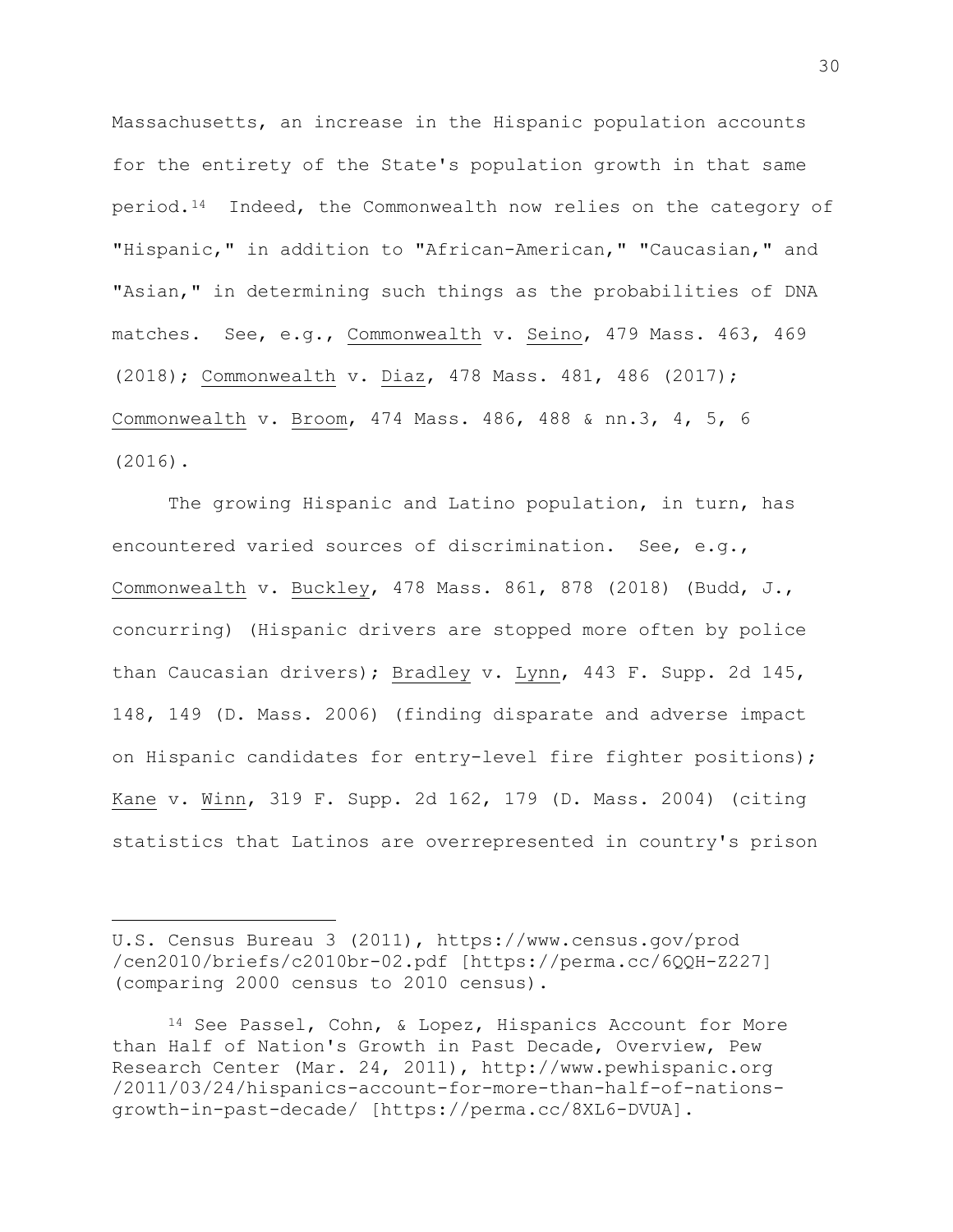population, and "Latino youths are incarcerated at twice the rate of [Caucasian] American youths").

This type of discrimination poses no less a problem in the context of jury trials. Indeed, research has shown that people of Hispanic and Latino descent -- not unlike African Americans - - are more likely to be treated severely by juries when accused of killing a Caucasian victim. See, e.g., Race, Ethnicity, and Culture in Jury Decision Making, 11 Ann. Rev. L. & Soc. Sci. 269, 272-273 (2015) (jurors more likely to recommend capital punishment for African-American or Latino defendants accused of killing Caucasian victims). Concurring in De La Cruz, 405 Mass. at 276, Chief Justice Liacos wrote that "[p]eople's prejudices do not . . . fit into categories formulated by Webster's Dictionary." Rather, he observed that "[w]e have recognized previously, under the Declaration of Rights of the Constitution of the Commonwealth, the threat that bias toward ethnic groups presents to a fair trial." Id. at 276 (Liacos, C.J., concurring).

"Nothing in the statute" on which we based our decision in Young, 401 Mass. at 398, "requires us to limit the voir dire requirement to racial prejudice" rather than to include ethnic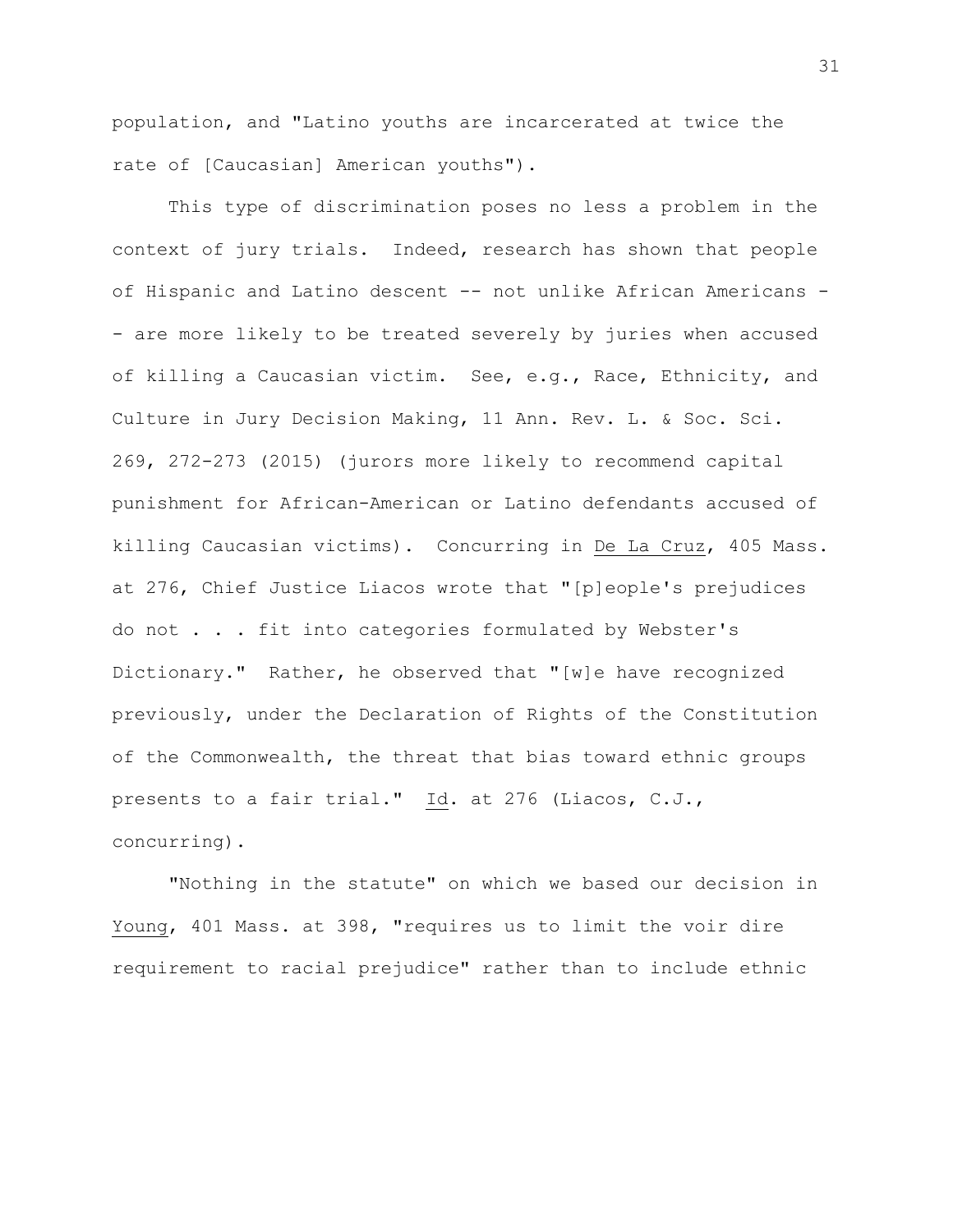prejudice. De La Cruz, 405 Mass. at 276 (Liacos, C.J., concurring). Indeed, G. L. c. 234A, § 67A, <sup>15</sup> provides:

"To determine whether a juror stands indifferent in the case . . . [with respect to] preconceived opinions toward the credibility of certain classes of persons . . . the court shall, or the parties or their attorneys may, with the permission and under the direction of the court, examine the juror specifically with respect to such considerations, attitudes, exposure, [and] opinions. . . ."

"The statute includes within its scope prejudices against identifiable classes of individuals, including Hispanic persons." De La Cruz, 405 Mass. at 276 (Liacos, C.J., concurring). See art. 1 of the Massachusetts Declaration of Rights ("Equality under the law shall not be denied or abridged because of . . . race . . . or national origin"). See, e.g., Commonwealth v. Long, 419 Mass. 798, 807 n.9 (1995) ("both racial and ethnic groups are discrete groups protected under art. 1"); Commonwealth v. Aponte, 391 Mass. 494, 503–504 (1984) (addressing underrepresentation of Hispanic people on grand jury venires). There is no principled reason why a Hispanic defendant charged with murdering a Caucasian victim should be entitled to fewer protections against potential bias than an African-American defendant in the same position.

<sup>15</sup> Our prior jurisprudence applied G. L. c. 234, § 28, as amended by St. 1985, c. 463. In 2016, that statute was replaced with G. L. c. 234A, § 67A, inserted by St. 2016, c. 36, § 4. The language as to this provision is virtually identical in both statutes.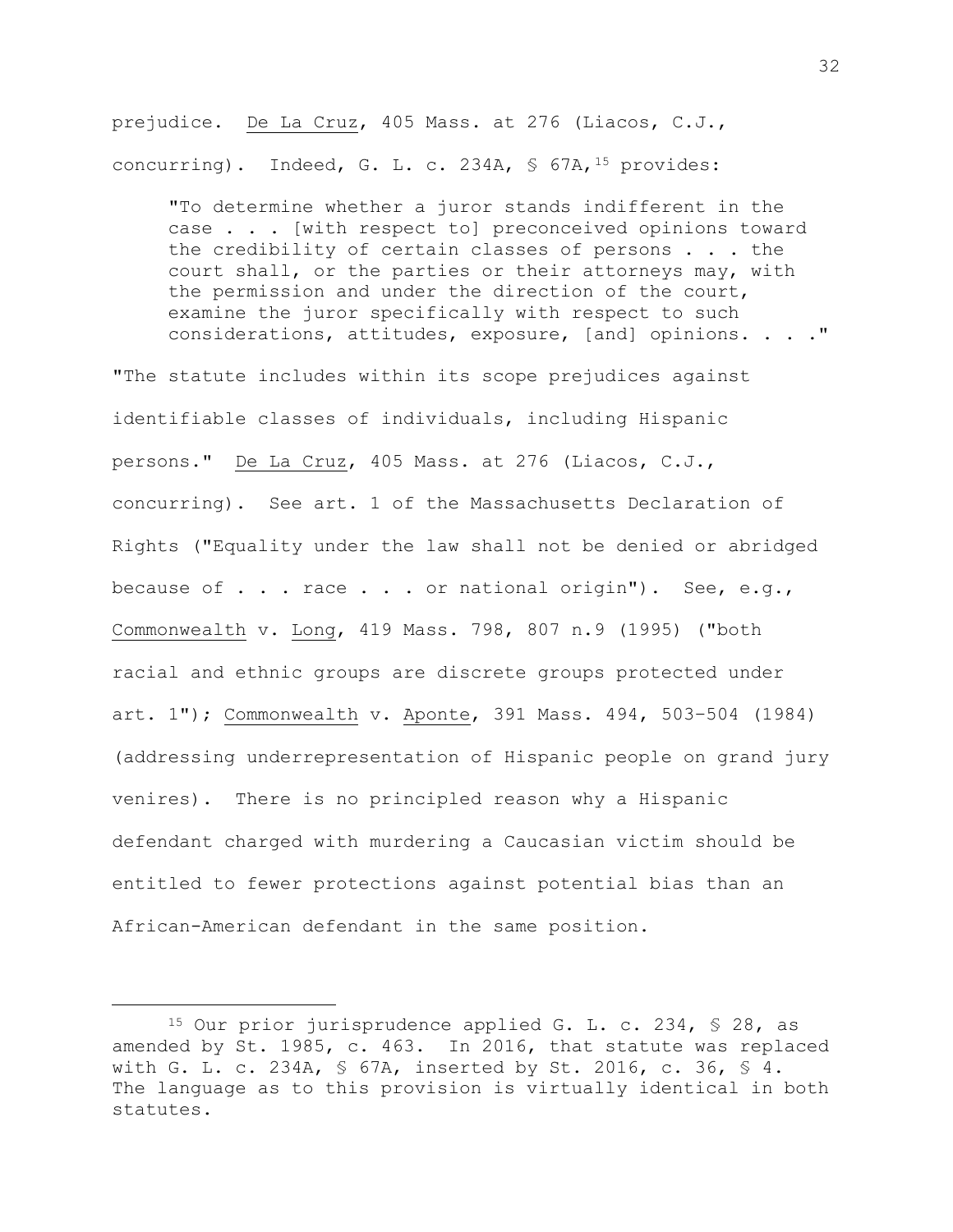Of course, attorneys seeking to ask questions about ethnic bias would now have some leeway to do so during attorneydirected voir dire, which was not available to defense counsel at the time of the defendant's trial. See, G. L. c. 234A, § 67D, inserted by St. 2016, c. 36, § 4. Nonetheless, this questioning occurs within guidelines and limitations established by the judge, and does not provide a clear, consistent, authoritative, and reliable means of detecting bias among potential jurors in the way that mandatory questioning by the trial judge, upon request, would assure.

Indeed, the value of individual voir dire to uncover potential ethnic bias was evident in the empanelment proceedings in this case. A least one potential juror identified in her written questionnaire that the knowledge that the defendant was Hispanic would interfere with her ability to be fair and impartial. After the judge conducted voir dire concerning the juror's response, he found that she would not be able to be impartial and excused her. Another juror's ethnic bias, however, only came to the fore after answering individual voir dire questions, where the potential juror had marked "no" to the relevant question on the questionnaire.<sup>16</sup>

<sup>16</sup> Juror no. 10 acknowledged having formed an opinion about the case. Called to individual voir dire and asked to specify, the juror responded,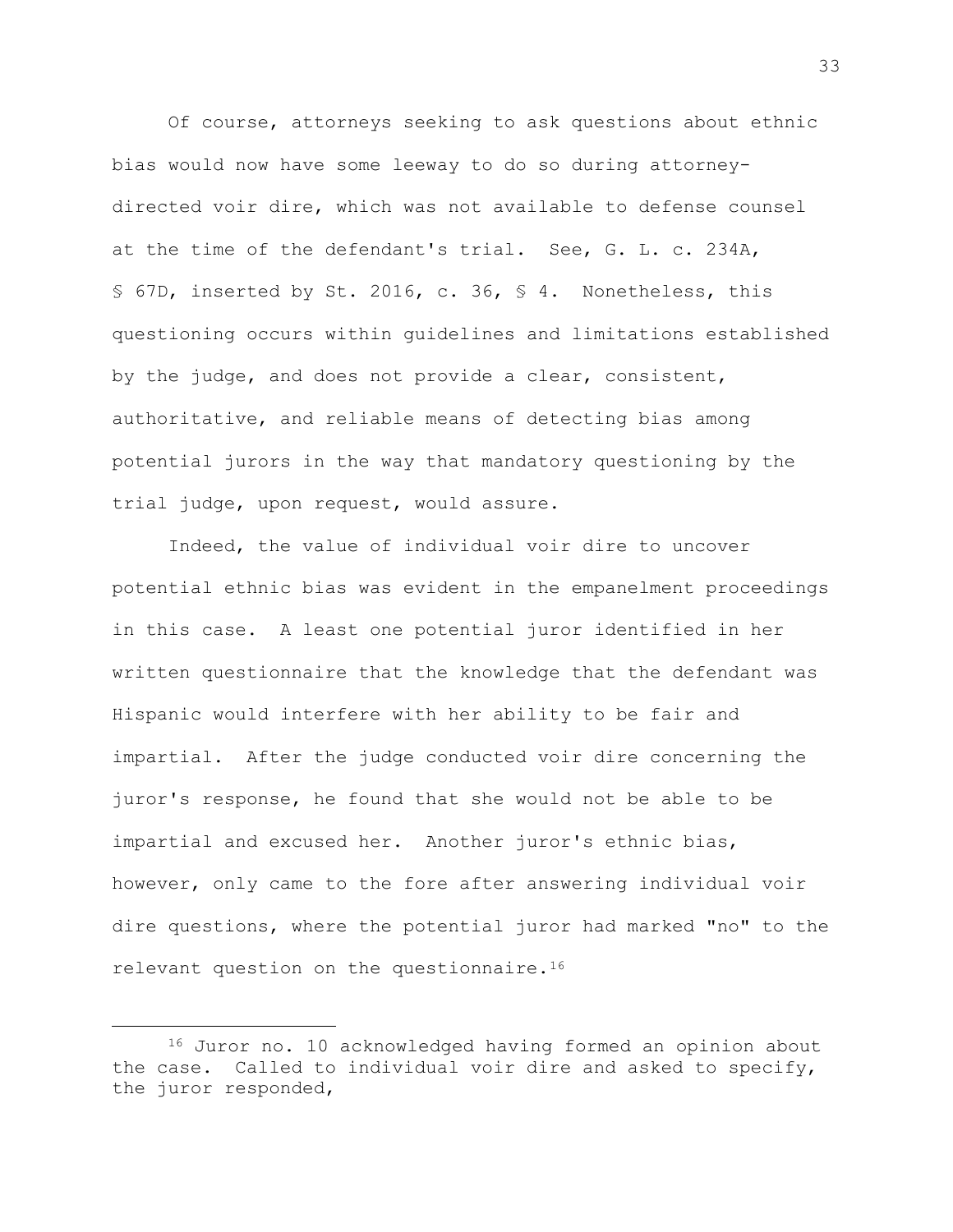Of course, in many cases, ethnicity remains unlikely to be a source of bias in a murder trial, particularly where it is difficult for jurors to distinguish between the ethnicities of the defendant and the victim. See generally Commonwealth v. Bastaldo, 472 Mass. 16, 28-30 (2015) (discussing difficulties of distinguishing ethnic differences in some circumstances). In such cases, a reasonable defense attorney would likely have no reason to request individual voir dire on ethnic bias. In light of the changes in our society since this court last addressed the issue, however, it is difficult to say now that the question of possible ethnic bias toward members of the Hispanic community can be set aside as not constituting "racial" bias; for instance, descriptions of suspects provided to police often now are stated as "light-skinned Hispanic male," Commonwealth v. Nelson, 468 Mass. 1, 5 (2014), or "dark-skinned Hispanic or

Juror no. 10: "What is on his head? What's that thing on his head?" The judge: "It's an earphone." Juror no. 10: "Does he not understand English?" The judge: "Right. His native language is Spanish." Juror no.  $10:$  "Yeah -- that's . . . he's an American citizen, and he can't understand and speak English, so that's why I've formed an opinion."

The juror was excused.

L,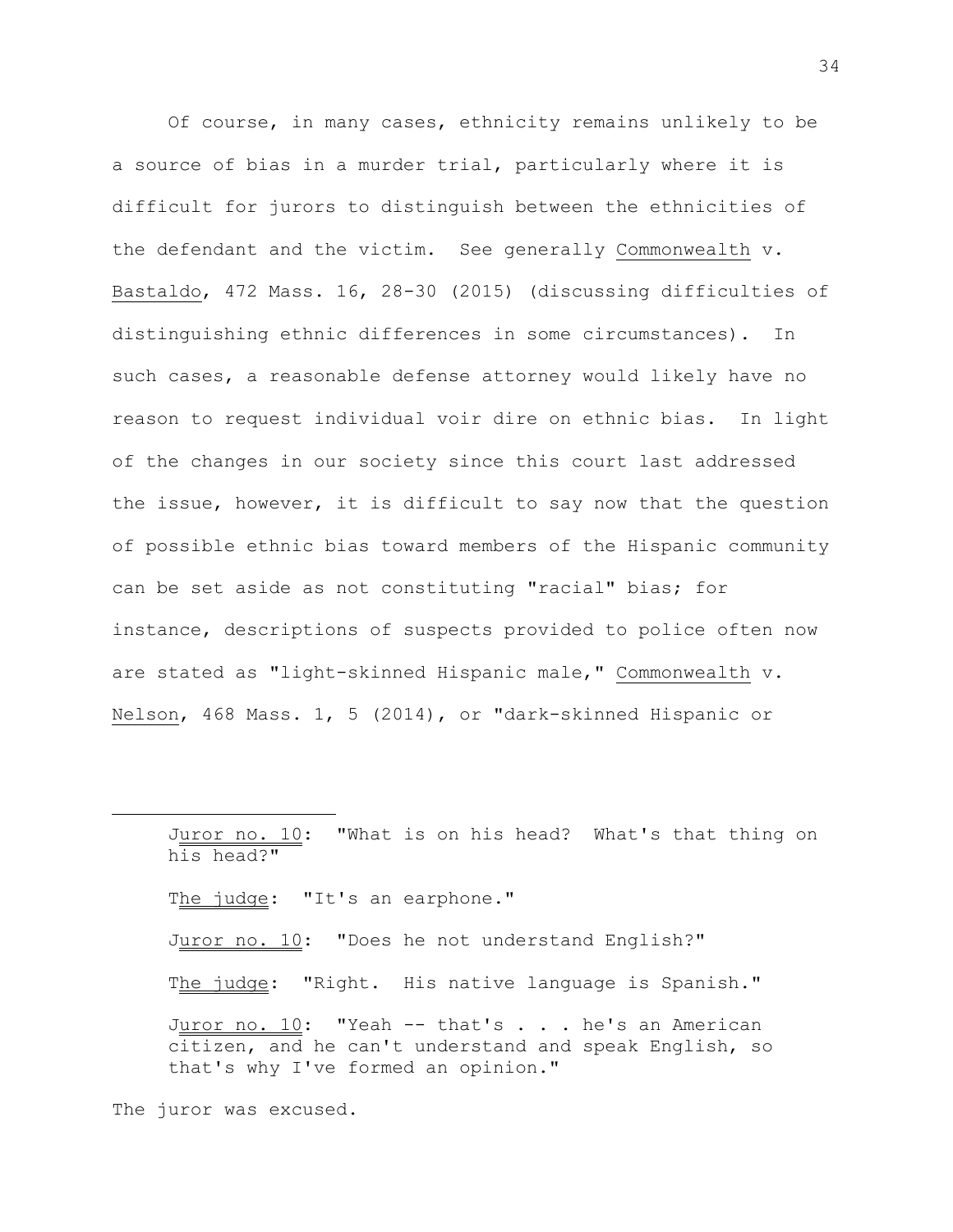light-skinned African–American," Commonwealth v. Cavitt, 460 Mass. 617, 619 (2011).

Therefore, as a matter of our supervisory power, in cases of murder, sexual offenses against children, and rape, decided after the issuance of the rescript in this case, we extend the principle announced in Young, 401 Mass. at 398; Hobbs, 385 Mass. at 873; and Sanders, 383 Mass. at 640, and require that, where a defendant facing trial on such a charge requests individual voir dire on the issue of racial or ethnic prejudice, and the defendant and the victim are of different such backgrounds, that request should be granted.<sup>17</sup>

"In prior cases announcing new rules or requirements in the exercise of our superintendence power, we have declined to give the new rule or requirement retroactive effect." Commonwealth v. Dagley, 442 Mass. 713, 720–721 (2004), cert. denied, 544 U.S. 930 (2005). See Commonwealth v. Ramos, 31 Mass. App. Ct. 362, 366 (1991) ("all previous extensions of the Sanders rule have

<sup>&</sup>lt;sup>17</sup> We do not at this time expand the categories of crimes which, as a matter of law, require individual voir dire with respect to racial or ethnic bias. See, e.g., Commonwealth v. Grice, 410 Mass. 586, 589 (1991) (declining to expand rule to include armed robbery). Where other crimes are at issue, the decision to conduct individual voir dire remains within the sound discretion of the trial judge. Nothing in this decision, however, should be read to discourage judges from conducting individual voir dire on racial or ethnic bias, regardless of the crime charged. Nor do we mean to suggest that individual voir dire on the question of racial or ethnic bias should not be conducted at sidebar. See Dyer, 460 Mass. at 738.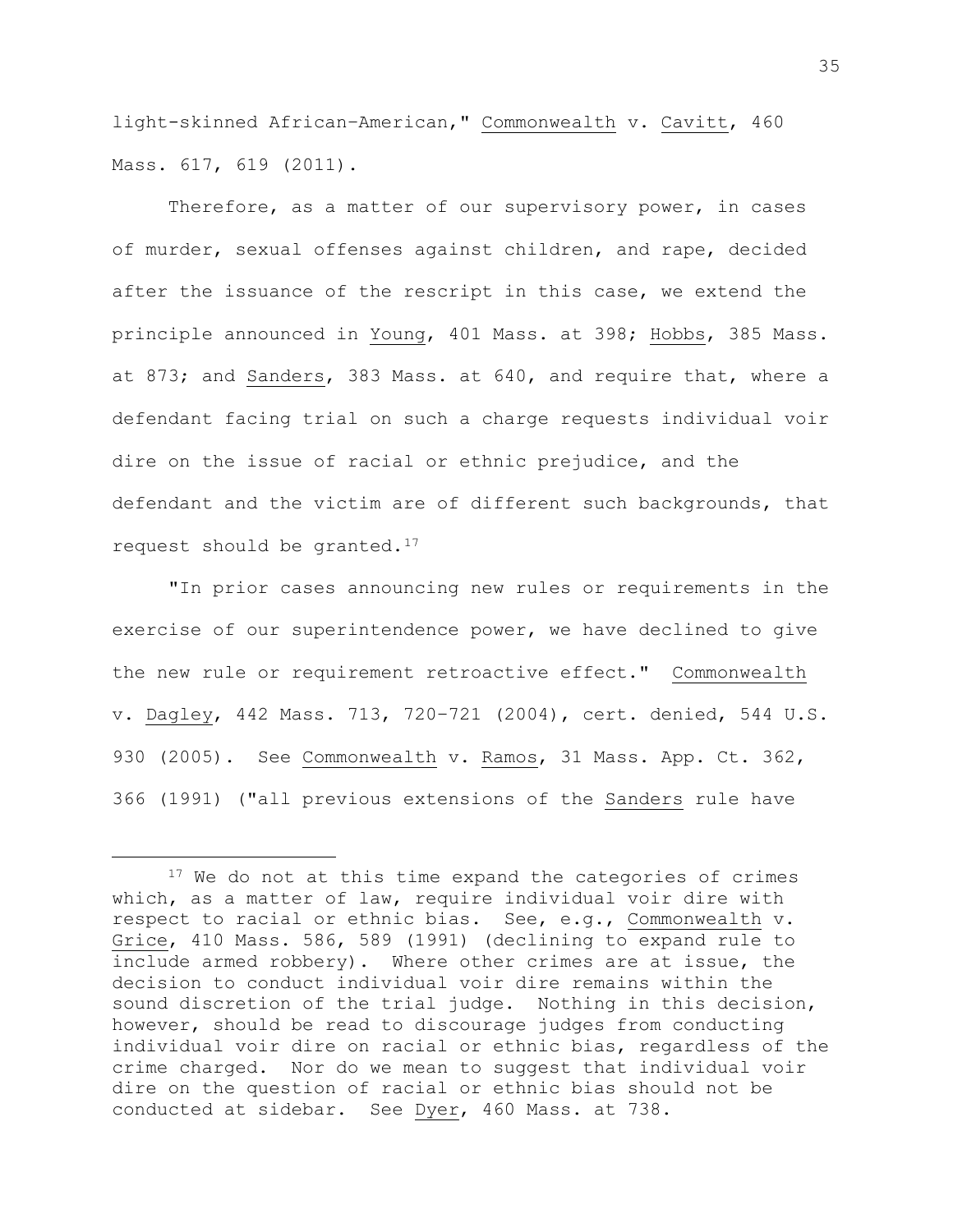been prospectively applied"). Accordingly, the rule we announce today shall be applied in cases tried after the issuance of the rescript in this case, and not to the defendant's case. See, e.g., Commonwealth v. King, 445 Mass. 217, 248 (2005), cert. denied, 546 U.S. 1216 (2006) (prospectively applying new first complaint doctrine).

Under our jurisprudence at the time the defendant's case was tried, in the absence of a "substantial risk" of ethnic bias, the choice to conduct individual voir dire on the question of ethnic bias was left to the discretion of the trial judge. See Hunter, 427 Mass. at 654. The Commonwealth did not argue that the defendant's ethnicity was "a possible motive for the killing, or otherwise informed the evidence." See Pina, 430 Mass. at 74. The defendant was identified by witnesses who knew him; he was not made a suspect on the basis of his ethnic characteristics. See id. Accordingly, we are confident that the judge correctly determined that there was no substantial risk of bias related to ethnicity. Thus, it was within the judge's discretion to deny the request for individual voir dire.

d. Consent to search. As stated, prior to trial, the defendant moved to suppress statements and evidence recovered during a police search of his residence. The motion judge allowed the motion to suppress the statements, after he found that the Miranda warnings were inadequate, but denied the motion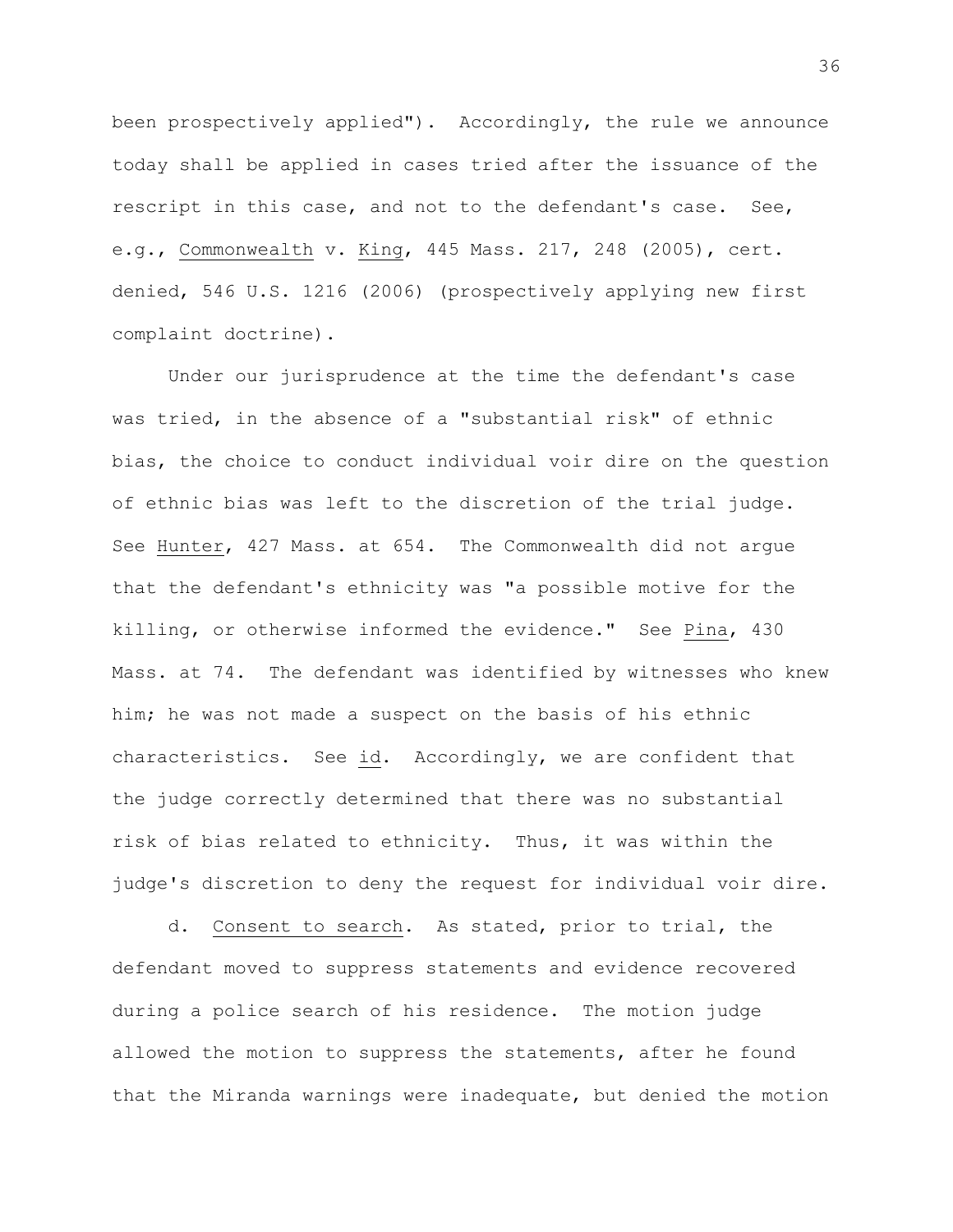to suppress evidence. He concluded that some of the evidence had been seized pursuant to a "consent search" and some of the evidence was seized during a second search, with a warrant; the warrant affidavit did not rely on or even mention any of the evidence seized during the warrantless search.

On the day after the victim's body was discovered, police brought the defendant to the police station for questioning. At that time, the defendant was twenty-one years old; he could not read English, and he had a limited understanding of spoken English. Accordingly, a police officer was brought in to translate from English to Spanish. The officer read from a Miranda rights card, written in English, which he attempted to translate into Spanish. The officer advised the defendant of his Miranda rights as follows:

"These are your Miranda rights. Before we begin I have to read this to you, ok? They're in English, I'm going to read it for you in Spanish, but back here where you sign it's going to be in English. You understand? Ok. Before they, we ask you any question, you can stay quiet. You have right to silence. Uh, every little thing that you say we can use it in court. You have a right to talk to a lawyer before we ask you something. If you cannot pay for a lawyer the court gives you a lawyer without paying anything. If you want to talk to us without a lawyer here, you can stop when you want, without a lawyer. So if you want to talk to us and you want to stop, well that is your right, you want to talk and say nothing, to be looking for a lawyer. You understand? Ok."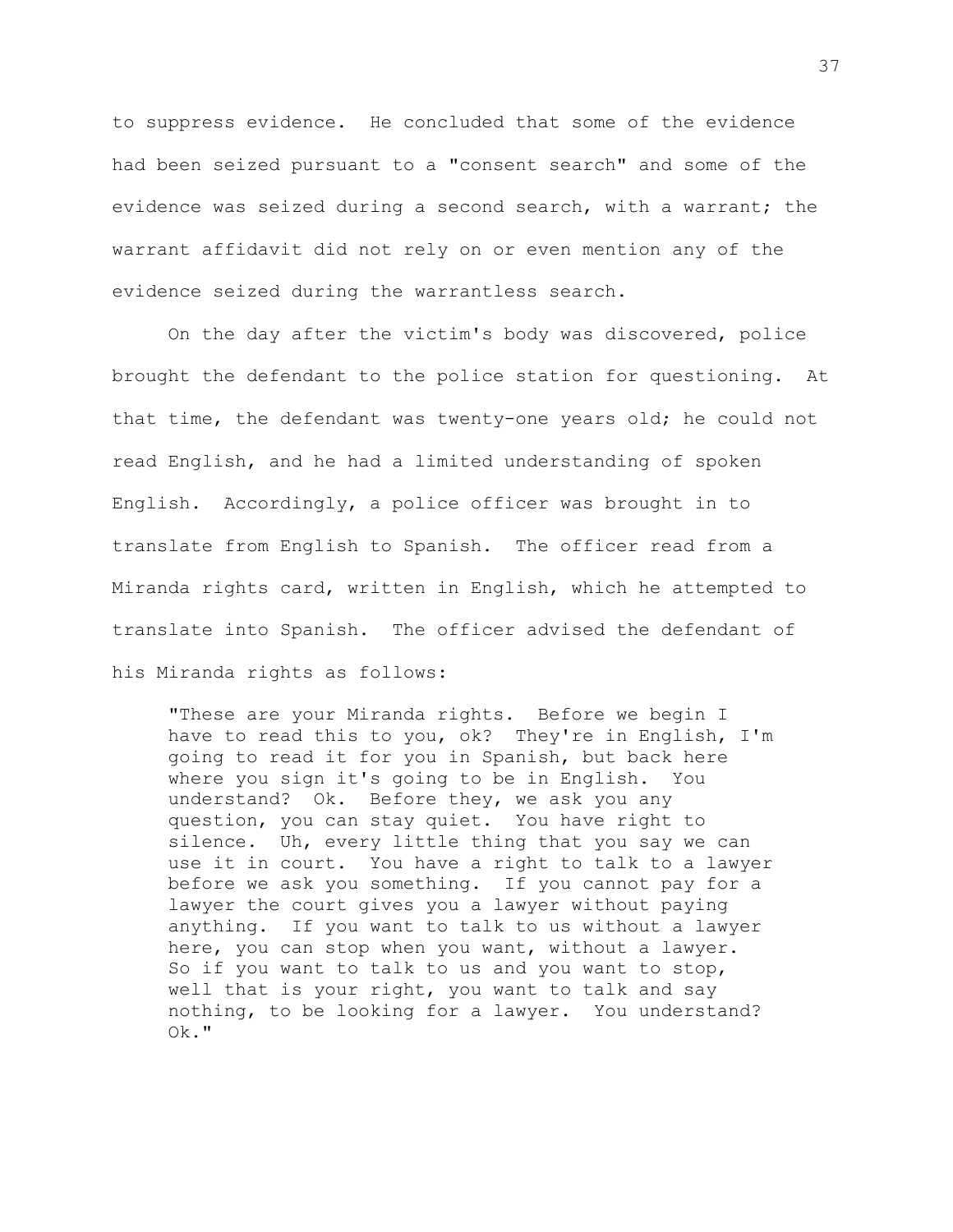Following this interpretation of his Miranda rights, the defendant agreed to speak with the officers. He denied any involvement in the victim's death.

Later in the interview, police requested the defendant's consent to search his residence. They presented him with a consent to search form, printed in English, which the officer again attempted to explain in Spanish. The officer did not provide a verbatim oral recitation of the language on the form, but he did tell the defendant that if he did not want to sign the form, "you don't sign it." The defendant ultimately signed the form.

Police searched the house where the defendant had been staying. They seized various items of clothing from an area of the living room where he had been sleeping and keeping his belongings.<sup>18</sup> Officers then obtained a search warrant, returned to the residence, and seized additional items. A pair of blue jeans with a yellow stain on the ankle was located under the couch in the living room. Due to an error in the evidence log, it is unclear whether the jeans were seized during the first search or the second search.

<sup>18</sup> The defendant had come to Massachusetts from Puerto Rico approximately one month earlier and had been staying at his uncle's house.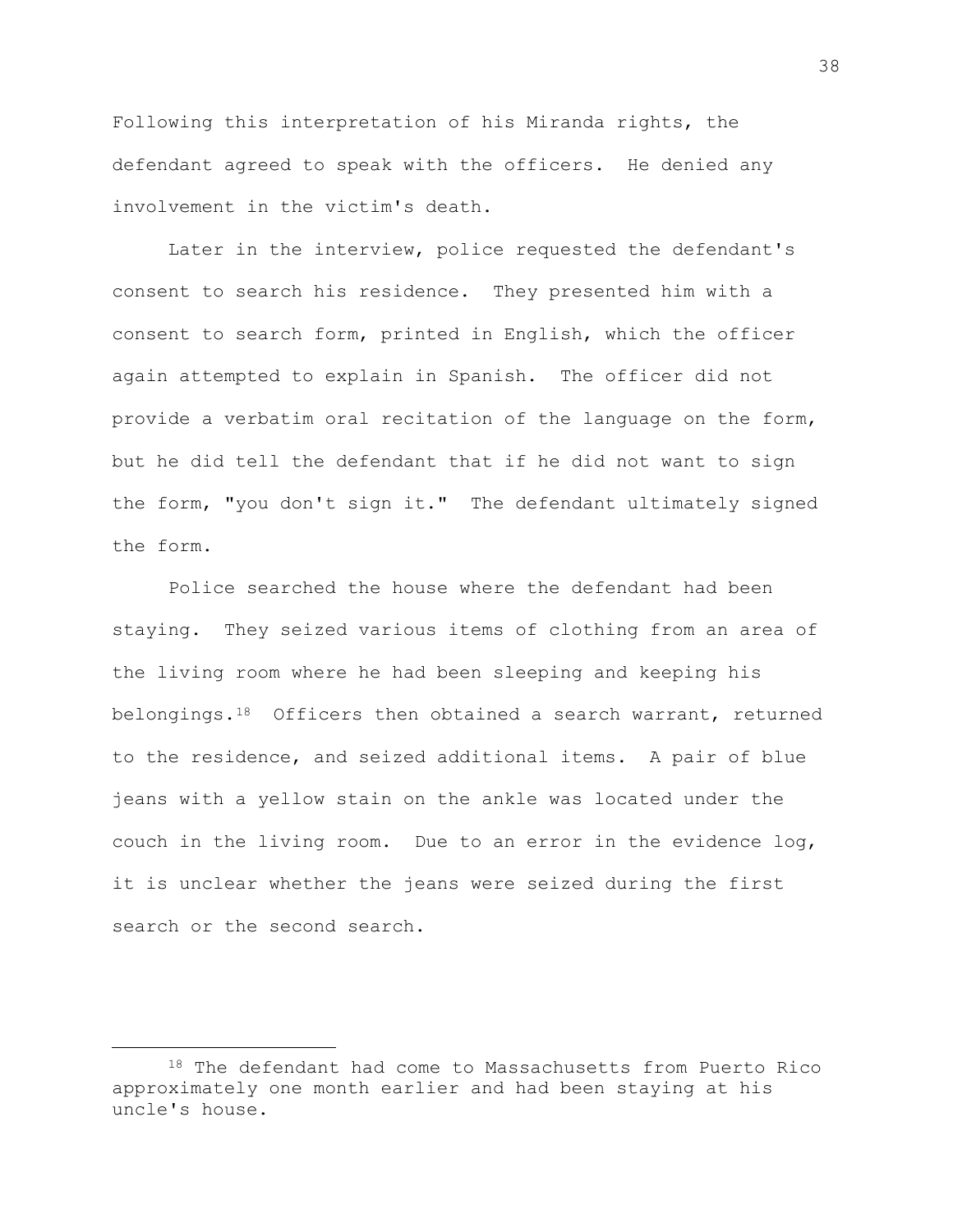On appeal, the defendant argues that the judge erred in denying the motion to suppress the evidence seized, because the Commonwealth did not show that the defendant freely and voluntarily consented to the search, and the evidence seized pursuant to the later warrant should have been suppressed as the fruit of the poisonous tree. The motion judge found that the defendant's affidavit was limited, however, to the contention that, had he "understood [his] rights under Miranda, [he] would not have signed the consent form." The defendant's appellate counsel concedes that the defendant "did not raise" any other issues regarding the consent form in Superior Court.

"The theory on which a motion to suppress is presented in the trial court cannot be changed when the motion comes before this court for review." Commonwealth v. Pina, 406 Mass. 540, 542, cert. denied, 498 U.S. 832 (1990). As the motion judge noted, quoting Commonwealth v. Costa, 65 Mass. App. Ct. 227, 231-232 (2005), "[a] Miranda-like warning is not a necessary prerequisite to a valid consent [to search] under the Fourth Amendment [to the United States Constitution] or under art. 14 [of the Massachusetts Declaration of Rights]."

Even if the question of voluntariness were to be considered, there was no error. The Commonwealth bears the burden of proving that consent was freely and voluntarily given. See Commonwealth v. Krisco Corp., 421 Mass. 37, 46 (1995).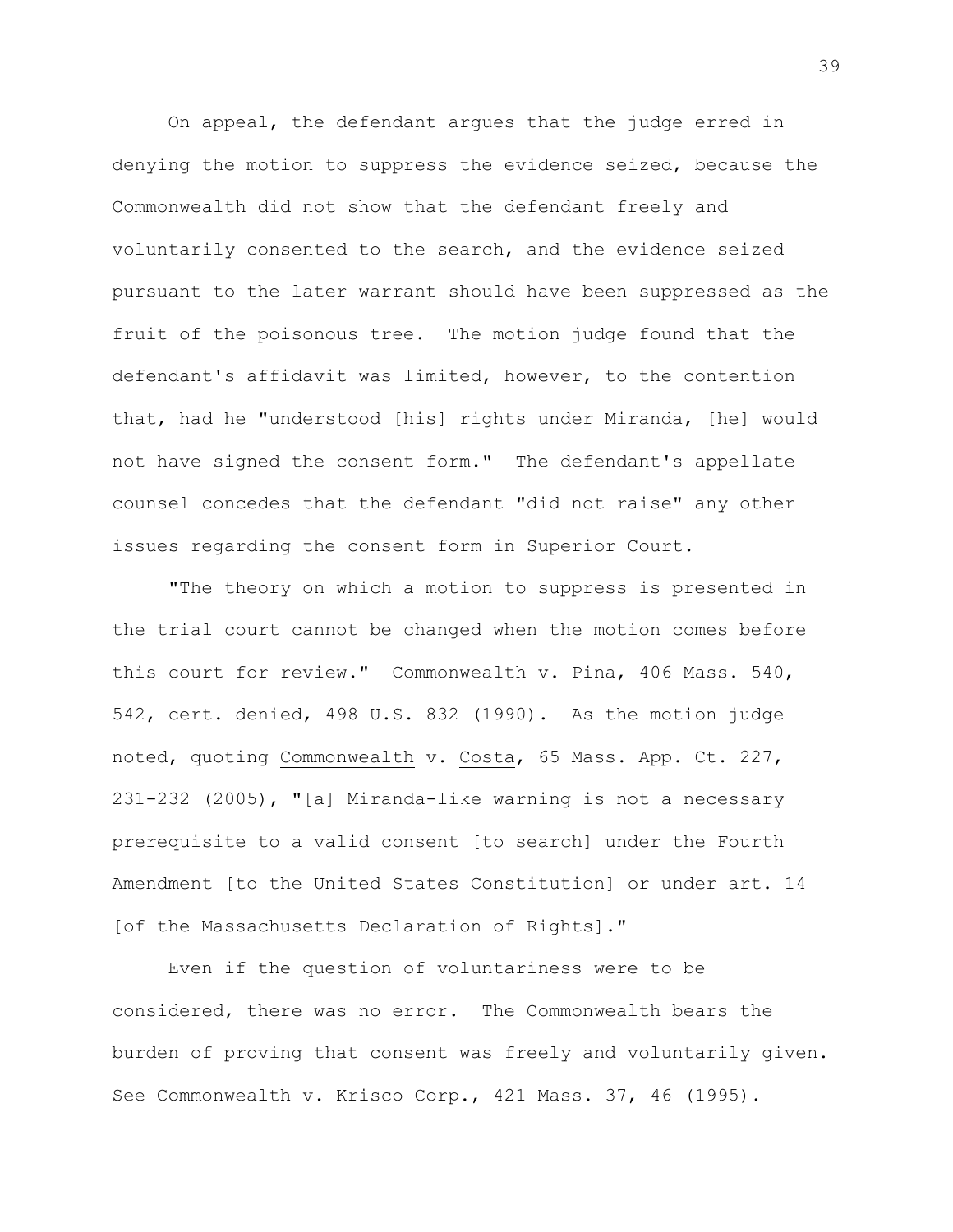Consent is free and voluntary where it is "unfettered by coercion, express or implied," and must be more than mere "acquiescence to a claim of lawful authority" (citations omitted). Id. The failure to inform a defendant of the right to withhold consent is a relevant consideration, but not necessarily dispositive. See Commonwealth v. Carr, 458 Mass. 295, 302 (2010). A voluntariness determination requires a consideration of the totality of the circumstances. Commonwealth v. Rogers, 444 Mass. 234, 242 (2005).

While the motion judge found that the officer who presented the defendant the consent form was unable to give "a verbatim recitation of the language [on that form], "<sup>19</sup> the judge found further that the translation was sufficient to permit free and voluntary consent. He observed that consent to search need only be "free and voluntary," not "knowing and intelligent"; that the defendant was informed of his "right to refuse consent"; and that there was no trickery or coercion in the police conduct.

The motion judge's determination is supported by the record. Although some warnings contained on the printed English form were not conveyed, the translation of the form included the key information that the police were asking to search the

 $19$  At the hearing on the motion to suppress, the officer testified that he was unable "to read that [form] verbatim to [the defendant]" in Spanish, in part because some of the words "exceed[ed his] comfort level."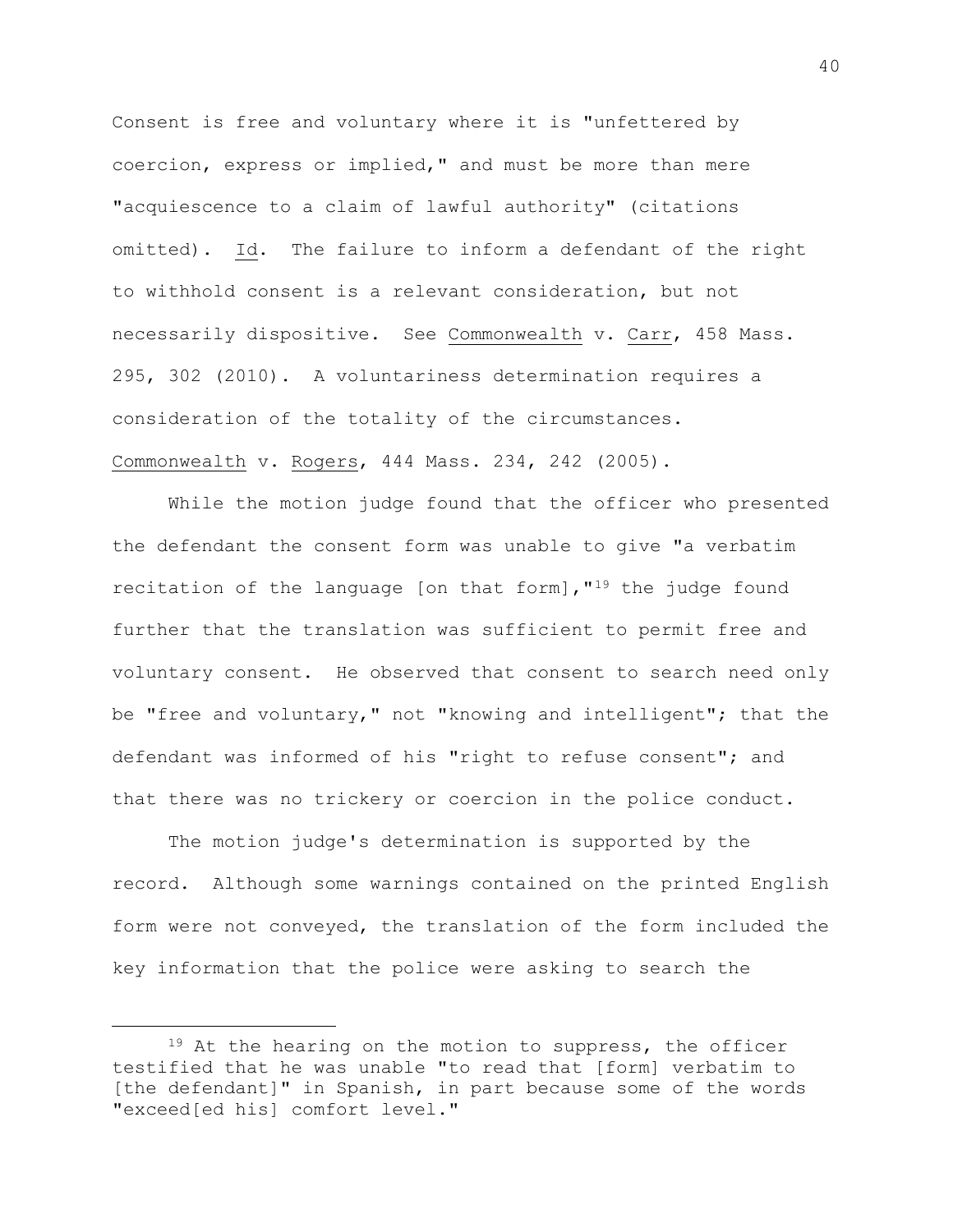defendant's residence and that, by signing the form, the defendant was giving them permission to do so. There was no evidence that the defendant's will was overborne. The judge's finding that the defendant's consent was free and voluntary thus was not clearly erroneous.<sup>20</sup>

e. Admission of out-of-court statements. The defendant claims that the judge erred in allowing a police investigator to testify to double hearsay evidence in two instances. Because the defendant objected at trial, we review to determine whether the introduction of the testimony was error and, if so, whether it was prejudicial. See Commonwealth v. Sullivan, 478 Mass. 369, 375-376 (2017). "An error is not prejudicial if it 'did not influence the jury, or had but very slight effect'"

a<br>B

This could be avoided if care were taken to provide proper translation. Indeed, as the translating officer indicated, "If [the form] was given to me in Spanish, I could have gone through it with him in Spanish."

<sup>20</sup> The officer's inability to convey a precise and complete translation nonetheless is concerning. Although the incomplete translation proved sufficient in this instance, the additional warnings included on the English version of the form -- which the officer did not translate -- doubtless have some value. That non-English speaking defendants should receive fewer warnings in their interactions with the police runs counter to our long-standing principles of equal treatment and access to justice. See generally Bridgeman v. District Attorney for the Suffolk Dist., 476 Mass. 298, 311-312 (2017) (noting defect in Commonwealth's Spanish translation of notice to criminal defendants); Commonwealth v. Siny Van Tran, 460 Mass. 535, 561 (2011) (waiver of right against self-incrimination invalid where Chinese translation "fell measurably below what would be required to impart the substantive meaning of the right").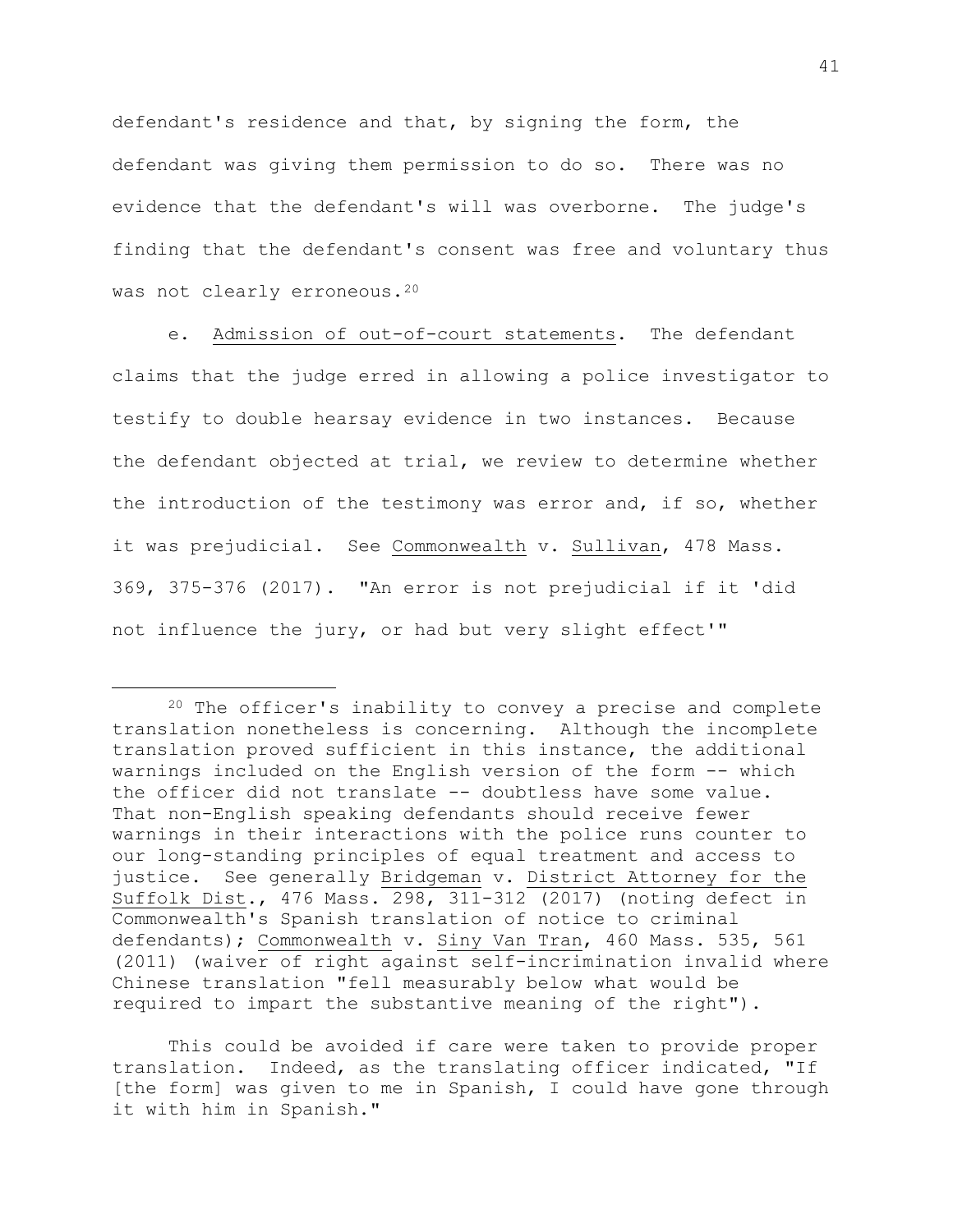(citations omitted). Commonwealth v. Cruz, 445 Mass. 589, 591 (2005).

At trial, the defendant employed a Bowden defense, see Commonwealth v. Bowden, 379 Mass. 472, 486 (1980); he argued that Cruz had killed the victim, and that the police had failed properly to investigate Cruz's actions. A Bowden claim refers to defendants' "right to base their defense on the failure of police adequately to investigate [the crime] in order to raise the issue of reasonable doubt as to the defendant's guilt in the minds of the jury" (citation omitted). See Commonwealth v. Avila, 454 Mass. 744, 753 (2009). We discern no error in permitting the testifying officer to rebut the defendant's Bowden defense by testifying to out-of-court statements that affected the conduct of the police during the course of the investigation.

Through a State trooper, the defendant presented evidence that, according to an internal police report, "[A]fter an exhaustive investigation, investigators were able to determine that Cruz was responsible for the death of [the victim]." On cross-examination, the prosecutor asked the trooper about statements made to him during interviews he had conducted with several witnesses. In one statement, the defendant told his cousin Maria that he had "smashed" the victim in the head with a big rock and stabbed him five times. Maria thereafter repeated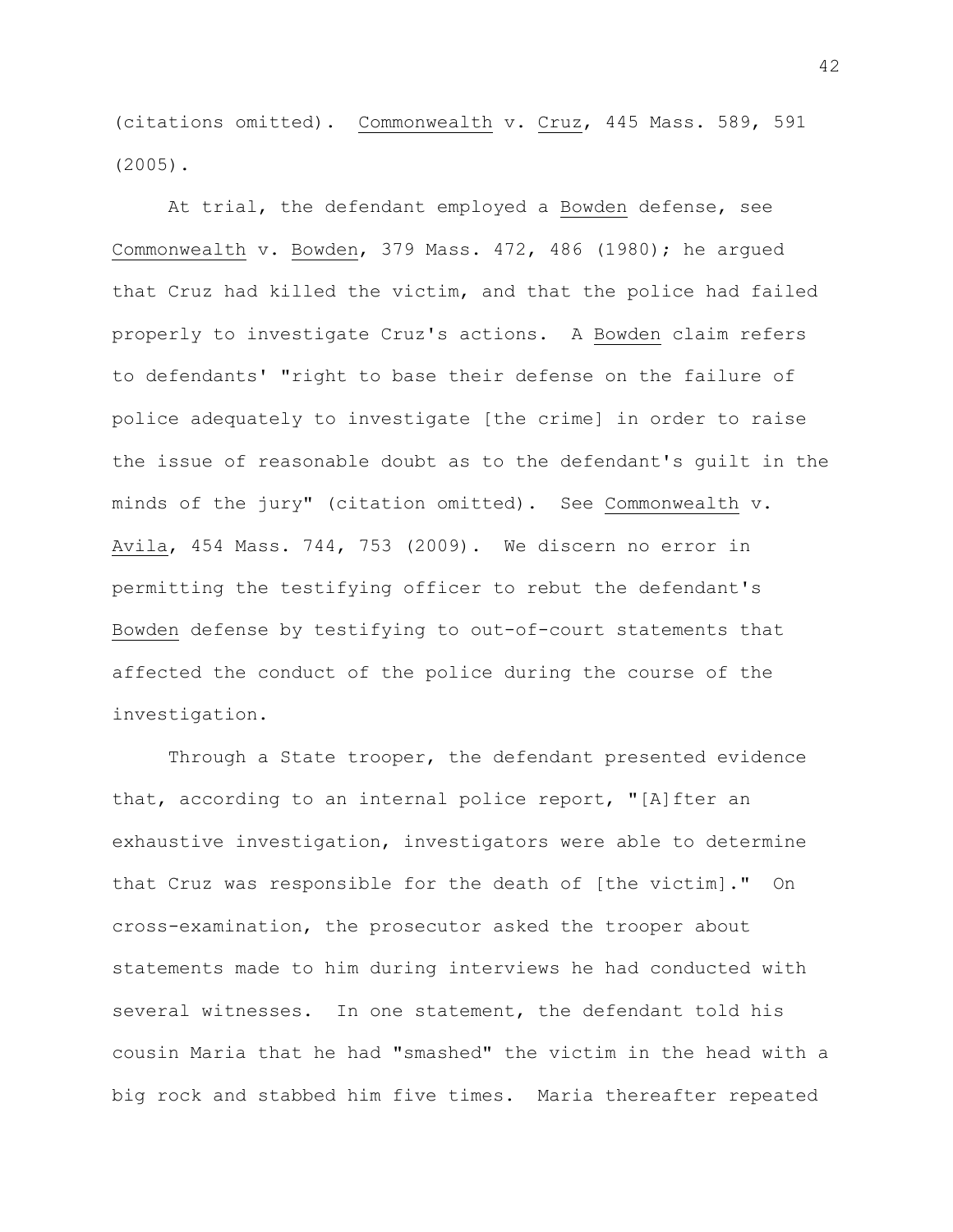the defendant's words to one of her friends. The friend ultimately repeated the statements to the officer. In a second statement, the defendant told his girlfriend that he had killed someone, and pointed out the location of the body. His girlfriend repeated the defendant's statement to one of her friends, who, in turn, relayed the statements to the investigator.

The defendant objected to the admission of these statements on grounds of hearsay, double hearsay, and prejudice. Noting that, in the context of a Bowden defense, the statements are admissible for a purpose other than their truthfulness, the judge overruled the objections. The judge gave detailed limiting instructions immediately before and immediately after the officer presented this testimony, and explained to the jury that the statements were not being offered for their truth but, rather, to show that the police had been presented with the information at the time they were deciding which suspects to investigate.

If a defendant raises a Bowden defense, our "cases make clear that . . . the Commonwealth has the right to rebut it." Avila, 454 Mass. at 753. A Bowden defense, therefore, is "a two-edged sword for the defendant, because it opens the door for the Commonwealth to offer evidence explaining why the police did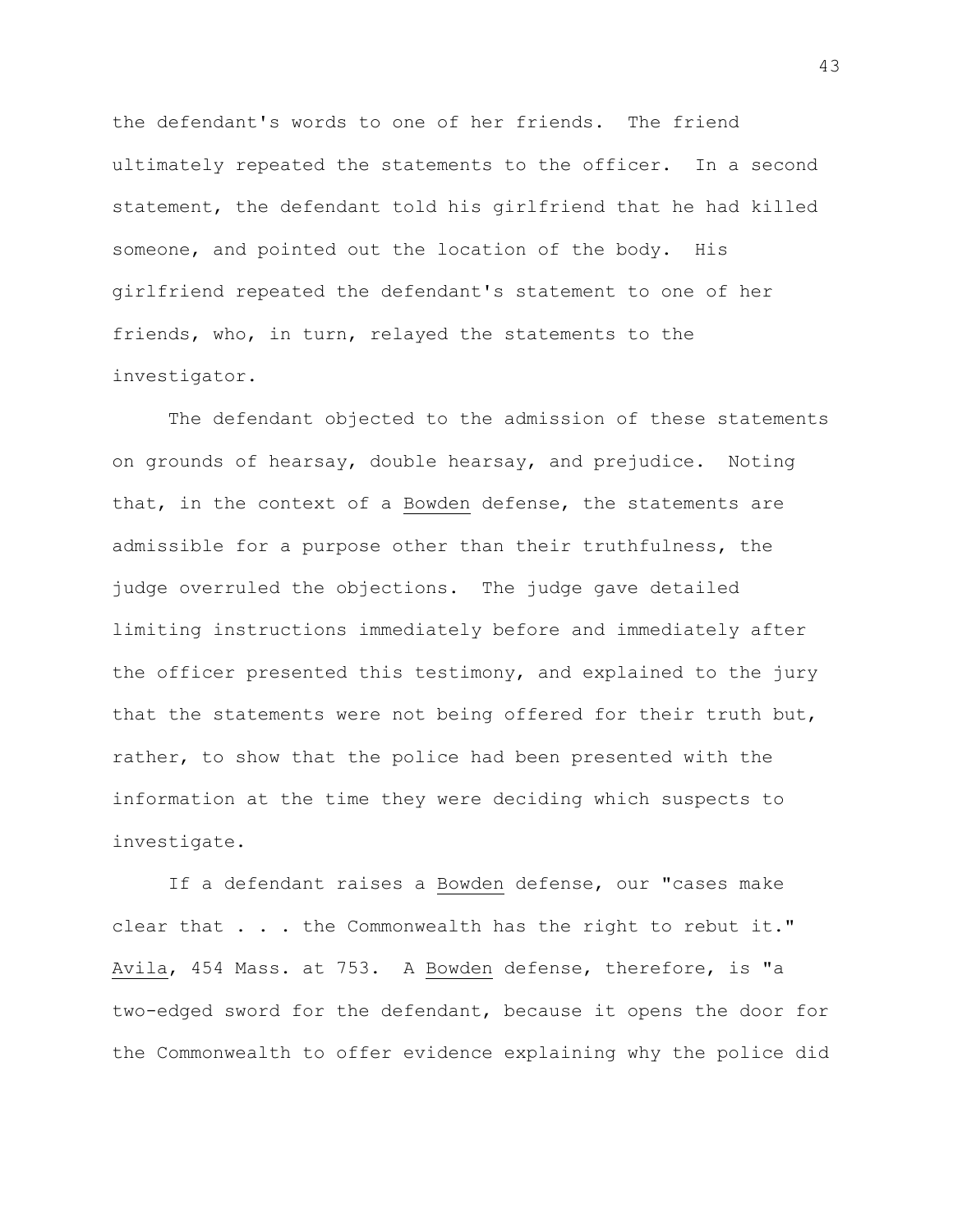not follow the line of investigation suggested by the defense." Commonwealth v. Silva-Santiago, 453 Mass. 782, 803 n.25 (2009).

"[T]he presentation of a Bowden defense can expand the usual evidentiary boundaries quite significantly," and can permit introduction of evidence that "otherwise [would not] be admitted on hearsay or relevance grounds." Avila*,* 454 Mass. at 757. The permissible scope of rebuttal evidence depends, in part, on the issues raised by the defense; "the more wideranging the defendant's attack on the police investigation, the broader the Commonwealth's response may be." Id. at 754–755.

Prior to trial, trial counsel argued that out-of-court statements of Cruz that "border[ed] on an admission" should be admitted in light of the Bowden defense. The statements were then introduced at trial. By the same token, the fact that the police had been informed of competing admissions, which instead implicated the defendant, permissibly could be introduced as rebuttal, to help the jury understand why the police focused on the defendant rather than on Cruz. "[T]he Commonwealth was entitled to elicit testimony about why the investigators chose the particular investigative path they did, including the reasons they ultimately accepted and acted on . . . information that the defendant was the person who [killed] the victim." Avila, 454 Mass. at 755.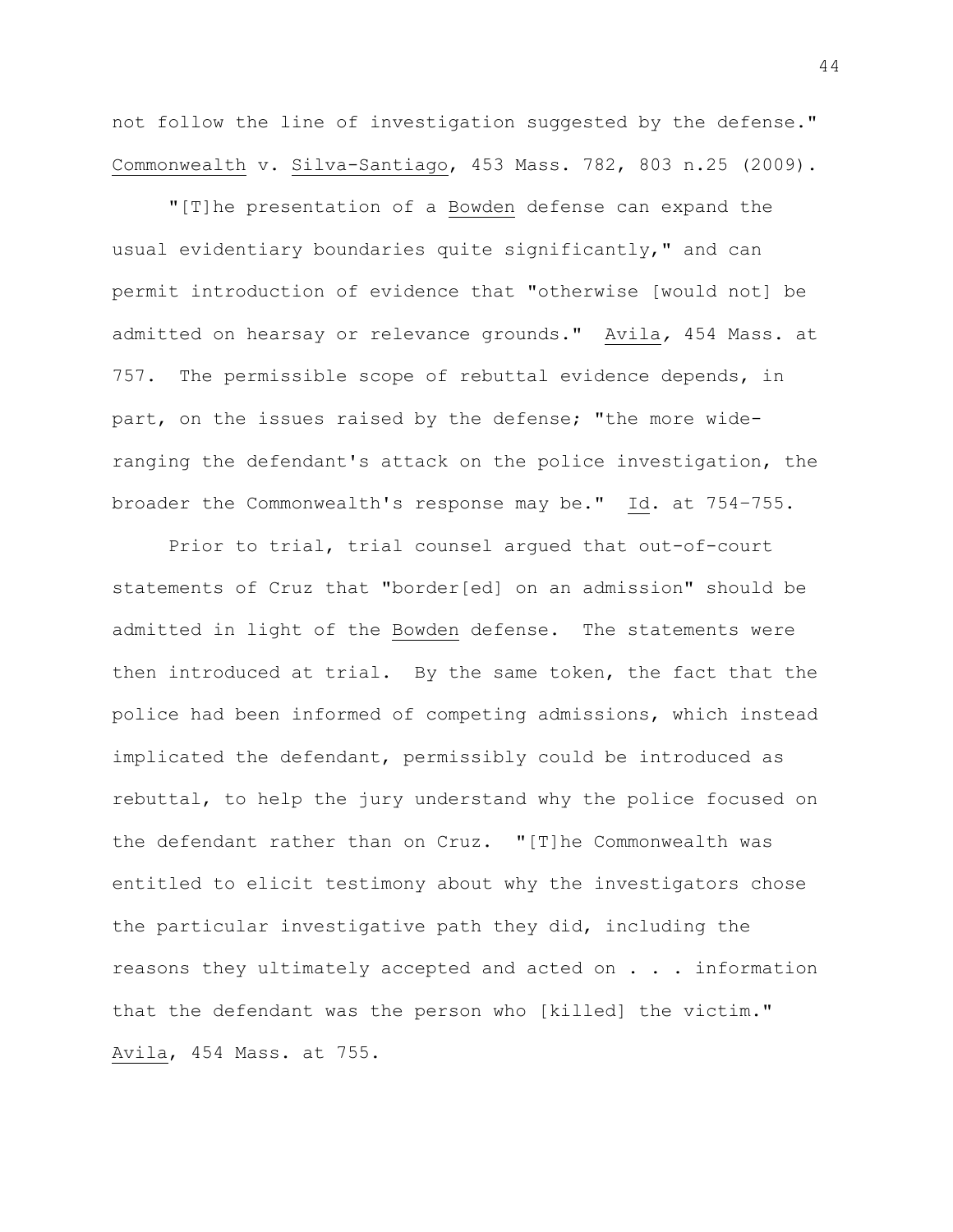Nor do we think that the judge abused his discretion in determining that the probative value of the testimony was not substantially outweighed by its prejudicial effect. See Commonwealth v. Sylvia, 456 Mass. 182, 192 (2010) (balancing probative value and prejudicial effect "are matters entrusted to the trial judge's broad discretion and are not disturbed absent palpable error" [citation omitted]). The quantity of statements to which the officer testified was not excessive. Contrast Commonwealth v. Lodge, 431 Mass 461, 467 (2000) ("a general expression of the officer's opinion of guilt, followed by a recital of all the evidence against the defendant, is not permitted"). Moreover, the jury already had heard much of the substance of the testimony through Maria and the defendant's girlfriend, who had described the defendant's statements in detail.<sup>21</sup>

f. Ineffective assistance of counsel. The defendant contends that his trial counsel was ineffective for failing to move to suppress the jeans seized from the defendant's residence on the ground of improper documentation in the chain of custody. Police testified that the jeans were recovered during a search

 $21$  The defendant argues also that it was error to permit the trooper to opine as to the defendant's guilt. Had the trooper done so, there might have been error. The trooper testified, however, that the evidence led his investigation "to focus on [the defendant], " as opposed to other suspects.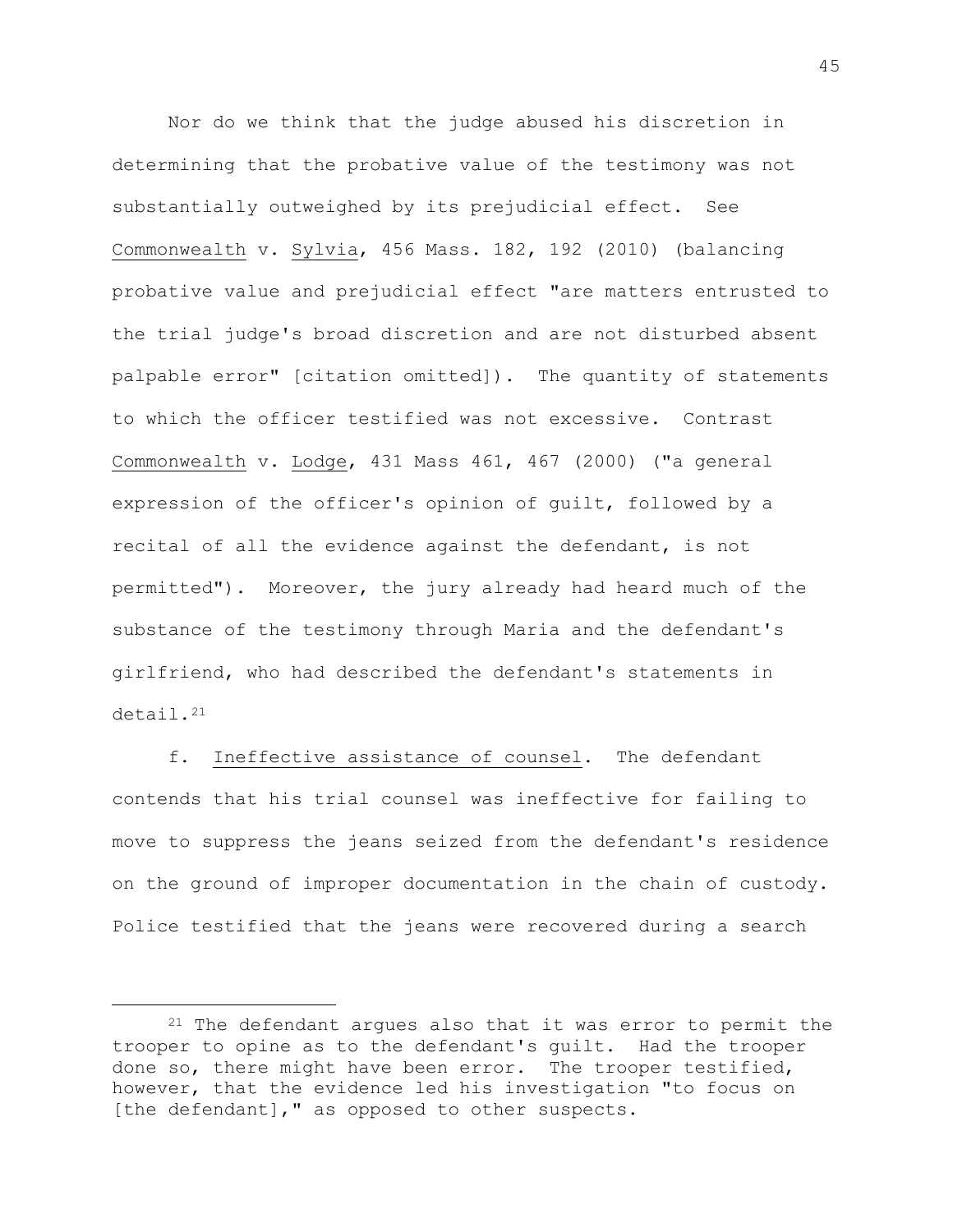of the defendant's residence, and were placed in a bag labeled "22." The evidence log, however, contained only twenty-one entries, and did not reflect that jeans had been found and bagged at the scene. The log indicated that other items of clothing were seized both during the consent search and, later, during the search pursuant to the warrant.

When evaluating a claim of ineffective assistance of counsel in a case of murder in the first degree, we apply the standard of G. L. c. 278, § 33E, to determine whether there was a substantial likelihood of a miscarriage of justice. Commonwealth v. Wright, 411 Mass. 678, 682 (1992), S.C., 469 Mass. 447 (2014). In doing so, we determine whether there was an error in the course of trial, and, if so, whether it was likely to have influenced the jury's conclusion. Id. Where the basis of the claim is counsel's failure to file a motion to suppress, "the defendant has to demonstrate a likelihood that the motion to suppress would have been successful." See Commonwealth v. Comita, 441 Mass. 86, 91 (2004).

In this case, counsel moved, unsuccessfully, to suppress the jeans on other grounds. Moving to suppress the jeans on the additional basis that they were improperly labeled was unlikely to have succeeded. "Defects in the chain of custody of otherwise admissible evidence go to the weight of the evidence, as opposed to the admissibility of the evidence." Commonwealth